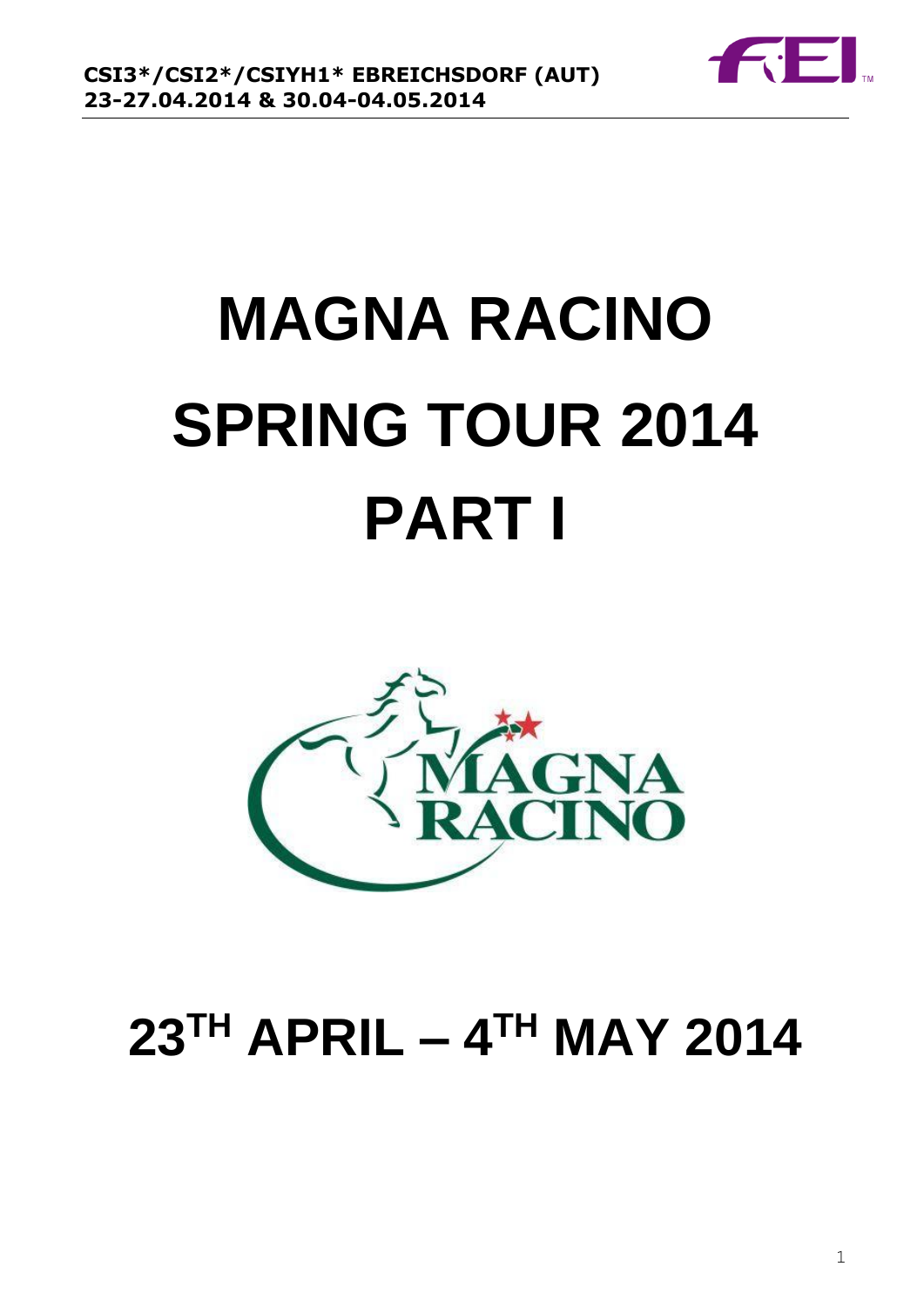

**Please note that schedules will only be accepted when submitted in the provided format of the Official FEI Draft Schedule.**

## **I. DENOMINATION OF THE EVENT:**

| Event :                               | $CSI3*CSI2*CSIYH*$                                                                        |                                                               | Place:<br>MAGNA RACINO - Ebreichsdorf |                                                       |                    |           |
|---------------------------------------|-------------------------------------------------------------------------------------------|---------------------------------------------------------------|---------------------------------------|-------------------------------------------------------|--------------------|-----------|
| Date:                                 | $23.04 - 04.05.2014$                                                                      |                                                               | Indoor:<br>NF:                        | Austria                                               | Outdoor:           | $\bowtie$ |
| <b>HIGHER LEVEL EVENT CATEGORIES:</b> | $CSIO5*$<br>$CSIO4*$<br>$CSIO3*$<br>CSI3* CSI2*CSIYH* $\boxtimes$<br>$CSIO2*$<br>$CSIO1*$ | $CSI5*-W$<br>$CSI4*-W$<br>$CSI3*-W$<br>$CSI2*-W$<br>$CSI1*-W$ |                                       | CSIYR-A<br>CSIJ-A<br><b>CSIP</b><br>CSICh-A<br>CSIV-A | $CSI5*$<br>$CSI4*$ |           |
|                                       | <b>CSIOYR</b><br><b>CSIOJ</b><br><b>CSIOP</b>                                             |                                                               |                                       | CSIA <sub>m</sub> -A<br>CSIU25-A                      |                    |           |

CSIOCh Championship Games

#### **II. GENERAL CONDITIONS**

This event is organised in accordance with:

- FEI Statutes, 23<sup>rd</sup> edition, effective 7<sup>th</sup> November 2013
- FEI General Regulations, 23<sup>rd</sup> edition, effective 1<sup>st</sup> January 2009, updates effective 1<sup>st</sup> January 2014
- FEI Veterinary Regulations, 13<sup>th</sup> edition, effective 1st January 2014
- The Jumping Rules and its Annexes, 24<sup>th</sup> edition, effective 1<sup>st</sup> January 2014
- CSI/CSIO Prize Money requirements

<http://www.fei.org/sites/default/files/Final%20CSI-CSIOs%20Template%20-%202014.pdf>

- Longines Rankings Groups Categories [http://www.fei.org/sites/default/files/Final%20Longines%20Ranking%20Groups%20-](http://www.fei.org/sites/default/files/Final%20Longines%20Ranking%20Groups%20-%202014_0.pdf) [%202014\\_0.pdf](http://www.fei.org/sites/default/files/Final%20Longines%20Ranking%20Groups%20-%202014_0.pdf)
- CSI  $3^*$ ,  $4^*$  invitation system (Europe) and  $5^*$  invitation system (Worldwide)
- Equine Anti-Doping and Controlled Medication Regulations (EADCMR), 1<sup>st</sup> Edition, effective 5<sup>th</sup> April 2010, updates effective 1st January 2014
- FEI Anti-Doping Rules for Human Athletes (ADRHA), based on the 2009 revised Code, effective 1st January 2012, updates effective 1st January 2014
- All subsequent published revisions, the provisions of which will take precedence.
- An arbitration procedure is provided for in the FEI Statutes and General Regulations referred to above. In accordance with this procedure, any appeal against a decision rendered by the FEI or its official bodies is to be settled exclusively by the Court of Arbitration for Sport (CAS) in Lausanne, Switzerland.
- It is the responsibility of NFs to ensure their participants are of the correct age.

\*\*\*\*\*\*\*\*\*\*\*\*\*\*\*\*\*\*\*\*\*\*\*\*\*\*\*\*\*\*\*\*\*\*\*\*\*\*\*\*\*\*\*\*\*\*\*\*\*\*\*\*\*\*\*\*\*\*\*\*\*\*\*\*\*\*\*\*\*\*\*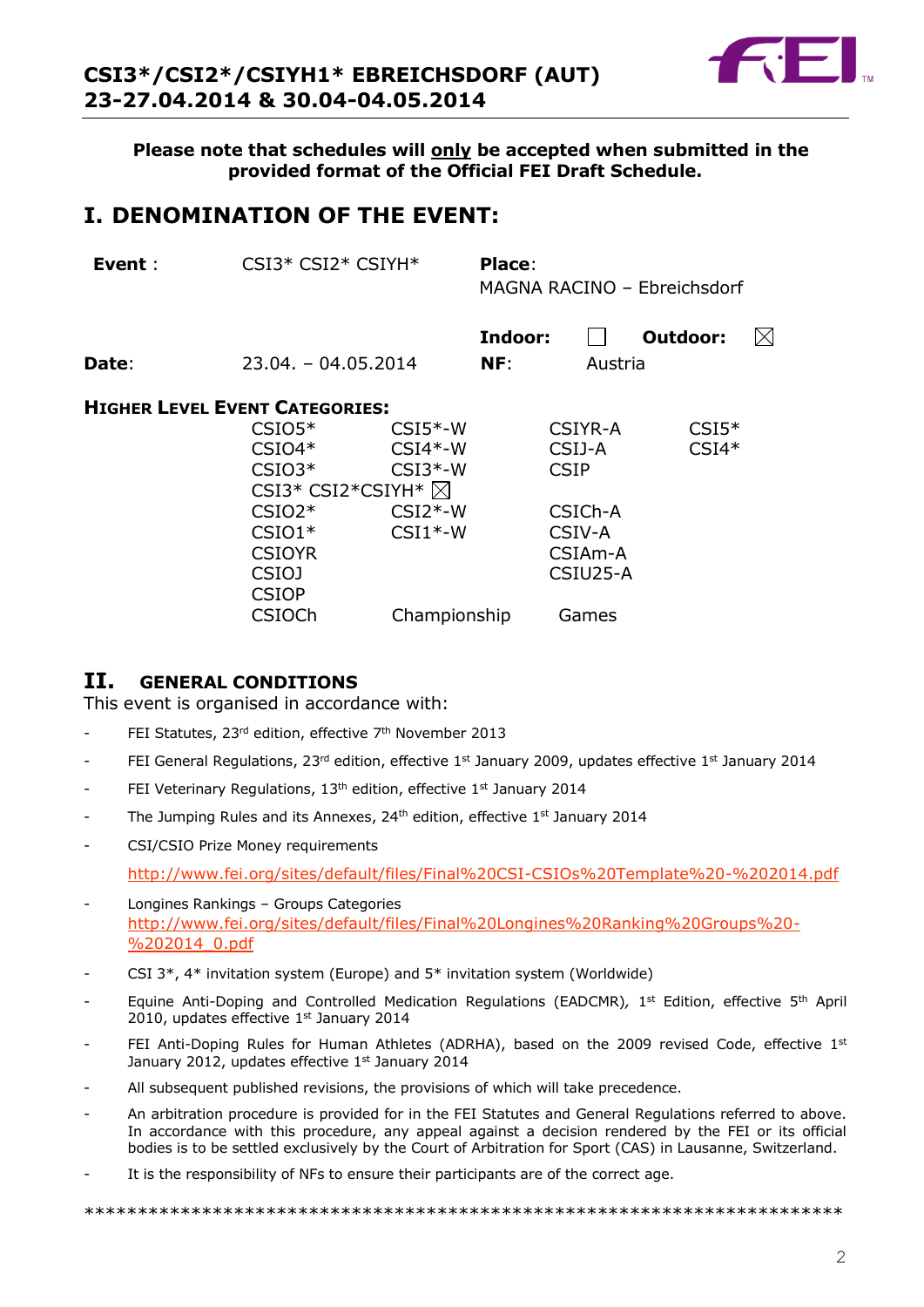

**THE APPENDIX (8 PAGES) IS PART OF THIS APPROVED AND SIGNED SCHEDULE AND MUST BE DISTRIBUTED TO ALL OFFICIALS AND NFs AND IS AVAILABLE TO OTHERS UPON REQUEST**

Approved by the FEI, Lausanne, on 28<sup>th</sup> February 2014.

del Pode

John P. Roche FEI Director Jumping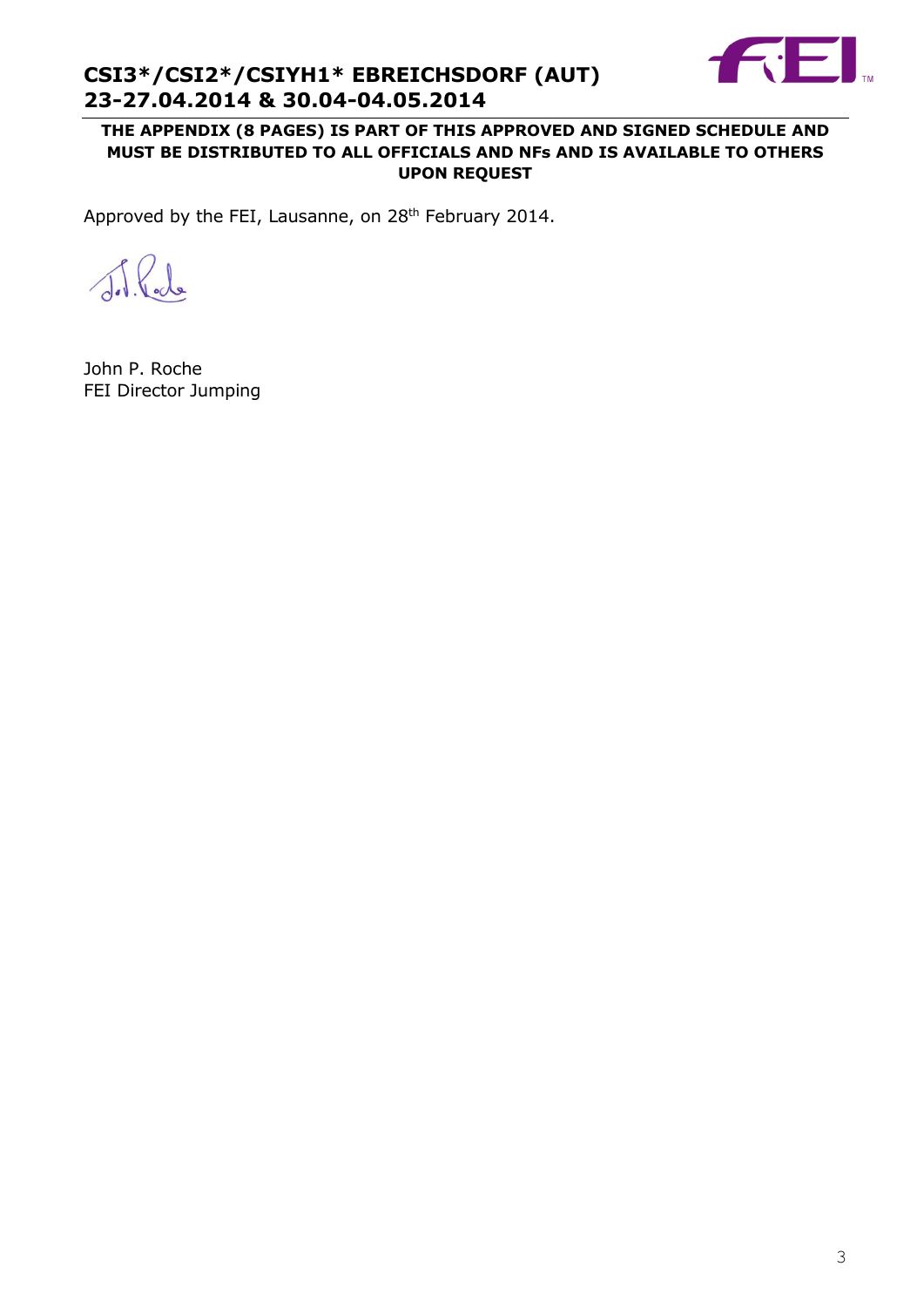## **THE FEI CODE OF CONDUCT**

## **FOR THE WELFARE OF THE HORSE**

The Fédération Equestre Internationale (FEI) expects all those involved in international equestrian sport to adhere to the FEI's Code of Conduct and to acknowledge and accept that at all times the welfare of the horse must be paramount and must never be subordinated to competitive or commercial influences.

- 1. At all stages during the preparation and training of competition horses, welfare must take precedence over all other demands. This includes good horse management, training methods, farriery and tack, and transportation.
- 2. Horses and Athletes must be fit, competent and in good health before they are allowed to compete. This encompasses medication use, surgical procedures that threaten welfare or safety, pregnancy in mares and the misuse of aids.
- 3. Events must not prejudice horse welfare. This involves paying careful attention to the competition areas, ground surfaces, weather conditions, stabling, site safety and fitness of the horse for onward travel after the event.
- 4. Every effort must be made to ensure that horses receive proper attention after they have competed and that they are treated humanely when their competition careers are over. This covers proper veterinary care, competition injuries, euthanasia and retirement.

#### **5. The FEI urges all involved with the sport to attain the highest levels of education in their areas of expertise.**

A full copy of this Code can be obtained from the Fédération Equestre Internationale, HM King Hussein I Building, Chemin de la Joliette 8, 1006 Lausanne, Switzerland. Telephone: +41 21 310 47 47. The Code is available in English & French. The Code is also available on the FEI's website: [www.fei.org.](http://www.fei.org/)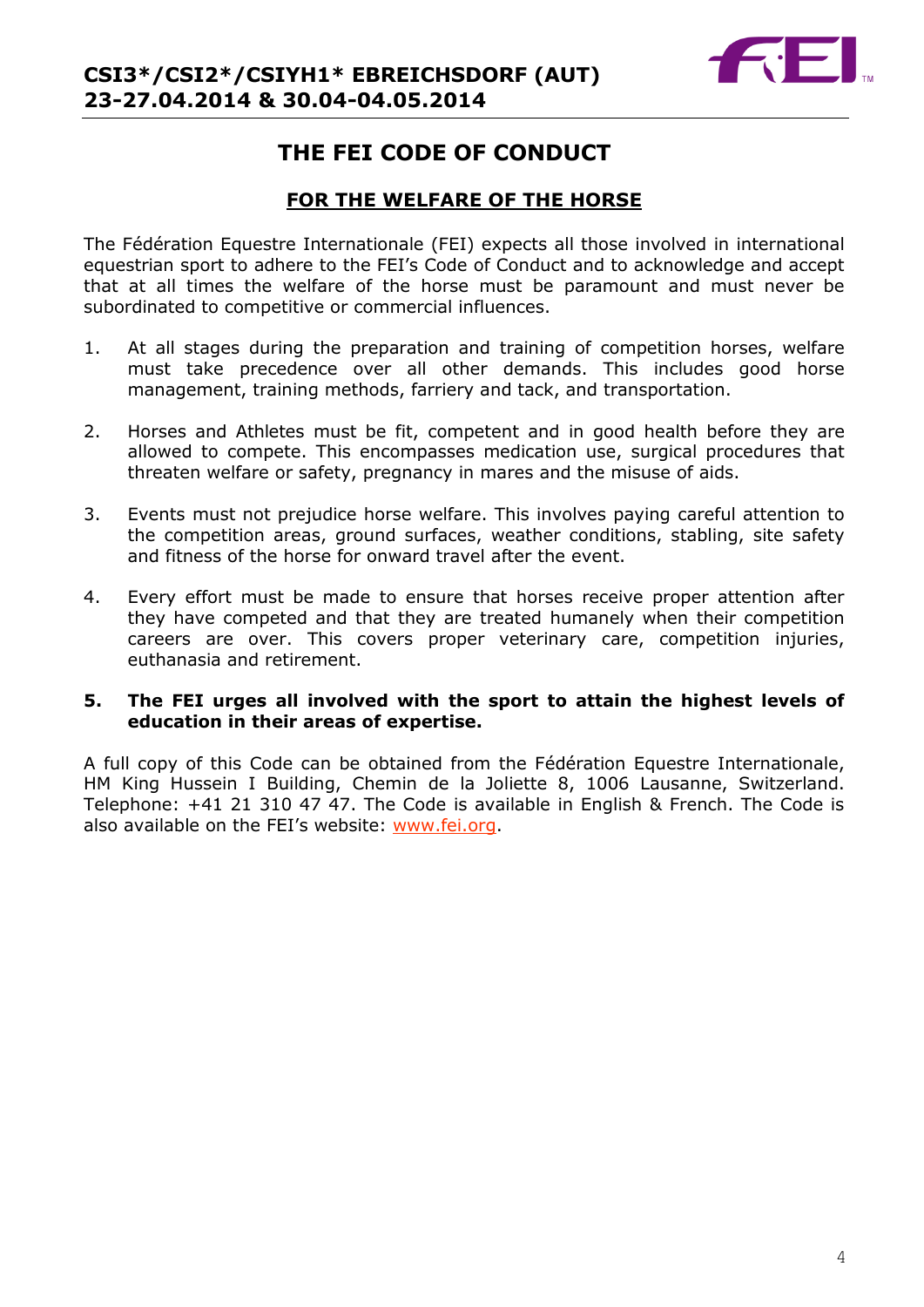

## **III. GENERAL INFORMATION**

## **1. ORGANISER**

| Name:      | RC MAGNA RACINO                               |
|------------|-----------------------------------------------|
| Address:   | 2483 Ebreichsdorf, Pferdepromenade 2, AUSTRIA |
| Telephone: | +43 / 2254 / 9000 1602                        |
| Fax:       | +43 / 2254 / 9000 1610                        |
| Email:     | office.horseshows@magnaracino.at              |
|            |                                               |

| Address:   | 2483 Ebreichsdorf, Pferdepromenade 2, AUSTRIA |
|------------|-----------------------------------------------|
| Telephone: | +43 / 664 / 859 37 40                         |

## **2. ORGANISING COMMITTEE**

| Honorary President:     | Frank Stronach      |
|-------------------------|---------------------|
| President of the Event: | Marcus Wallishauser |
| Show Secretary:         | Horse Events        |
| Press Officer:          | Bettina Breunlich   |

## **3. EVENT DIRECTOR**

| Name:      | Marcus Wallishauser                           |
|------------|-----------------------------------------------|
| Address:   | 2483 Ebreichsdorf, Pferdepromenade 2, AUSTRIA |
| Telephone: | +43/2254/9000 1600                            |
| Fax:       | +43/2254/9000 1610                            |

## **4. 24 hours Veterinary Service Manager number:**

Name : Christina Pasterk FEI ID : 10096358 Mobile : 0043/676/469 97 62

Pferdeklinik Pasterk Pferdepromenade 4 / Stall 6 A-2483 Ebreichsdorf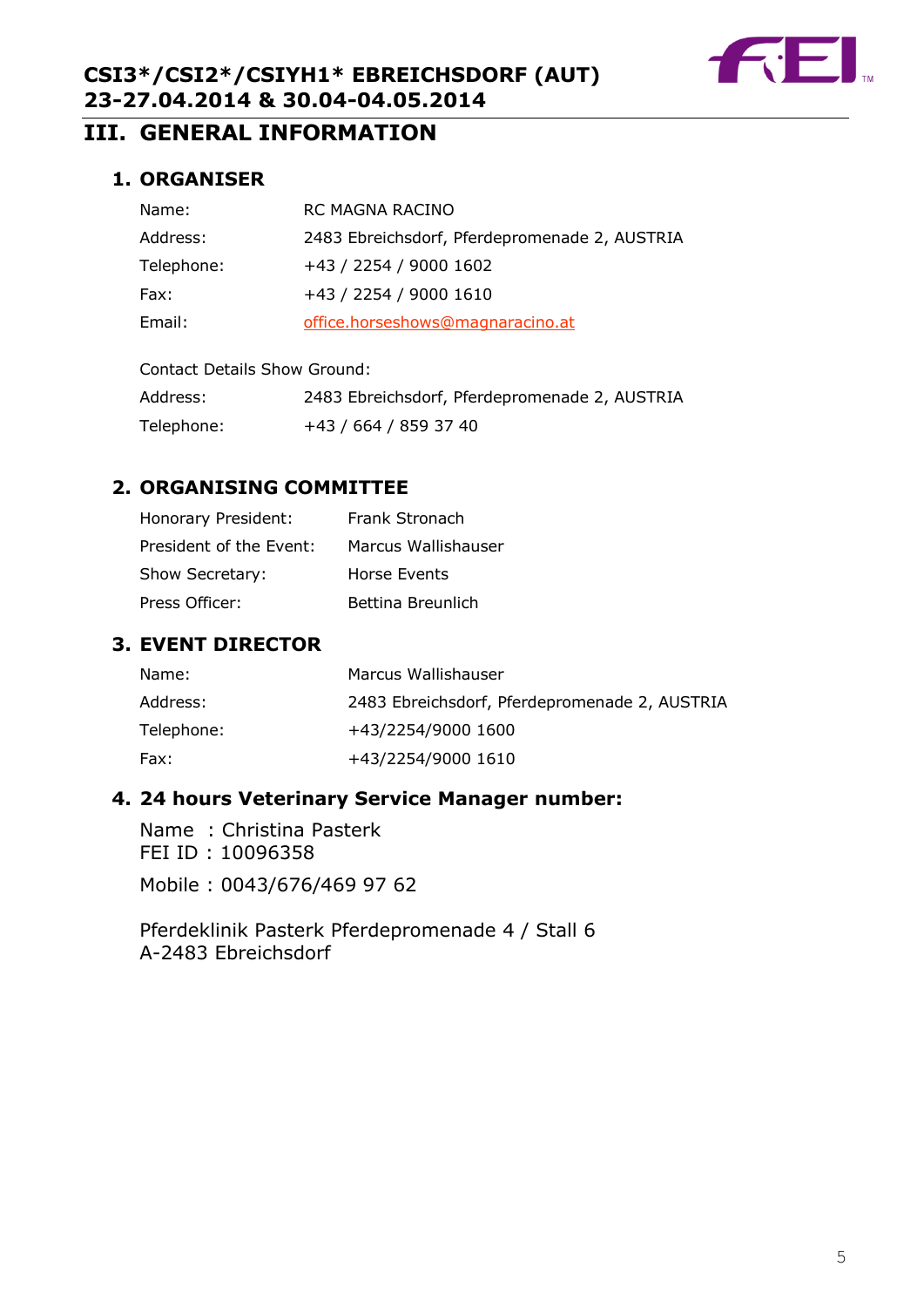

## **IV. OFFICIALS**

| Ref.                    | <b>Panel</b>                               | Event ID*                          | <b>Function</b>                  | <b>FEI ID</b> | <b>Name</b>                | <b>NF</b>  | <b>Level</b>   | <b>E-mail &amp; Mobile</b> |
|-------------------------|--------------------------------------------|------------------------------------|----------------------------------|---------------|----------------------------|------------|----------------|----------------------------|
|                         | Ground Jury <sup>1</sup>                   | 2014_CI_0207<br>&<br>2014_CI_0208  | Ground Jury<br>President         | 10053797      | Karoly Fugli               | <b>HUN</b> | $\overline{4}$ | $\ast$                     |
|                         |                                            | 2014_CI_0207<br>&<br>2014_CI_0208  | Ground Jury<br>Member            | 10042749      | Ursula Seipel              | <b>AUT</b> | 3              |                            |
|                         |                                            | 2014_CI_0207<br>&<br>2014_CI_0208  | Ground Jury<br>Member            | 10053595      | Müller Lieselotte          | <b>AUT</b> | 3              |                            |
| 1                       |                                            | 2014_CI_0207<br>&.<br>2014_CI_0208 | Ground Jury<br>Member            | 10051118      | Orzol Dariusz              | POL        | 3              |                            |
|                         |                                            | 2014_CI_0207                       | Ground Jury<br>Member            | 10050158      | Fritz Schuster             | <b>AUT</b> | $\overline{3}$ |                            |
|                         |                                            | 2014_CI_0207                       | Ground Jury<br>Member            | 10058095      | <b>GACHECHILADZE Bakar</b> | <b>GEO</b> | $\overline{2}$ |                            |
|                         |                                            | 2014_CI_0208                       | Ground Jury<br>Member            | 10052224      | Bejdl Ines                 | <b>AUT</b> | 3              |                            |
|                         |                                            | 2014_CI_0208                       | Ground Jury<br>Member            |               | <b>Schubert Renate</b>     | <b>AUT</b> | Nat.           |                            |
| $\overline{2}$          | Foreign Judge <sup>2</sup>                 | 2014_CI_0207<br>&                  | Foreign Judge                    | 10049967      | Jan Posluszny              | POL        | 3              | $\ast$                     |
|                         |                                            | 2014_CI_0208                       |                                  |               |                            |            |                |                            |
| $\overline{\mathbf{3}}$ | Foreign Technical<br>Delegate <sup>3</sup> |                                    | Foreign<br>Technical<br>Delegate |               | non                        |            |                |                            |
| 4                       | Course Designer <sup>4</sup>               | 2014_CI_0207<br>&                  | Course<br>Designer               | 10050571      | Stefan Wirth<br>and Team   | <b>GER</b> | 3              | $\ast$                     |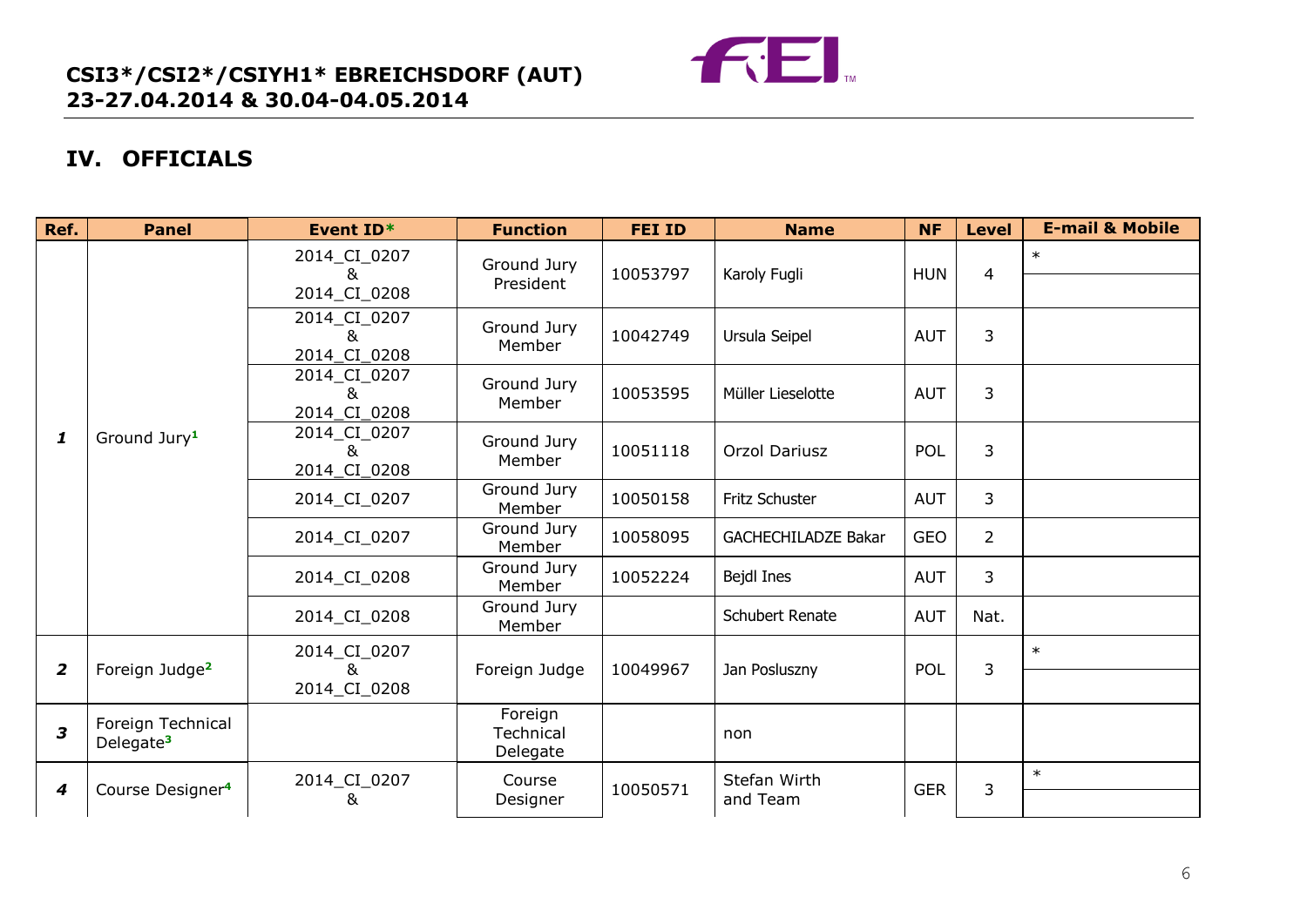

|                |                                     | 2014_CI_0208                      | Assistant<br>Course<br>Designer  |          |                 |            |                |        |
|----------------|-------------------------------------|-----------------------------------|----------------------------------|----------|-----------------|------------|----------------|--------|
|                | Appeal<br>Committee <sup>5</sup>    |                                   | Appeal<br>Committee<br>President |          | non             |            |                |        |
| 5              |                                     |                                   | Appeal<br>Committee<br>Member    |          | non             |            |                |        |
|                |                                     |                                   | Appeal<br>Committee<br>Member    |          | non             |            |                |        |
| 6              | Chief Steward <sup>6</sup>          | 2014_CI_0207<br>&<br>2014_CI_0208 | <b>Chief Steward</b>             | 10060004 | Hussam Zummit   | LBA        | $\overline{2}$ | $\ast$ |
|                | Assistants<br>Stewards <sup>7</sup> | 2014_CI_0207<br>&<br>2014 CI 0208 | Assistant<br>Steward             | 10000963 | Christian Knoll | <b>AUT</b> | $\mathbf{1}$   |        |
|                |                                     | 2014_CI_0207<br>&<br>2014_CI_0208 | Assistant<br>Steward             | 10049974 | Preihs Charly   | <b>AUT</b> | $\overline{2}$ |        |
| $\overline{z}$ |                                     | 2014_CI_0207                      | Assistant<br>Steward             | 10002984 | Ulrich Domaingo | <b>AUT</b> | $\mathbf{1}$   |        |
|                |                                     | 2014_CI_0207                      | Assistant<br>Steward             | 10049131 | Klein Monika    | <b>AUT</b> | 3              |        |
|                |                                     | 2014_CI_0208                      | Assistant<br>Steward             | 10064207 | Krenn Armin     | <b>AUT</b> | $\overline{2}$ |        |
|                |                                     | 2014_CI_0208                      | Assistant<br>Steward             | 10001900 | Kathrin Kurat   | <b>AUT</b> | $\mathbf{1}$   |        |
| 8              | FEI Veterinary                      | 2014_CI_0207<br>&                 | FEI Veterinary                   | 10049733 | Erich Metzl     | <b>AUT</b> | $\mathsf{X}$   | $\ast$ |
|                | Delegate <sup>8</sup>               | 2014_CI_0208                      | Delegate                         |          |                 |            |                |        |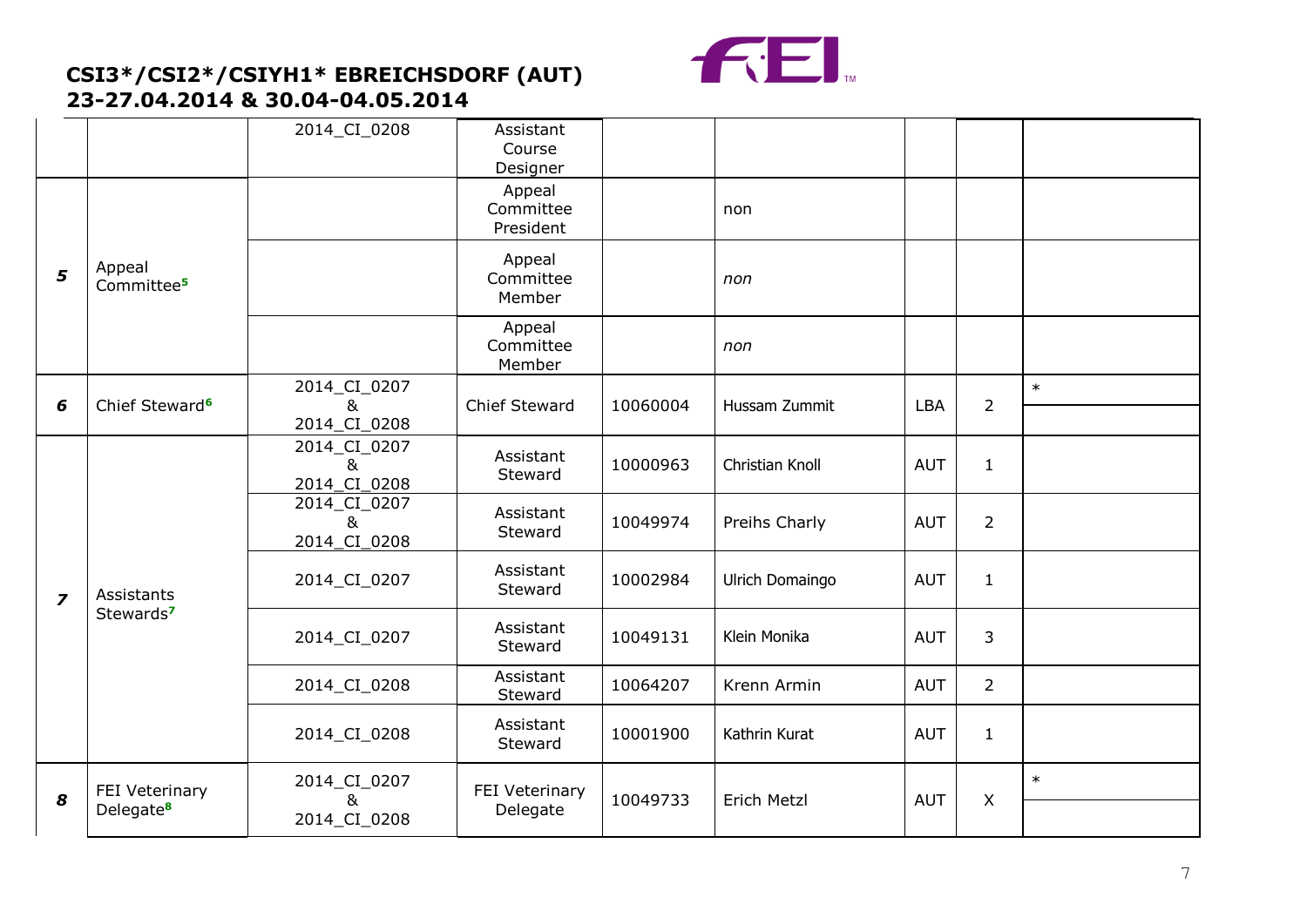

|                  |                                |                                | Veterinary<br>Commission         |              | non               |            |   | $\ast$ |
|------------------|--------------------------------|--------------------------------|----------------------------------|--------------|-------------------|------------|---|--------|
|                  | Veterinary                     |                                | President                        |              |                   |            |   |        |
|                  |                                |                                | Foreign<br>Veterinary            |              | non               |            |   | $\ast$ |
|                  | Commission <sup>8</sup>        |                                | Delegate                         |              |                   |            |   |        |
|                  |                                |                                | Assistant FEI<br>Delegate        |              | non               |            |   |        |
|                  | <b>VSM Veterinary</b>          |                                | Veterinary<br>Service<br>Manager |              | non               |            |   |        |
| $\boldsymbol{9}$ | Treating Official <sup>9</sup> | 2014_CI_0207<br>8 <sub>k</sub> | FEI Permitted<br>Treating        | 10096358     | Christina Pasterk | <b>AUT</b> | X | $\ast$ |
|                  |                                | 2014_CI_0208                   | Veterinarian                     |              |                   |            |   |        |
| 10               | <b>Medical Doctor</b>          | 2014_CI_0207<br>&              | <b>Medical Doctor</b>            |              | Samariterbund     | <b>AUT</b> |   | $\ast$ |
|                  |                                | 2014_CI_0208                   |                                  | Ebreichsdorf |                   |            |   |        |
| 11               | Farrier                        | 2014_CI_0207<br>&              |                                  |              |                   |            |   | $\ast$ |
|                  |                                | 2014_CI_0208                   | Farrier                          |              | Alexander Prinz   | <b>AUT</b> |   |        |

\* **Compulsory**

\* **The Event code can be found in the FEI's Database under the Event details on the top right corner**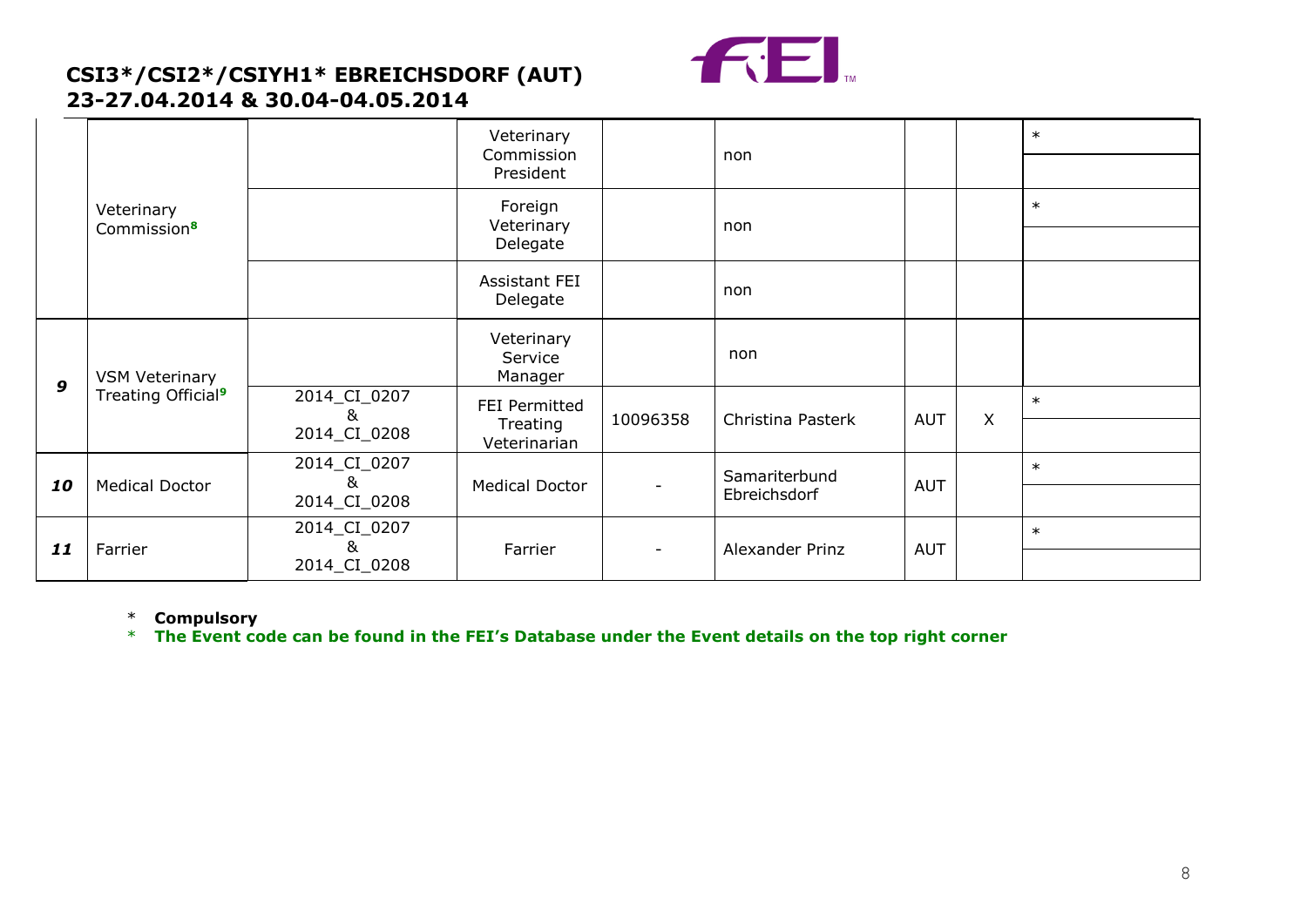

## **V. SPECIFIC TECHNICAL CONDITIONS**

### **1. TIMETABLE**

| 1 <sup>st</sup> WEEK                                                         | Date       | Time         |
|------------------------------------------------------------------------------|------------|--------------|
| Opening of stables:                                                          | 20.04.2014 | 8:00h        |
| 1 <sup>st</sup> Horse Inspection:                                            | 22.04.2014 | 14:00 h $-$  |
|                                                                              |            | 19:00 h      |
| 1 <sup>st</sup> Horse Inspection (only for VIP-Tour):                        | 24.04.2014 | $17:00 h -$  |
| All horses taking part at this event must be present during                  |            | 18:00 h      |
| the first horse inspection, unless unable to do so due to<br>"force majeure" |            |              |
| 2 <sup>nd</sup> Horse Inspection & Horse Re-Inspection:                      | 23.04.2014 | 9:00 h       |
| • Declaration of Starters:                                                   | Daily      | till 19:00 h |
| No 1 - 5 year old horses                                                     | 23.04.2014 | 10:30h       |
| No $2 - 6$ year old horses                                                   | 23.04.2014 | 12:45 h      |
| No 3 - 7 year old horses                                                     | 23.04.2014 | 16:30 h      |
| No 4 - Silver Tour                                                           | 23.04.2014 | 14:00 h      |
| No 5 - Bronze Tour                                                           | 24.04.2014 | 08:30 h      |
| No 6 - Gold Tour                                                             | 24.04.2014 | 11:30h       |
| No 7 - Diamond Tour                                                          | 24.04.2014 | 16:30 h      |
| No 8 - 5 year old horses                                                     | 24.04.2014 | 08:00 h      |
| No 9 - 6 year old horses                                                     | 24.04.2014 | 10:15h       |
| No 10 - 7 year old horses                                                    | 24.04.2014 | 14:00 h      |
| No 11 - VIP Tour Small                                                       | 25.04.2014 | 08:30 h      |
| No 12 - Gold Tour                                                            | 25.04.2014 | 11:15h       |
| No 13 - Diamond Tour                                                         | 25.04.2014 | 16:30 h      |
| No 14 - Silver Tour                                                          | 25.04.2014 | 08:00 h      |
| No 15 - Bronze Tour                                                          | 25.04.2014 | 13:00 h      |
| No 16 - VIP Tour Medium                                                      | 25.04.2014 | 15:15h       |
| No 17 - VIP Tour Large                                                       | 25.04.2014 | 17:45 h      |
| No 18 - FINAL 5 year old horses                                              | 26.04.2014 | 08:00 h      |
| No 19 - VIP Tour Medium                                                      | 26.04.2014 | 10:15h       |
| No 20 - FINAL 6 year old horses                                              | 26.04.2014 | 12:30 h      |
| No 21 - FINAL 7 year old horses                                              | 26.04.2014 | 16:15h       |
| No 22 - FINAL Bronze Tour                                                    | 26.04.2014 | 09:30 h      |
| No 23 - VIP Tour Small                                                       | 26.04.2014 | 12:15h       |
| No 24 - VIP Tour Large                                                       | 26.04.2014 | 15:00 h      |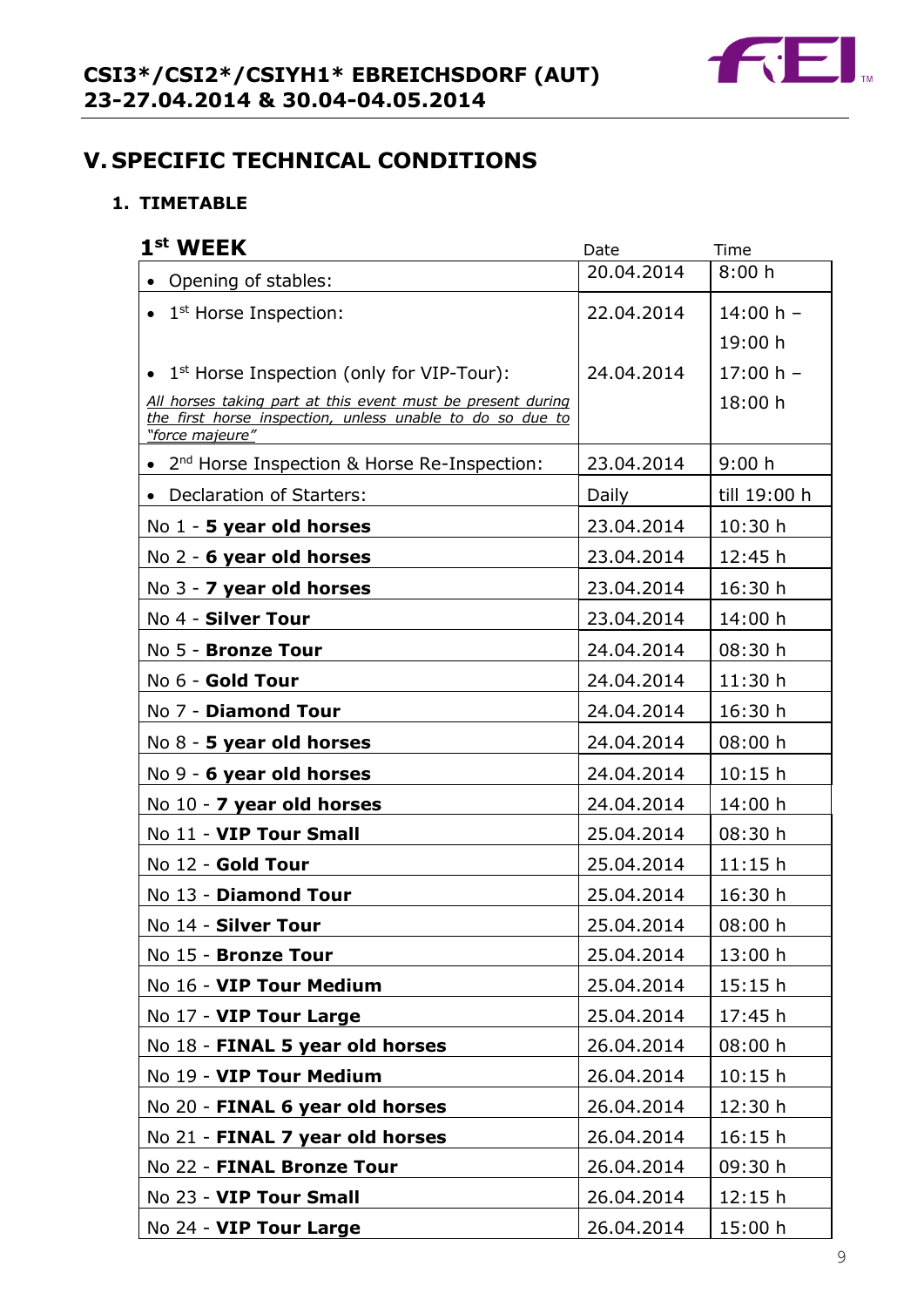

| No 25 - FINAL VIP Tour Large  | 27.04.2014 | 08:00 h |
|-------------------------------|------------|---------|
| No 26 - FINAL Gold Tour       | 27.04.2014 | 10:00 h |
| No 27 - FINAL Diamond Tour    | 27.04.2014 | 13:00 h |
| No 28 - FINAL A Silver Tour   | 27.04.2014 | 16:30 h |
| No 29 - FINAL B Silver Tour   | 27.04.2014 | 08:00 h |
| No 30 - FINAL VIP Tour Small  | 27.04.2014 | 11:30h  |
| No 31 - FINAL VIP Tour Medium | 27.04.2014 | 14:30 h |

## 2<sup>nd</sup> WFFK

| 2 <sup>nd</sup> WEEK                                                                                                                        | Date       | Time         |
|---------------------------------------------------------------------------------------------------------------------------------------------|------------|--------------|
| 1 <sup>st</sup> Horse Inspection:                                                                                                           | 29.04.2014 | $17:00 h -$  |
|                                                                                                                                             |            | 18:00 h      |
| 1 <sup>st</sup> Horse Inspection (only for VIP-Tour):                                                                                       | 01.05.2014 | $17:00 h -$  |
| All horses taking part at this event must be present during<br>the first horse inspection, unless unable to do so due to<br>"force majeure" |            | 18:00 h      |
| 2 <sup>nd</sup> Horse Inspection & Horse Re-Inspection:                                                                                     | 30.04.2014 | 9:00 h       |
| • Declaration of Starters:                                                                                                                  | daily      | till 19:00 h |
| No 32 - 5 year old horses                                                                                                                   | 30.04.2014 | 10:00 h      |
| No 33 - 6 year old horses                                                                                                                   | 30.04.2014 | 12:30 h      |
| No 34 - 7 year old horses                                                                                                                   | 30.04.2014 | 16:30 h      |
| No 35 - Bronze Tour                                                                                                                         | 30.04.2014 | 11:00h       |
| No 36 - Silver Tour                                                                                                                         | 30.04.2014 | 14:30 h      |
| No 37 - Bronze Tour                                                                                                                         | 01.05.2014 | 09:00 h      |
| No 38 - Gold Tour                                                                                                                           | 01.05.2014 | 11:45h       |
| No 39 - Diamond Tour                                                                                                                        | 01.05.2014 | 16:45 h      |
| No 40 - 5 year old horses                                                                                                                   | 01.05.2014 | 08:00 h      |
| No 41 - 6 year old horses                                                                                                                   | 01.05.2014 | 10:30h       |
| No 42 - 7 year old horses                                                                                                                   | 01.05.2014 | 14:15h       |
| No 43 - VIP Tour Large                                                                                                                      | 02.05.2014 | 08:30 h      |
| No 44 - Gold Tour                                                                                                                           | 02.05.2014 | 10:15h       |
| No 45 - Diamond Tour                                                                                                                        | 02.05.2014 | 16:30 h      |
| No 46 - Silver Tour                                                                                                                         | 02.05.2014 | 08:00 h      |
| No 47 - FINAL Bronze Tour                                                                                                                   | 02.05.2014 | 12:30 h      |
| No 48 - VIP Tour Medium                                                                                                                     | 02.05.2014 | 15:15h       |
| No 49 - VIP Tour Small                                                                                                                      | 02.05.2014 | 17:30 h      |
| No 50 - FINAL 5 year old horses                                                                                                             | 03.05.2014 | 09:00 h      |
| No 51 - FINAL 6 year old horses                                                                                                             | 03.05.2014 | 11:45 h      |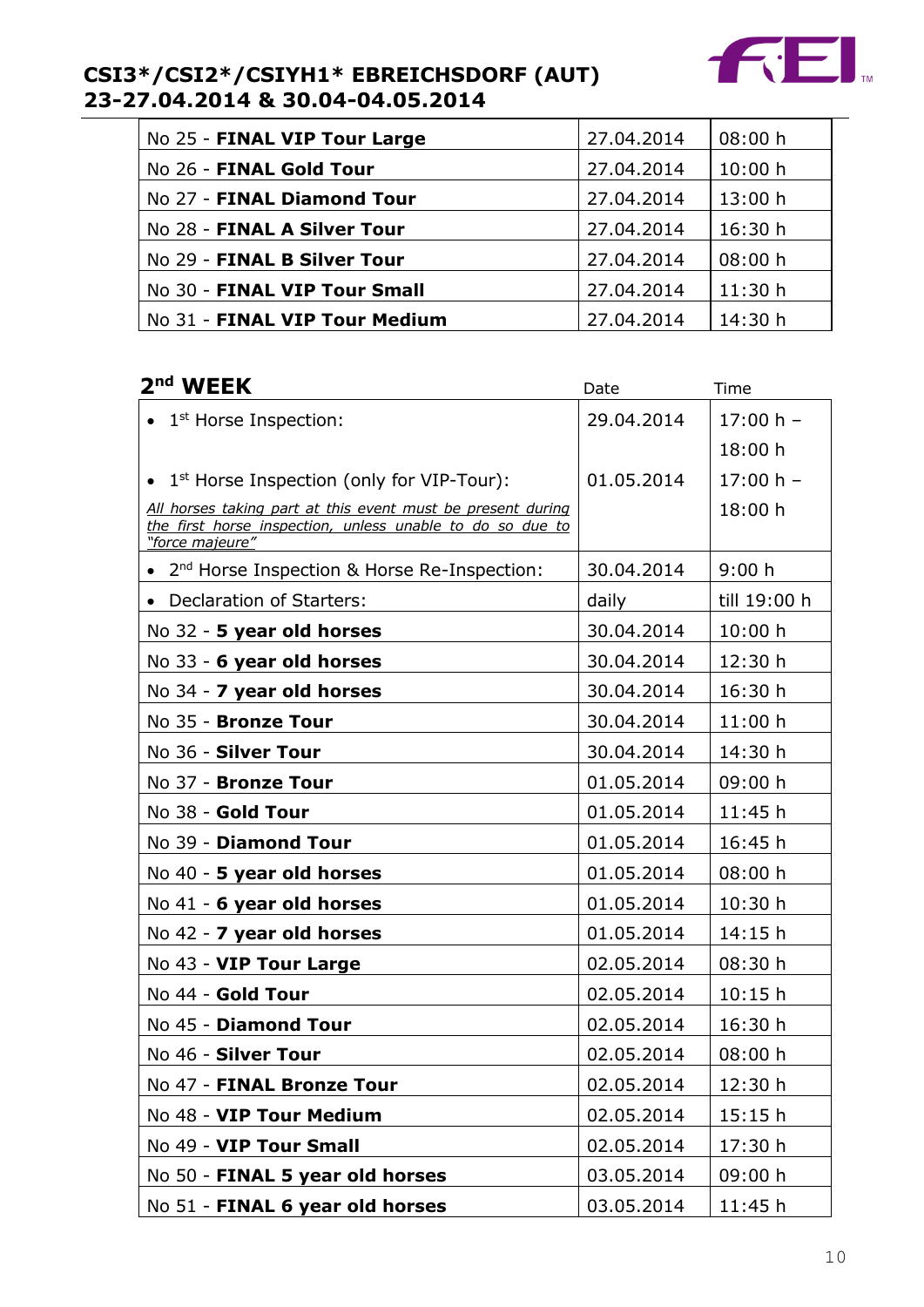

| No 52 - FINAL 7 year old horses | 03.05.2014 | 16:00 h |
|---------------------------------|------------|---------|
| No 53 - VIP Tour Small          | 03.05.2014 | 08:00 h |
| No 54 - <b>VIP Tour Medium</b>  | 03.05.2014 | 10:45 h |
| No 55 - VIP Tour Large          | 03.05.2014 | 13:15h  |
| No 56 - Gold Tour               | 03.05.2014 | 15:30 h |
| No 57 - FINAL A Silver Tour     | 04.05.2014 | 08:30 h |
| No 58 - FINAL Gold Tour         | 04.05.2014 | 11:30h  |
| No 59 - FINAL Diamond Tour      | 04.05.2014 | 15:00 h |
| No 60 - FINAL B Silver Tour     | 04.05.2014 | 08:00 h |
| No 61 - FINAL VIP Tour Small    | 04.05.2014 | 11:30h  |
| No 62 - FINAL VIP Tour Medium   | 04.05.2014 | 14:30 h |
| No 63 - FINAL VIP Tour Large    | 04.05.2014 | 17:15h  |

#### **1. VENUE** :

| The event will take place:              | indoors                                                        |                                                                                  | $\boxtimes$ outdoors                                    |  |
|-----------------------------------------|----------------------------------------------------------------|----------------------------------------------------------------------------------|---------------------------------------------------------|--|
| 2. COMPETITION ARENA(S):<br>Dimensions: | <b>Arena 1:</b> 130 m x 90 m<br><b>Arena 2:</b> 100 m x 65 m   |                                                                                  |                                                         |  |
| Type of Footing:                        |                                                                | Sand/Fleece (Riso Horse System)                                                  |                                                         |  |
| 3. PRACTICE ARENA(S):<br>Dimensions:    | Arena:                                                         | $2x$ 65 m x 60 m<br><b>Longe Area:</b> $25 \text{ m} \times 72 \text{ m}$ Indoor |                                                         |  |
| Type of Footing:                        |                                                                | Sand/Fleece (Riso Horse System)                                                  |                                                         |  |
| 4. STABLES :                            |                                                                |                                                                                  |                                                         |  |
| Size of boxes                           | $3,0 \text{ m} \times 3,2 \text{ m}$<br>see "additional fees") |                                                                                  | (450 permanent stables with self-watering are possible, |  |
| 5. DRAW:<br>List of Draws:              |                                                                |                                                                                  |                                                         |  |

#### The starting lists will be made according to a random computer draw.

Time, date and location: daily at 19:00 h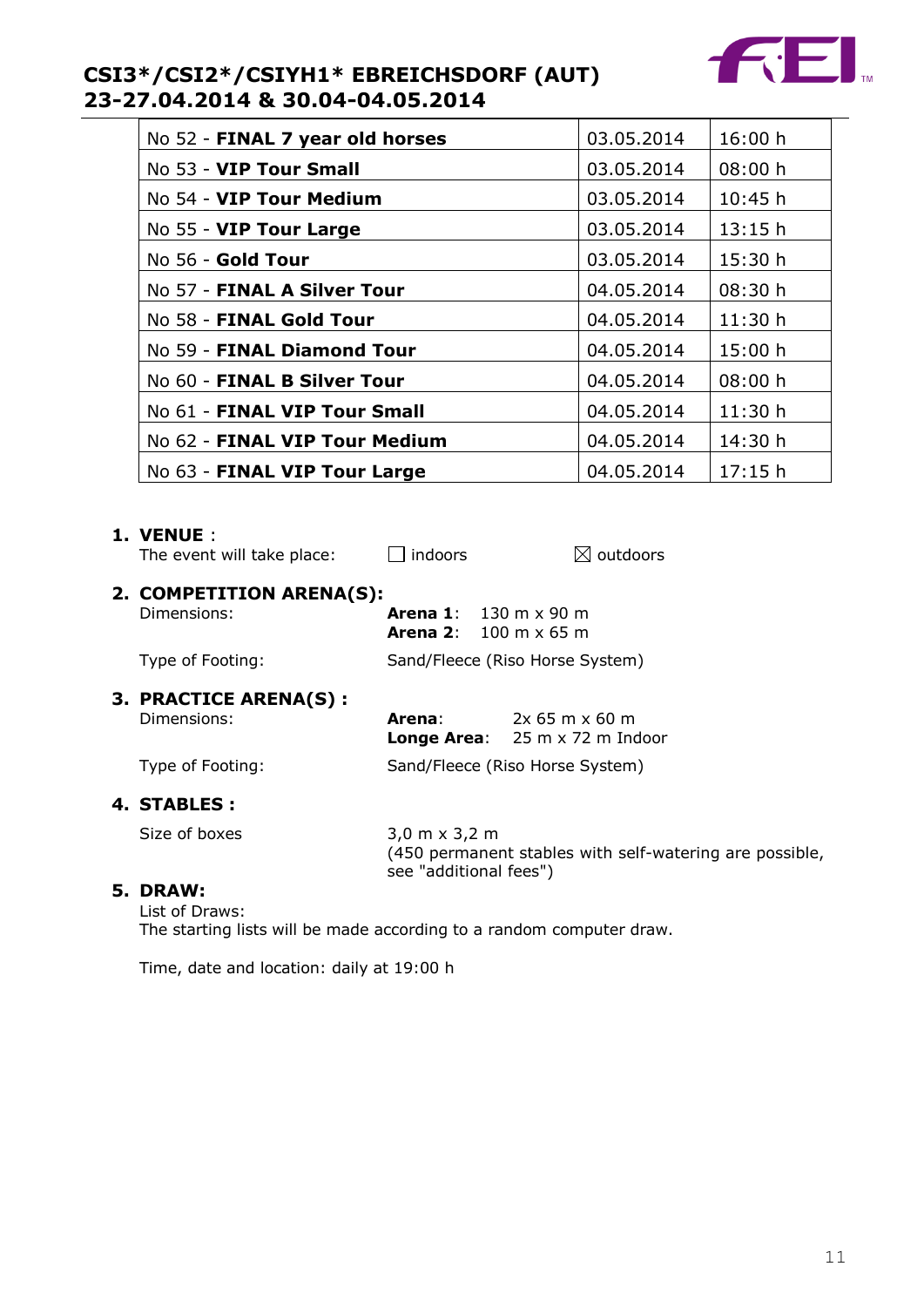

## **VI. INVITATIONS**

NFs invited: unlimited Total number of athletes: The unimited unlimited Number of athletes per NF: unlimited Number of home athletes: which we have a unlimited Number of foreign athletes: unlimited Number of horses per athlete: CSI3\* CSI2\* (Profi + VIP Tour) max. 3 horses per CSI CSIYH1\* (Young Horses) max. 3 horses per age group OC Wild Cards: unlimited FEI Wild Cards: 2

The Longines Rankings number 157 (established two months prior to the event), will be used for the invitation of athletes.

Athletes are invited by the Organising Committee through their NF.

**Only one start per horse per day! Max. 3 starts for a horse per week! Changing between Profi Tour (Bronze, Silver, Gold and Diamond Tour) is possible. Changing between VIP Tour (Small, Medium and Large) is possible. It is not possible to change between Young Horses Class and VIP Tour or Profi Tour during the week.**

**It is not possible to change between VIP Tour and Profi Tour during the week.**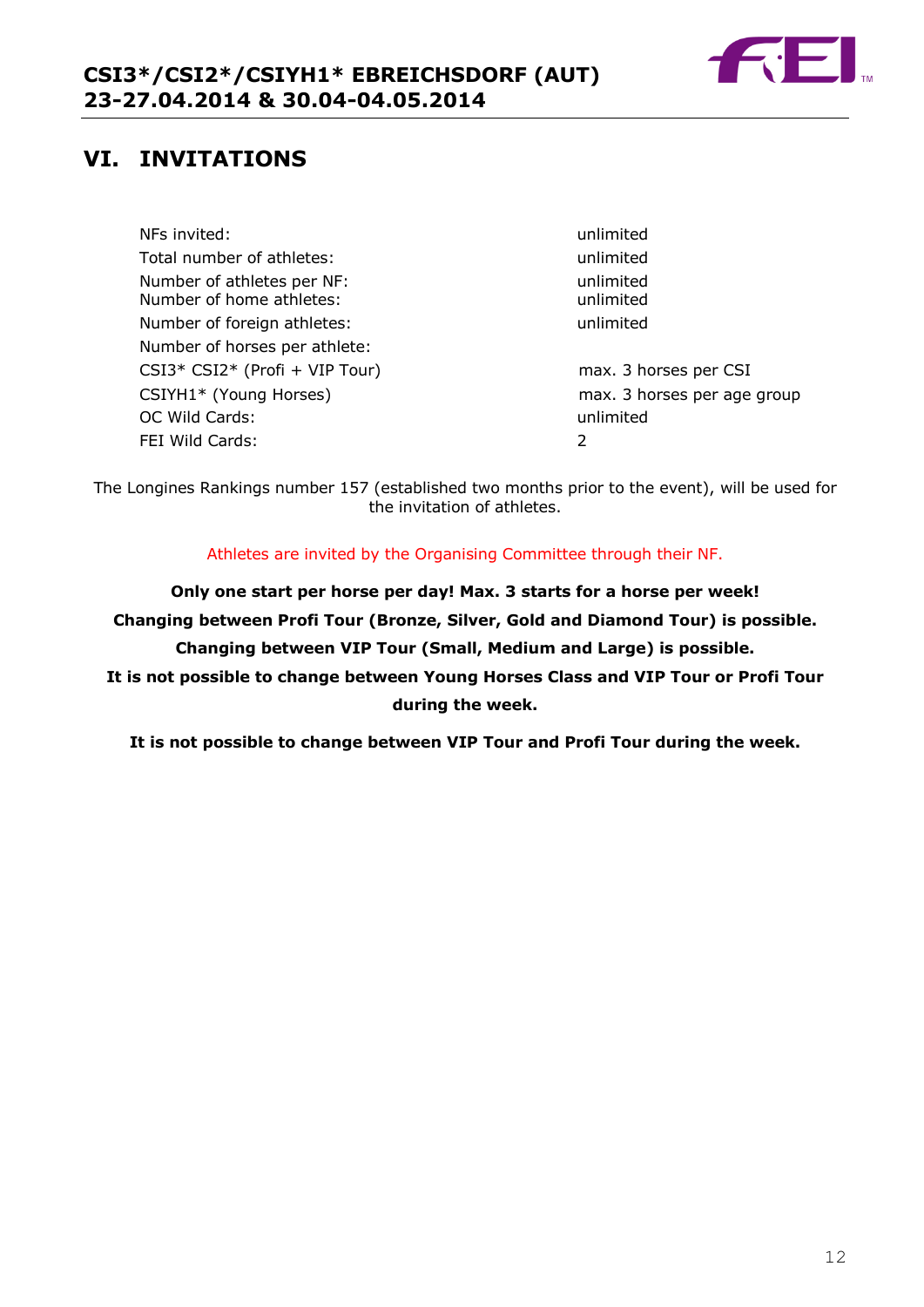

## **VII. ENTRIES**

## **Please refer to Annex I at the last page of this schedule for information on the FEI Online Entry System**

#### **All Athletes & Horses participating in any International competition must be registered with the FEI, prior to participating. Failure to do so will result in automatic disqualification of the Athlete and/or Horse.**

| Entries in Principle:              | 03.03.2014 for both weeks |
|------------------------------------|---------------------------|
| Nominated Entries:                 | 17.03.2014 for both weeks |
| Definite Entries:                  | 31.03.2014 for both weeks |
| Last date for substitutions:       | 14.04.2014 for both weeks |
| Entry fee per horse (entire tour): |                           |
| Youngster Tour (CSIYH1*)           |                           |
| per week                           | EUR 250,00                |
| both weeks                         | EUR 500,00                |
| Profi Tour/VIP Tour                |                           |
| 1st week (CSI2*)                   | EUR 350,00                |
| 2 <sup>nd</sup> week (CSI3*)       | EUR 410,00                |
| both weeks                         | EUR 760,00                |
|                                    |                           |

Down payment EUR 275,- after receiving the invoice. No checks will be accepted. Please pay in cash, by debit or credit card.

## **All Entries must be submitted by the NFs through the FEI's Online Entry System only!**

#### **Athletes and/or Horses present at the event without having been entered through the FEI's Online Entry System will automatically be disqualified**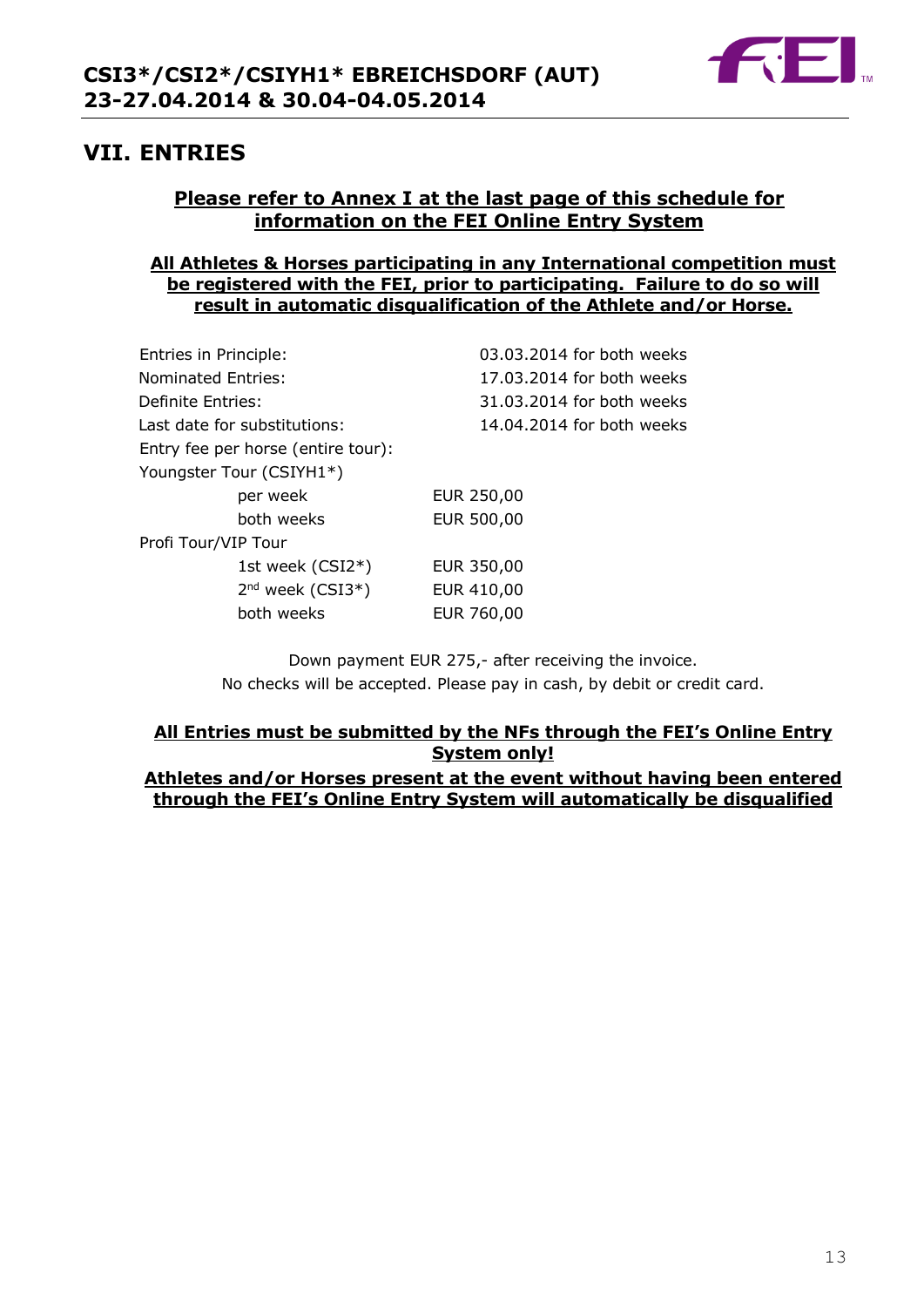

| <b>Event's Category</b>                            | <b>Age of Athletes</b>                                                           | <b>Age of Horses</b>                       |
|----------------------------------------------------|----------------------------------------------------------------------------------|--------------------------------------------|
| <b>Olympic Games/WEG</b>                           | As of 18 <sup>th</sup> year                                                      | Min 9 y.o.                                 |
| <b>Continental Championships Senior</b>            | As of 18 <sup>th</sup> year                                                      | Min 8 y.o.                                 |
| <b>Regional Championships/Games (all regions</b>   |                                                                                  |                                            |
| except Latin America)                              | As of 18 <sup>th</sup> year                                                      | Min 8 y.o.                                 |
| <b>Regional Championships/Games in Latin</b>       | As of 18 <sup>th</sup> year                                                      | Min. 8 y.o.                                |
| America                                            | As of 16 <sup>th</sup> year if height of obstacles max.1.40m (JRs                | Min. 7 y.o. if height of                   |
|                                                    | Annex IX, Art. 6.1)                                                              | obstacles max. 1.40m<br>(JRs Art. 254.1.1) |
| <b>World Cup Final</b>                             | As of 18 <sup>th</sup> year                                                      | Min. 8 y.o.                                |
| <b>Nations Cup Final</b>                           | As of 18 <sup>th</sup> year                                                      | Min. 8 y.o.                                |
| CSI-W1*-5*/CSIO-W1*-5*                             |                                                                                  |                                            |
| Grand Prix, World Cup, Nations Cup, Power and      |                                                                                  |                                            |
| Skill, Derby or Competition with the highest prize |                                                                                  |                                            |
| money                                              | As of 18 <sup>th</sup> year                                                      | Min. 7 y.o.                                |
| Other Competitions                                 | As of 16 <sup>th</sup> year with permission of their NF                          | Min. 7 y.o.                                |
| Other Competitions if height max. 1.40m            | As of 14 <sup>th</sup> year                                                      | Min. 7 y.o                                 |
| Other Competitions if height max. 1.20m            | $\boldsymbol{\prime\prime}$<br>$\boldsymbol{\mu}$<br>As of 12 <sup>th</sup> year | Min. 7 y.o                                 |
| CSI3*-5*/CSI01*-5*                                 |                                                                                  |                                            |
| Grand Prix, Nations Cup, Power and Skill, Derby or |                                                                                  |                                            |
| Competition with the highest prize money           | As of 18 <sup>th</sup> year                                                      | Min. 7 y.o.                                |
| <b>Other Competitions</b>                          | As of 16 <sup>th</sup> year with permission of their NF                          |                                            |
| Other Competitions if height max. 1.40m            | As of 14 <sup>th</sup> year                                                      |                                            |
| Other Competitions if height max. 1.20m            | $\boldsymbol{u}$<br>As of 12 <sup>th</sup> year                                  |                                            |
| $CSI2*$                                            |                                                                                  |                                            |
| Power and Skill or Derby                           | As of 18 <sup>th</sup> year                                                      |                                            |
| <b>Other Competitions</b>                          | As of 16 <sup>th</sup> year with permission of their NF                          | Min. 6 y.o.                                |
| Other Competitions if height max. 1.40m            | As of 14 <sup>th</sup> year                                                      |                                            |
| Other Competitions if height max. 1.20m            | $\boldsymbol{u}$<br>$\boldsymbol{u}$<br>As of 12 <sup>th</sup> year              |                                            |
| $\overline{\text{CSI1*}}$                          |                                                                                  |                                            |
| Power and Skill or Derby                           | As of 18 <sup>th</sup> year                                                      | Min. 6 y.o.                                |
| <b>Other Competitions</b>                          | As of 14 <sup>th</sup> year with permission of their NF                          |                                            |
| Other Competitions if height max. 1.20m            | As of 12 <sup>th</sup> year                                                      |                                            |
| $CH-Y$                                             | As of 16 <sup>th</sup> year to end 21 <sup>st</sup> year                         | Min. 7 y.o.                                |
| CSI/CSIO-Y                                         | As of 16 <sup>th</sup> year to end 21 <sup>st</sup> year                         | Min. 7 y.o.                                |
| CH-J                                               | As of 14 <sup>th</sup> year to end 18 <sup>th</sup> year                         | Min. 7 y.o.                                |
| <b>CSI/CSI0-J</b>                                  | As of 14 <sup>th</sup> year to end 18 <sup>th</sup> year                         | Min. 6 y.o.                                |
| CSI/CSIO-Ch/CH-Ch                                  | As of 12 <sup>th</sup> year to end 14 <sup>th</sup> year                         | Min. 6 y.o.                                |
| CSI/CSIOP/CH-P                                     | As of 12 <sup>th</sup> year to end 16 <sup>th</sup> year                         | Min. 6 y.o.                                |
| <b>CSIU-25</b>                                     | As of 16 <sup>th</sup> year to end 25 <sup>th</sup> year                         |                                            |
|                                                    | As of 14 <sup>th</sup> year if height max. 1.40m                                 | Min. 7 y.o.                                |
| <b>CSIV</b>                                        | As of 45 <sup>th</sup> year for women and 49 <sup>th</sup> for men               | Min. 6 y.o.                                |
| <b>CSIAm</b>                                       | As of 14 <sup>th</sup> year                                                      | Min. 7 y.o. for Cat. A;                    |
|                                                    |                                                                                  | Min. 6 y.o. for Cat. B                     |
| <b>CSIYH</b>                                       | As of 16 <sup>th</sup> year                                                      | Min. 6 y.o. - Max. 8 y.o.                  |
| CH-M-YH-S                                          | As of 18 <sup>th</sup> year or 16 y.o. for athletes qualified with the           | 5 y.0. / 6 y.0. / 7 y.0.                   |
|                                                    | same horse                                                                       |                                            |
|                                                    |                                                                                  |                                            |

#### **NO-SHOWS/LATE WITHDRAWALS:**

**"NB: Withdrawals or no-shows after the date of definite entries will be held liable to reimburse the OC for the actual financial loss incurred by the OC (i.e. stabling and hotel expenses) as a result of the late withdrawal or no-show. The amount to be charged will be EUR 275,00 per horse"**

Entries not cancelled until the 07.04.2014 have TO BE PAID! The invoice will be send through the relevant NF to the riders.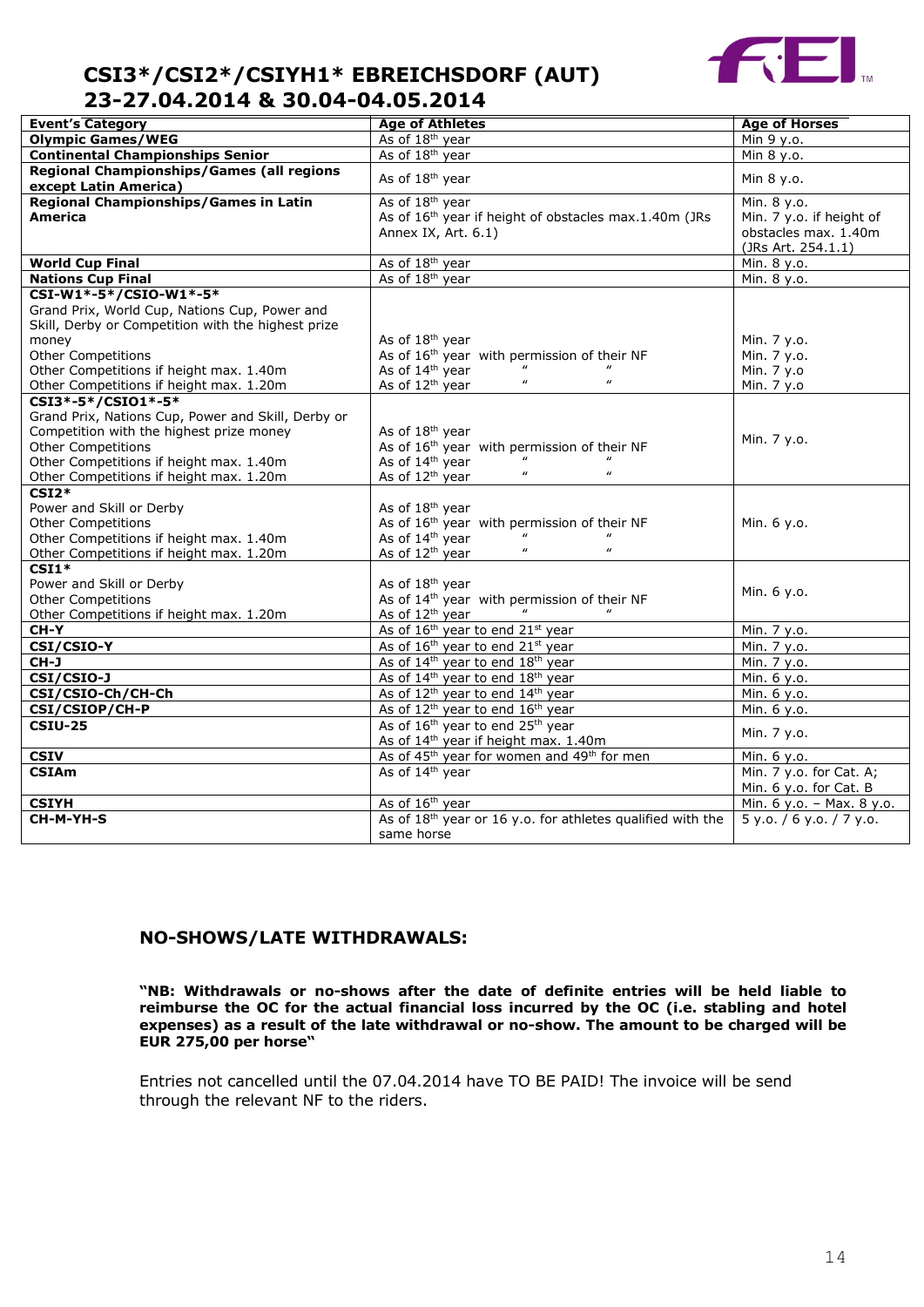

#### **ADDITIONAL FEES/CHARGES BY OC:**

| MCP Fee per horse per week                                                 | CHF 12,50        |            |
|----------------------------------------------------------------------------|------------------|------------|
| Electricity (upon request) per week                                        | EUR 60,00        |            |
| Manure horse disposal per box 1st week                                     | EUR 40,00        |            |
| Manure horse disposal per box 2nd week                                     | <b>EUR 20,00</b> |            |
| Hay per bale                                                               | <b>EUR 7,00</b>  |            |
| Shavings per bale                                                          | <b>EUR 9,00</b>  |            |
| Tack box per week (if requested)                                           |                  | EUR 150,00 |
| Additional box per week (if requested)                                     |                  | EUR 200,00 |
| Permanent stables with self-watering per week (additionally, if requested) |                  | EUR 100,00 |
| Health Papers per document issued                                          |                  | EUR 40,00  |

#### **All aforementioned amounts are including VAT**

## **VIII. FACILITIES OFFERED**

#### **1. ATHLETES**

Accommodation at the athlete's expense.

#### **OUR PARTNERHOTEL:**

Austria Trend Eventhotel Pyramide Parkallee 2 A-2334 Vösendorf Tel.: +43 (1) 699 00 Fax: +43 (1) 699 00-692 Email: [eventhotel.pyramide@austria-trend.at](mailto:eventhotel.pyramide@austria-trend.at) Homepage: [www.austria-trend.at/eventhotel-pyramide/de/](http://www.austria-trend.at/eventhotel-pyramide/de/)

Special offer for Magna Racino Spring Tour – Code: "Magna Racino"

Request for accommodation must be sent ONLY PER EMAIL to:

[eventhotel.pyramide@austria-trend.at](mailto:eventhotel.pyramide@austria-trend.at)

#### **2. GROOMS**

A sufficient number of WCs and hot-water-showers will be available. The OC will not be responsible for any travelling or living expenses. Any grooms wishing to remain within the FEI stable area during the night may do so only with the authorization of the Chief Steward.

#### **3. HORSES**

- Stabling free of charge. including the first bedding. Bedding and food has to be paid by the rider.
- The OC will not be responsible for any travelling or feeding expense. Horses must be stabled in the boxes assigned to them on the show ground.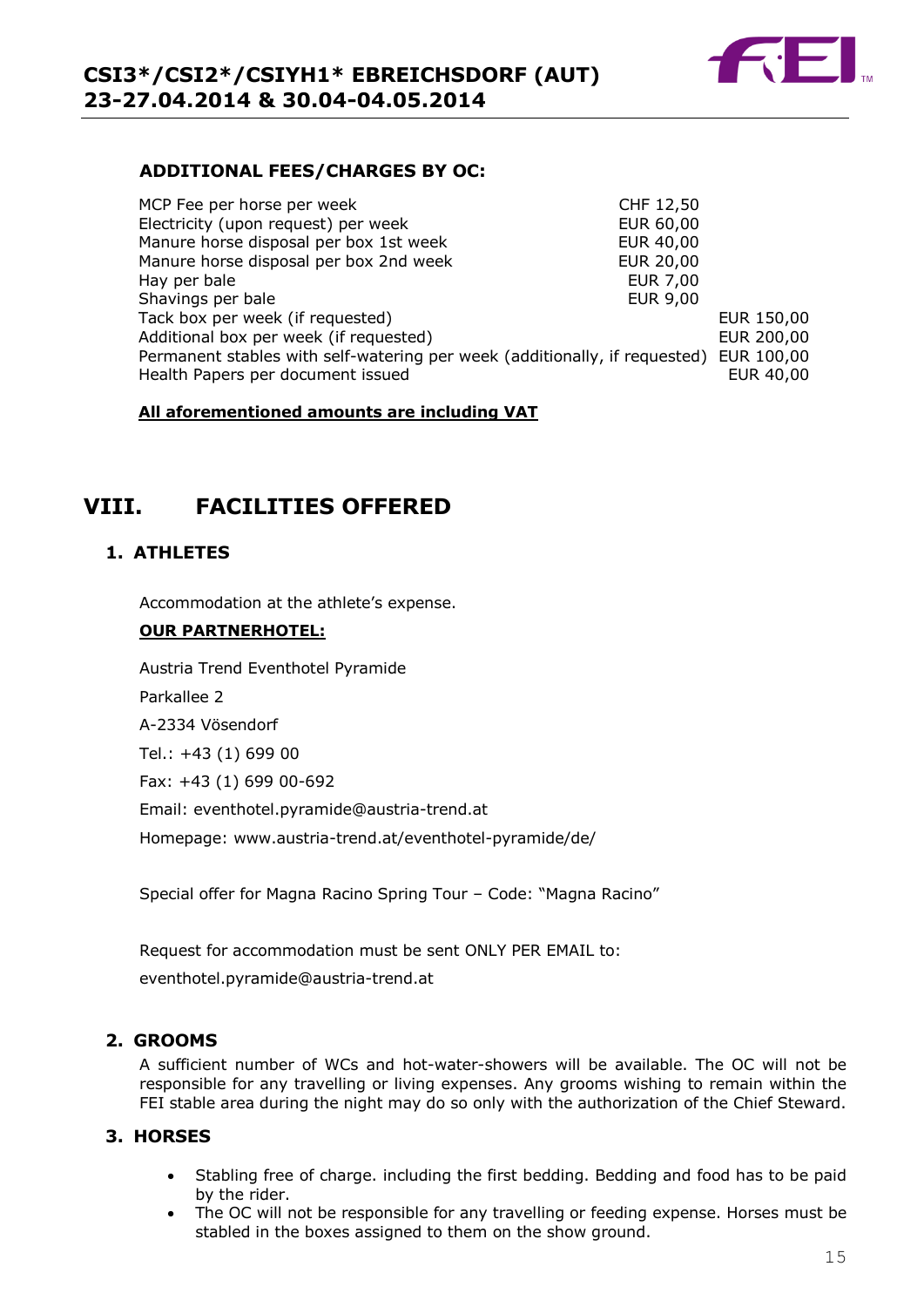

- Horses may not be unloaded on their arrival without the authorization of the stable manager.
- All horses travelling from Romania to MAGNA RACINO must have a valid Coggings-Test, which is not older than 10 days.
- Stables will be allocated on arrival but please make special requests (e.g. stallions,…) with the definite entries.
- Stables must be mucked out daily and dirty bedding and rubbish placed in the special containers.
- Further supplies will be provided daily according to instructions and prices available on arrival.
- Horses must be stabled within the FEI stable area for the duration of the event. The stables will be closed between 11.00 pm and 6.30 am. No horse may leave the stable area between 11.00 pm and 06.30 am without the specific authorization of the Chief Steward unless there is an emergency.
- Horses may not leave their boxes without the official show starting number.

#### **4. LOCAL TRANSPORTATION - ARRANGEMENTS FROM HOTEL TO SHOWGROUNDS**

No shuttle service available.

#### **5. WELCOME**

The time and date of arrival of athletes and horses and their means of transport must be given to the OC in order to assist them on arrival.

## **IX. ADDITIONAL INFORMATION**

#### **1. ADVERTISING AND PUBLICITY ON ATHLETES AND HORSES:**

The Athletes are authorised to carry the logo of their personal sponsor in accordance with Art. 256.3 and 257.3 of the FEI Rules for Jumping. The Chief Steward will check that the advertising and publicity on Athletes and horses complies with these Articles.

#### **2. GENERAL CLASSIFICATION AT THE END OF THE COMPETITIONS**

The prize money will be paid at the end of the show -20% government taxes (Austrian Law)!

#### **3. PRIZE GIVING CEREMONY**

The owner of the winning horse is invited to the prize giving ceremony for the Grand Prix. The number of athletes required to present themselves for the prize-giving ceremony of each competition is 8.

#### **4. INSURANCES**

**All owners and athletes are personally responsible for damages to third parties caused by themselves, their employees, their agents or their horses. They are therefore strongly advised to take out third-party insurance providing full coverage for participation in equestrian events at home and abroad, and to keep the policy up to date.**

**The FEI insures all FEI Officials, whose names are published in the FEI Officials lists, against third party liability including Judges, Course Designers, Technical Delegates, FEI Stewards, FEI Veterinary Delegates, Para Classifiers, Members of the Judges' Supervisory Panel and FEI Coaches (FEI MCP Veterinarians are covered under a different policy):**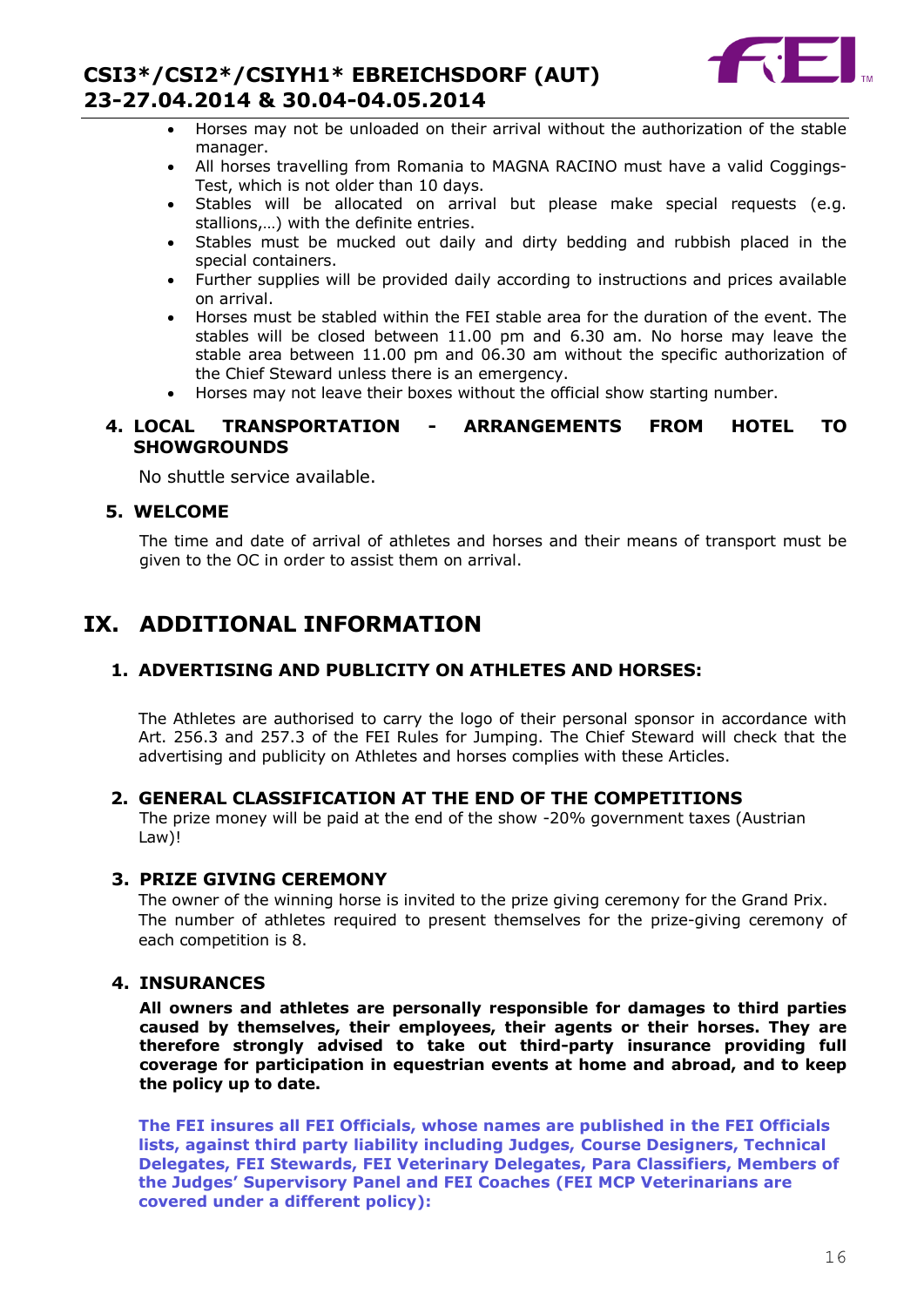

- **Who are acting for or on behalf of the FEI as stated in the approved schedule of the Event or who are acting in the scope and course of the FEI's Business as described in the final approved schedule; and**
- **Who have received the status of FEI Officials at FEI Events through a qualification process.**

**The FEI will NOT insure:**

- **National officials officiating at FEI Events; and/or**
- **FEI Officials, who have no official function at the Event.**

**The insurance extended is for any liability that the FEI Official incurs to a third party, and for the costs of defending any such claim arising as a result of actions undertaken by the FEI Official in good faith (including errors and omissions) on behalf of the FEI. However, the insurance for obvious reasons does not extend to any liabilities incurred as a result of an FEI Official's dishonest, fraudulent, malicious, and/or illegal act.**

**Should an FEI Official become aware of an incident that he or she believes might result in a claim, that FEI Official should notify the FEI immediately and provide all of the facts known to the FEI Official. The FEI cannot guarantee the insurance coverage described above in circumstances where the FEI Official has good cause to believe that there might be a claim and does not provide such timely notice directly to the FEI.**

#### **5. ENTRY RIGHT TO SHOWGROUNDS/ACCREDITED PERSONS**

Details concerning right of entry to the showground of owners, riders and other persons are available immediately after arriving at the show in the show office!!!

#### **6. SAFETY CUPS**

Name of Manufacturer: CARO, 32257 Bünde; Germany

#### **7. TIMING DEVICE**

Timer: Tag Heuer FEI Report Nr. 22010001A PTB 606 Wireless: Tag Heuer FEI Report Nr. 22010006C HL 610 Photocells: Tag Heuer FEI Report Nr. 22010004B HL2-35 /HL2-35 R

#### **8. PROTESTS/APPEALS**

To be valid, all Protests and Appeals must be made in writing and accompanied by a deposit of CHF 150.- or equivalent.

#### **9. EVENT'S ORGANISATION**

In exceptional circumstances, together with the approval of Chefs d'Equipe and Ground Jury the OC reserves the right to modify the schedule in order to clarify any matter or matters arising from an omission or due to unforeseen circumstances. Unforeseen circumstances do not include situations arising as a results of the OC altering the approved Schedule without FEI's authorisation. Any such changes must be notified to all competitors and officials as soon as possible and they must be reported to the FEI Secretary General by the Foreign Judge.

#### **10. SCHOOLING DURING COMPETITIONS**

Riders wishing to school during speed competitions (Table A and Table C) must inform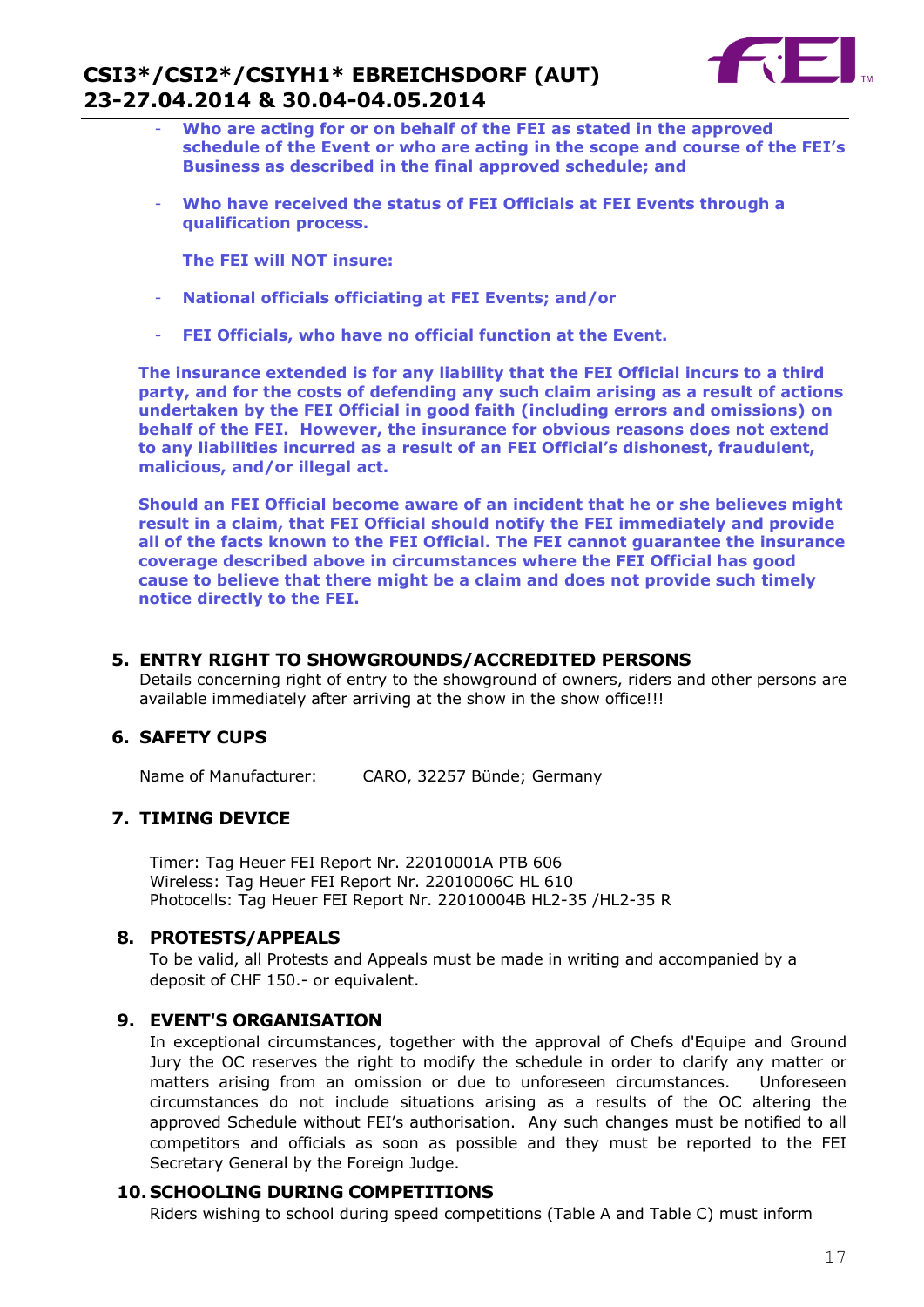

the OC before these competitions begin. These riders will start first in these competitions.

#### **11. DISPUTES**

In the event of any discussion concerning the interpretation of the schedule (in translated languages), the English version will be decisive.

#### **12. RESULTS**

In order to proceed with the results publication and for qualification purposes the FEI requires results **to be uploaded directly on the FEI Database** within five days after the conclusion of the event.

All relevant information, file format and tutorial can be found on this page:

<http://www.fei.org/fei/your-role/organisers/xml-format>

If you or your provider are unable to produce the required files, results will be accepted by e-mail to [results.jumping@fei.org](mailto:results.jumping@fei.org), in the proper Excel or "XML" format immediately after the event. Please refer to compulsory format for CSIs/CSIOs/Championships and Games; the file can be downloaded using the following link:

<http://www.fei.org/fei/your-role/organisers/jumping/results-forms>

#### **All results must include FEI Passport Registration number of horses and FEI ID number of Riders.**

#### **13. BETTING**

Betting will not take place at this event.

#### **14. QUALIFICATIONS**

The OC reserves the right to modify the schedule with the approval of the FEI!

## **1st WEEK**

## **FINAL SILVER TOUR (COMPETITION No. 28 & 29)**

#### **FINAL A SILVER TOUR (Competition No. 28)**

Qualified are the best 50 athlete-horse-combinations of competition No. 4 and No. 14. The starting order will be made according to a random computer draw.

#### Qualification system - Points for each competition:

Reversed sum of place numbers. Riders eliminated, having retired or not having started will receive no points. In case of equality of points on the last place, the athlete-horsecombination with the better result in competition No. 14 is qualified.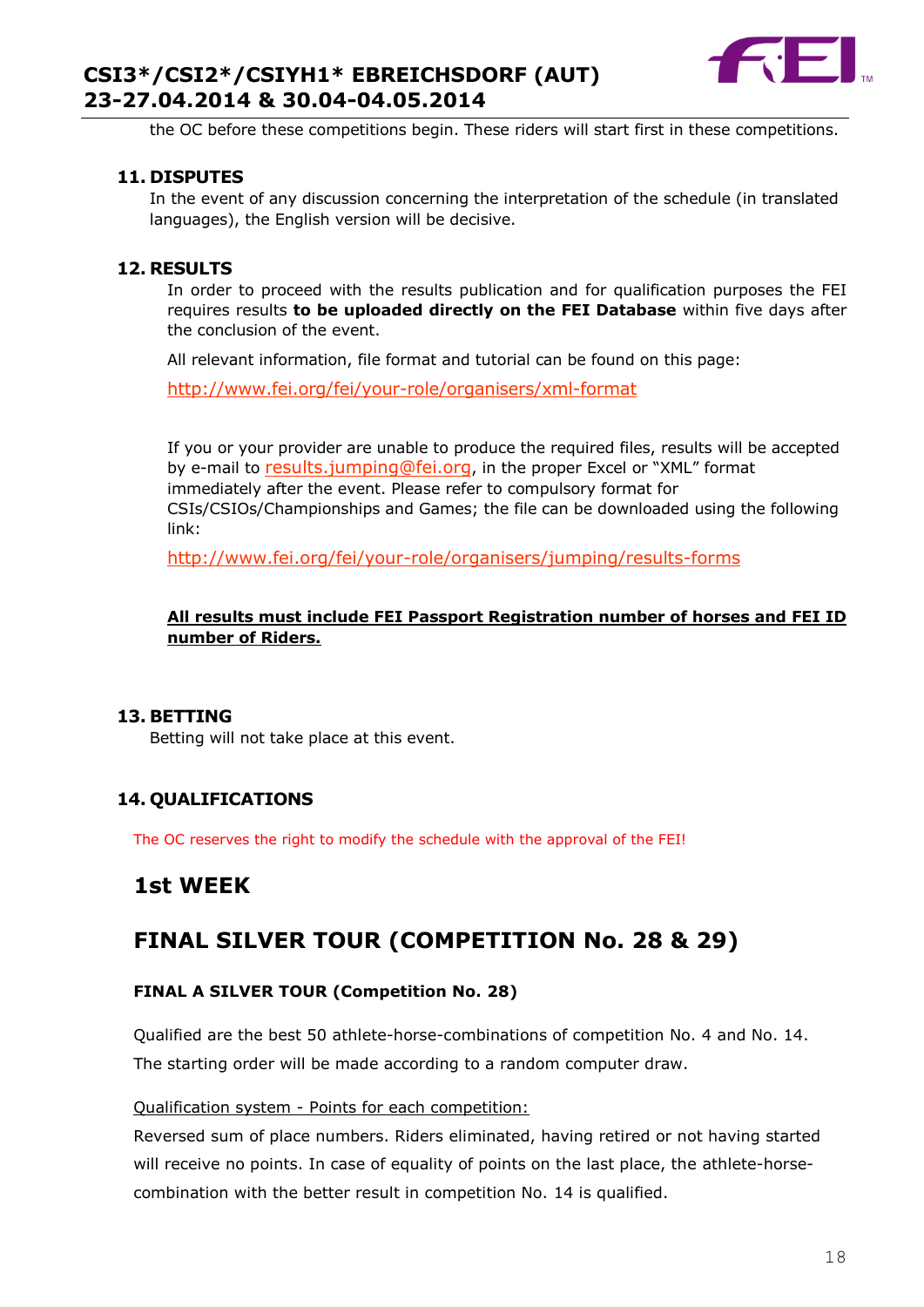

#### **FINAL B SILVER TOUR (Competition No. 29)**

Qualified are all athlete/horse combinations, which are not qualified for the FINAL A SILVER TOUR (Comp. 28).

## **FINAL DIAMOND TOUR - MAGNA RACINO GRAND PRIX (COMPETITION No. 27)**

Qualified for the MAGNA RACINO Grand Prix are the best 50 riders of competition No. 7 and No. 13 with one horse of their choice. **But the horse must have finished in at least one of the qualifying competitions.**

The starting order will be established, according to the reverse order of the provisional standings.

#### Qualification system - Points for each competition:

Reversed sum of place numbers. Riders eliminated, having retired or not having started will receive no points. In case of equality of points on the last place, the rider with the better result in competition No. 13 is qualified.

The following Athletes (not Athlete/Horse combinations) are automatically qualified for the Grand Prix at CSI Events, if present:

261.4.2.1 The winner of that Event's Grand Prix the previous year;

261.4.2.2 The current National Champion of the host country;<br>261.4.2.3 The individual medal winners of the last Olympic an The individual medal winners of the last Olympic and Pan-American Games, the last FEI World and FEI Continental Championships and the winner of the FEI World Cup™ Final.

Pre-Qualified Riders List for GP Competitions can be download following the link

<http://www.fei.org/fei/events/fei-nations-cup-series/furusiyya/current>

All athletes qualified for the Grand Prix, including those automatically qualified must

complete, with their Grand Prix horse, the initial round of at least one competition prior to the Grand Prix.

## **2nd WEEK**

## **FINAL SILVER TOUR (COMPETITION No. 57 & 60)**

#### **FINAL A SILVER TOUR (Competition No. 57)**

Qualified are the best 50 athlete-horse-combinations of competition No. 36 and No. 46. The starting order will be made according to a random computer draw.

#### Qualification system - Points for each competition:

Reversed sum of place numbers. Riders eliminated, having retired or not having started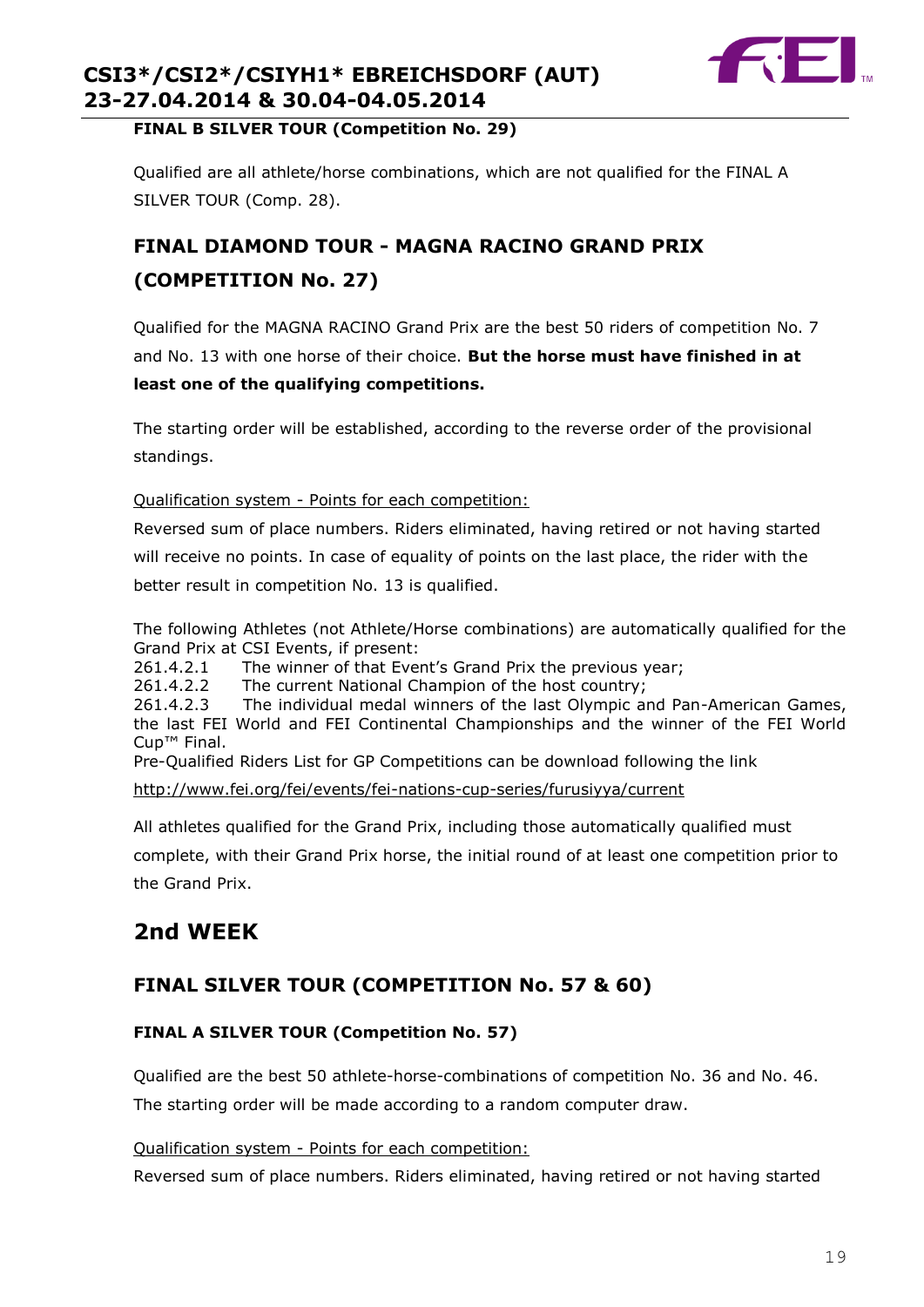

will receive no points. In case of equality of points on the last place, the athlete-horsecombination with the better result in competition No. 46 is qualified.

#### **FINAL B SILVER TOUR (Competition No. 60)**

Qualified are all athlete/horse combinations, which are not qualified for the FINAL A SILVER TOUR (Comp. 57).

## **FINAL DIAMOND TOUR - MAGNA RACINO GRAND PRIX (COMPETITION No. 59)**

Qualified for the MAGNA RACINO Grand Prix are the best 50 riders of competition No. 39 and No. 45 with one horse of their choice. **But the horse must have finished in at least one of the qualifying competitions.**

The starting order will be established, according to the reverse order of the provisional standings.

#### Qualification system - Points for each competition:

Reversed sum of place numbers. Riders eliminated, having retired or not having started will receive no points. In case of equality of points on the last place, the rider with the better result in competition No. 45 is qualified.

The following Athletes (not Athlete/Horse combinations) are automatically qualified for the Grand Prix at CSI Events, if present:

261.4.2.1 The winner of that Event's Grand Prix the previous year;

261.4.2.2 The current National Champion of the host country;

261.4.2.3 The individual medal winners of the last Olympic and Pan-American Games, the last FEI World and FEI Continental Championships and the winner of the FEI World Cup™ Final.

Pre-Qualified Riders List for GP Competitions can be download following the link

<http://www.fei.org/fei/events/fei-nations-cup-series/furusiyya/current>

All athletes qualified for the Grand Prix, including those automatically qualified must

complete, with their Grand Prix horse, the initial round of at least one competition prior to the Grand Prix.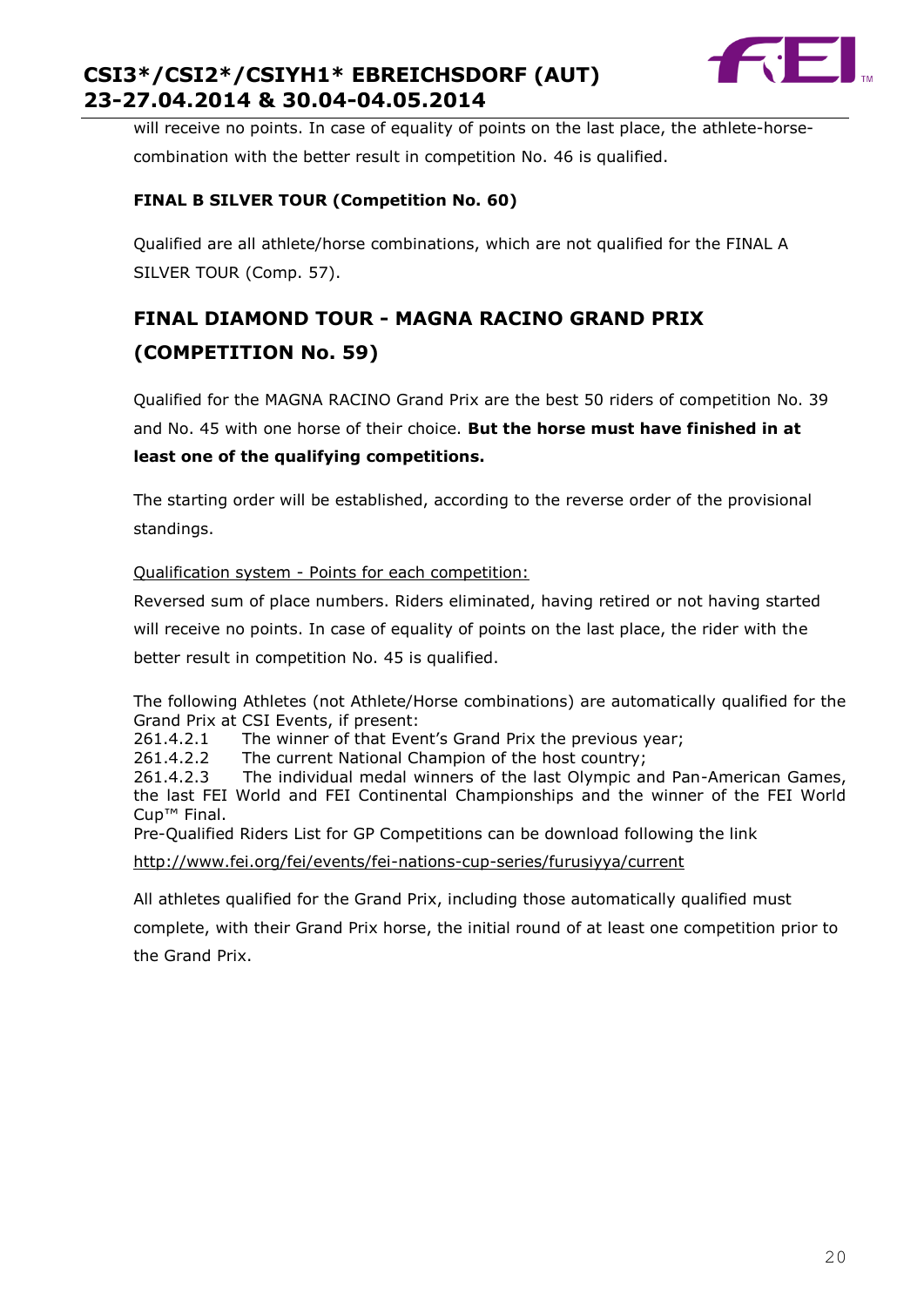

## **X. VETERINARY MATTERS VETERINARY REGULATIONS (VRs), 13th edition, effective 1 January 2014**

#### **1. CUSTOMS FORMALITIES**

**BTG Spedition und Logistik GmbH** IZ NÖ Süd, Strasse 14, Objekt 32 A-2355 Wiener Neudorf Phone: +43 (2236) 62555 115 Mobile: +43 (699) 1224 3012 Fax: +43 (2236) 62555 915 E-Mail: [eva.galbavy@btg.at](mailto:eva.galbavy@btg.at) Web: [http://www.btg.at](http://www.btg.at/)

#### **2. HEALTH REQUIREMENTS**

#### **GENERAL**

In accordance with the FEI Code of Conduct it is imperative that all Horses at FEI Events are physically fit and free from infectious disease before being allowed to compete.

#### **3. NATIONAL REQUIREMENTS**

#### **4. TRANSPORT OF HORSES**

Horses must be fit to travel and be transported in vehicles suitable for the transport of horses. Any government requirements for disease testing and control must be requested well in advance, and the Horse be in compliance by the time of arrival at the border of the country where the Event is taking place. Athletes, or their representatives, have a responsibility to be in compliance of national legislation in both the country of origin, return, and the host nation of the Event; where necessary Athletes must contact local government authorities or veterinary advisors for information regarding animal health requirements and transport legislation. Within the European Union (EU), this includes EU Council Regulation (EC) No 1/2005 concerning the protection of animals during transport within the Member States of the EU.

#### **5. VENUE ARRIVAL INFORMATION & FITNESS TO COMPETE**

#### **PASSPORTS General Regulations Article 137**

#### **For all Horses FEI Passports/FEI Recognition Cards issues, please address to your National Federation**

All Horses competing at FEI Events must be registered with the FEI.

FEI Passports or FEI Recognition Cards - for those Horses with a national passport approved by the FEI, are compulsory for FEI Events, with the exception of CNs and CIMs as outlined below.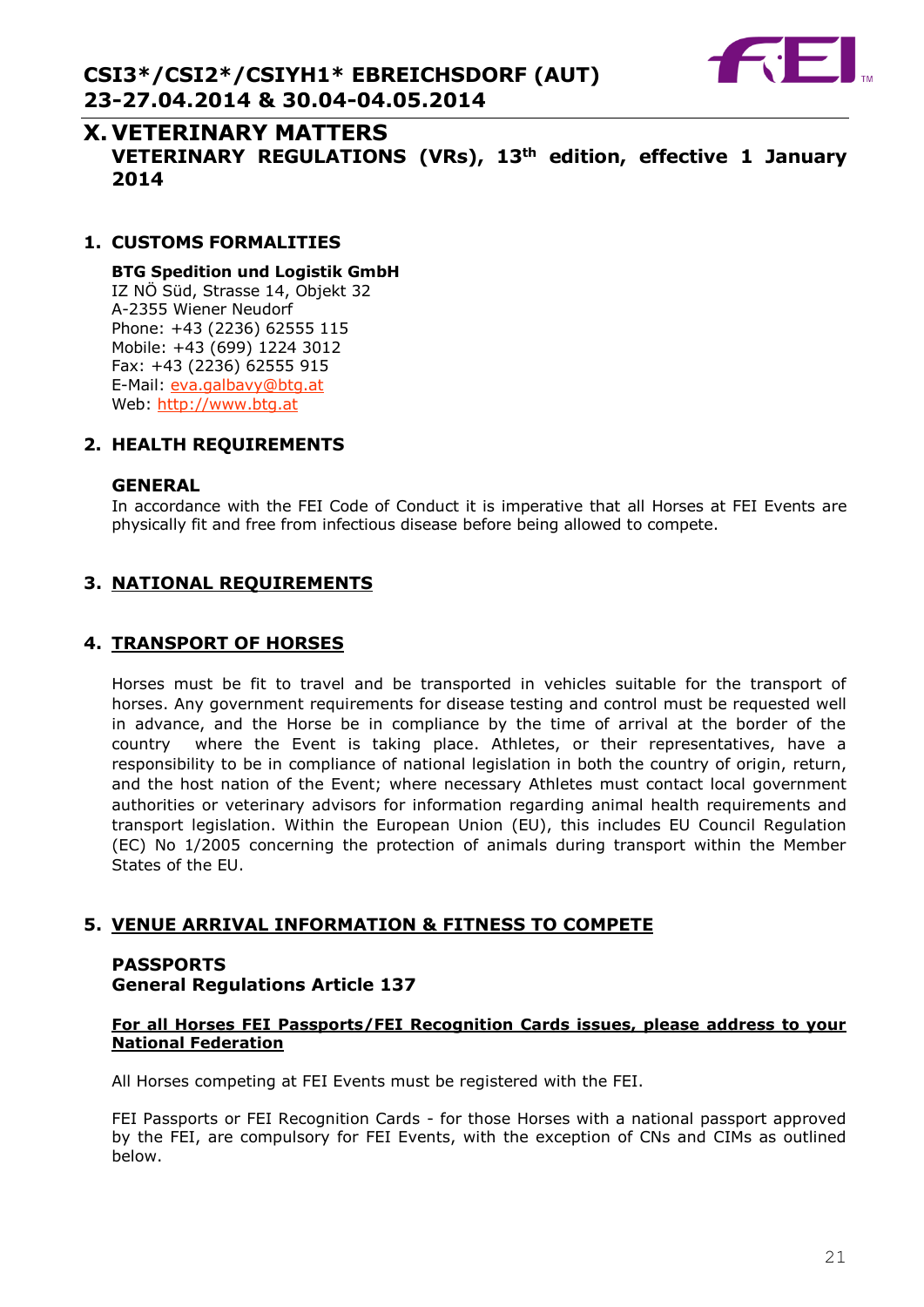

| <b>Event's Category</b>                         | <b>FEI Passport and or Recognition Card</b>                                                        |
|-------------------------------------------------|----------------------------------------------------------------------------------------------------|
| <b>National Events</b>                          | Not compulsory                                                                                     |
| CSI1*-2*/J-B/Y-B/Ch-B/U25-<br>B/V-B/Am-B/P/Ch-A | Not compulsory for Horses from the host Nation<br>- Compulsory for Horses from the invited Nations |
| CSI3*-5*/CSIOs/J-A/Y-A/V-<br>$A/U25-A/Am-A$     | Compulsory                                                                                         |
| All Championships/Games                         | Compulsory                                                                                         |
| $CSI1*-5*-W$                                    | Compulsory                                                                                         |

Athletes whose Horse's Passport and/or Recognition Card is not correctly validated, or failing to meet other passport requirements including for vaccination and Equine Anti-Doping and Controlled Medication control (Veterinary Regulations Article 1030) will be **subject to Sanctions in accordance with Annex II of the Veterinary Regulations** and may not be allowed to compete.

Athletes will be required to write their name and counter sign next to any passport irregularity entry noted, as an acknowledgement, prior to receiving the passport and leaving the show ground. Following a warning being issued for such an irregularity the Athlete will have 30 days to correct this, failure to correct such irregularities within 30 days will result in a sanction being imposed.

Note for Horses permanently resident in a Member State of the European Union, all Horses must have a national EU passport in compliance with EU Regulations, to which a FEI Recognition card is applied. The exception to this being Horses in possession of an FEI passport which has been continually revalidated without interruption.

#### **VACCINATIONS - EQUINE INFLUENZA 2014 Veterinary Regulations Article 1028**

Horses competing at FEI Events must comply with the requirements for Equine Influenza vaccination in accordance with the Veterinary Regulations and as summarised below.

| <b>VACCINATION</b>    | <b>PROTOCOL</b>                                                                                                                                                                                                                                                                                                   | ELIGIBILITY TO<br><b>ENTER</b><br><b>VENUE</b>                                                                                                                     |
|-----------------------|-------------------------------------------------------------------------------------------------------------------------------------------------------------------------------------------------------------------------------------------------------------------------------------------------------------------|--------------------------------------------------------------------------------------------------------------------------------------------------------------------|
| <b>Primary Course</b> | $1st$ Vaccination: day 0<br>(e.g. 1 January)<br>2 <sup>nd</sup> Vaccination: day 21-92<br>(e.g. 1 February)                                                                                                                                                                                                       | May compete 7 days after the<br>2 <sup>nd</sup> Vaccination                                                                                                        |
| <b>First Booster</b>  | Within 7 months of the 2nd<br>May compete for 6 months<br>vaccination of the Primary<br>$+21$ days after the 2 <sup>nd</sup><br>vaccination of the Primary<br>Course<br>(e.g. 1 August)<br>Course<br>Must not compete in the 7<br>days after receiving<br>vaccination<br>(e.g. may enter venue after 7<br>August) |                                                                                                                                                                    |
| <b>Boosters</b>       | <b>MINIMUM:</b> within one year of<br>previous booster vaccination<br>IF COMPETING: must be<br>competing in the 6 months<br>+21 days of the previous<br>booster vaccination                                                                                                                                       | Must have been vaccinated<br>with the 6 months $+21$ days<br>before arriving at the Event<br>Must not compete in the 7<br>days after receiving<br>a<br>vaccination |

Exceptions to the requirement for FEI equine influenza vaccinations currently exist only for those Horses competing at CNs or CIMs where there are no national requirements for influenza vaccination in both the Event host country and the Horse's country of origin (General Regulations Article 137).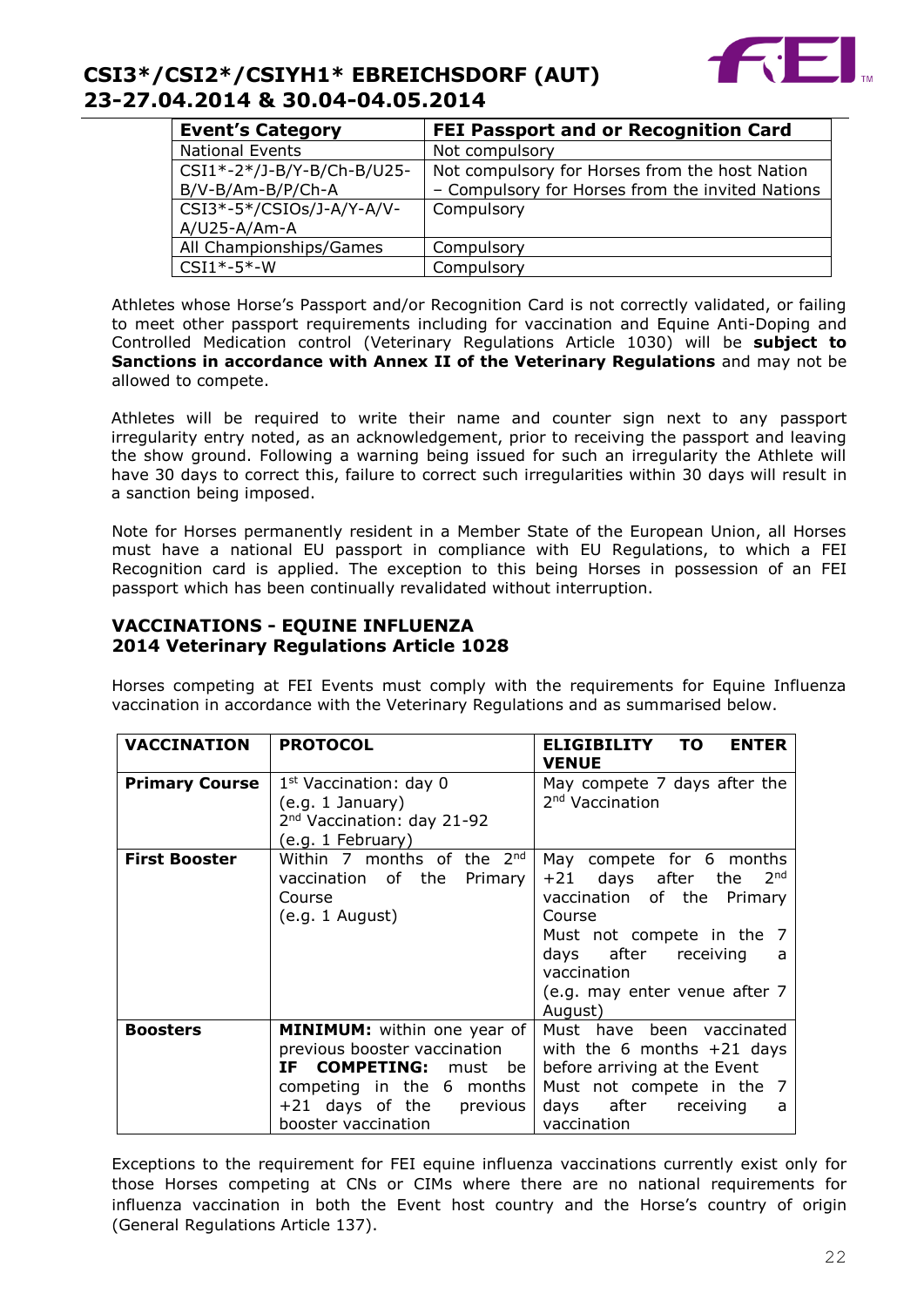

#### **EXAMINATION ON ARRIVAL 2014 Veterinary Regulations Article 1032**

On arrival at an Event venue all Horses must undergo an examination by a veterinarian to confirm their identification from their passport, their vaccination status and general health. To protect all horses attending events, any Horse with a questionable health status, with regards to vaccination, disease or other concerns, must be stabled within the isolation facilities provided by the Organising Committee pending a decision on entering the venue.

#### **HORSE INSPECTIONS 2014 Veterinary Regulations Article 1033**

All Horses will be assessed for their orthopaedic fitness to compete during the Horse Inspection. Any Horse demonstrating questionable fitness may be referred to the Holding Box for further veterinary examination. Horses not deemed fit not to compete will be eliminated by the Ground Jury and not be permitted to continue in the competition.

#### **LIMB SENSITIVITY EXAMINATION**

Horses are not eligible to compete when a limb, or part of a limb, is hyposensitive or hypersensitive (both of which shall constitute "abnormal limb sensitivity"). Hypersensitive limbs have an excessive or abnormal reaction to palpation. Hyposensitive limbs include any alteration in sensitivity induced by a neurectomy or chemical desensitisation for as long as the alteration in sensitivity persists.

All Horses are subject to Examination under the Protocol for abnormal limb sensitivity throughout the Period of an Event, including, but not limited to, between rounds and before the Jump Off. Horses may be examined once or on multiple occasions during the Period of an Event.

Horses may be selected for Examination under the Protocol randomly or they may be targeted. All Horses selected to be tested must submit promptly to the Examination or are subject to immediate Disqualification. There is no obligation to examine any specific number of Horses at an Event.

#### **6. EQUINE ANTI-DOPING AND CONTROLLED MEDICATION 2014 Veterinary Regulations, Chapter VI EQUINE ANTI-DOPING AND CONTROLLED MEDICATION PROGRAMME (EADCMP)**

Within FEI Groups I & II, the Organising Committee should charge competitors the equivalent of CHF 12.50 towards the cost of the EADCMP, which is affected by the FEI Veterinary Department.

#### **SAMPLING**

All horses competing at FEI Events may be subject to sampling for the presence of FEI Equine Prohibited Substances in accordance with the FEI Equine Anti-Doping and Controlled Medication Regulations (EADCMRs). Horses may be selected for sampling in accordance with obligatory testing, targeted or random sampling procedures (2013 Veterinary Regulations Article 1057 and 1058).

#### **CLEAN SPORT INFORMATION**

The current FEI Equine Prohibited Substances List of Banned Substances and Controlled Medications (the EPSL) is available on the FEI Clean Sport website: [www.FEICleanSport.org](http://www.feicleansport.org/)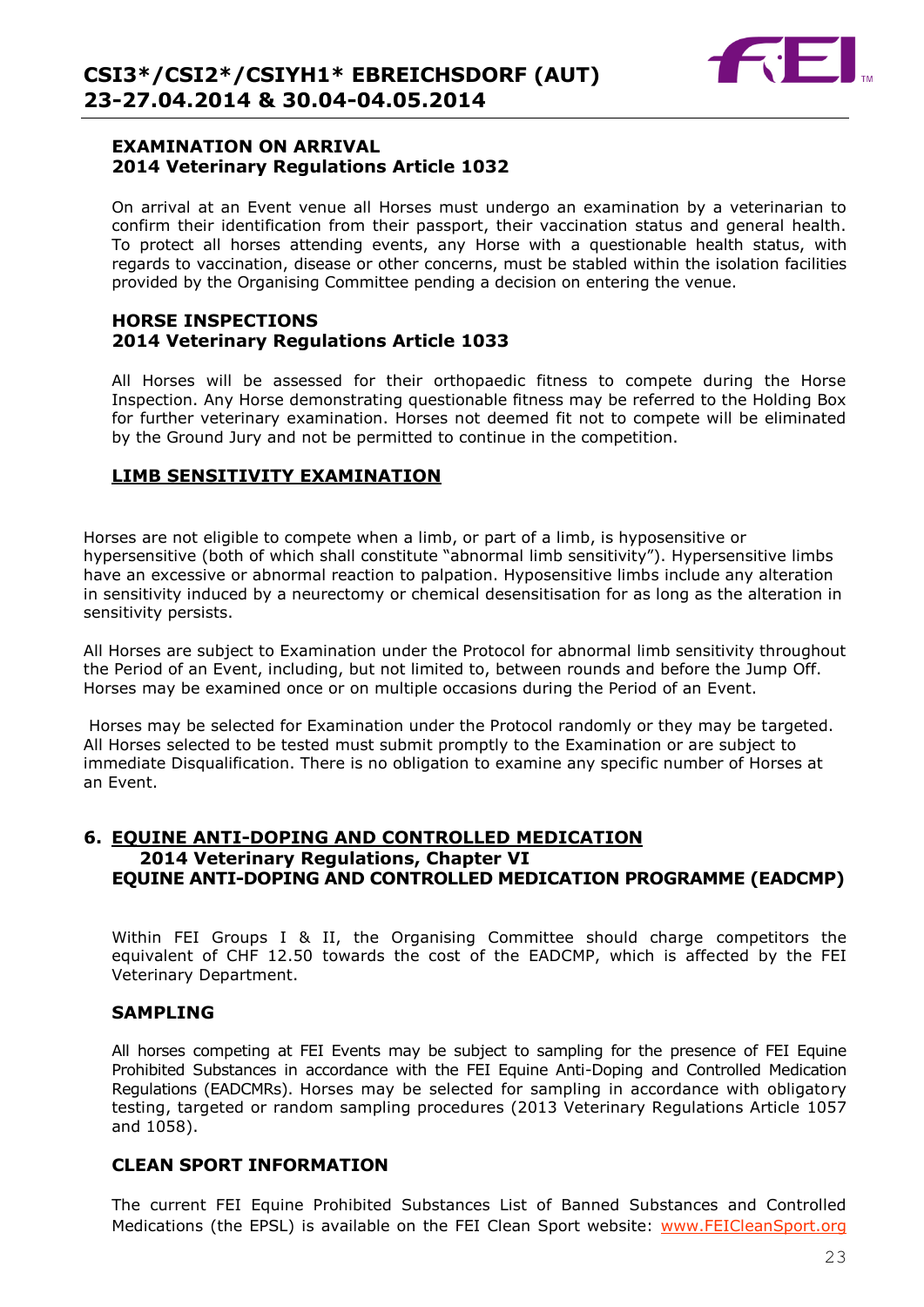

as a PDF document, database or smart phone app. Detection times are also provided for a limited number of Controlled Medication substances where available.

Elective Testing may be carried out, by Competitors for their Horses, prior to an Event to check for the presence of prohibited substances (please refer to [www.FEI.org/veterinary](http://www.fei.org/veterinary) for information and details **Art. 1956)**

#### **FEI LABORATORY FOR SAMPLE ANALYSIS**

GROUPS I & II ONLY – FEI CENTRAL LABORATORY

Under Veterinary Regulations Chapter VI, Article 1057 all samples collected in Groups I and II, must be analysed by the FEI Central Laboratory, currently Horseracing Forensic Laboratories (H.F.L) Sport Science, Quotient Bioresearch Limited Newmarket Road Fordham, Cambridgeshire CB7 5WW.

Samples collected outside of FEI Groups 1 and 2 may be analysed at an alternative FEI Approved Laboratory. Addresses and contact details can be found at [http://www.fei.org/sites/default/files/file/VETERINARY/Doping\\_and\\_Controlled\\_Medication/lis](http://www.fei.org/sites/default/files/file/VETERINARY/Doping_and_Controlled_Medication/list%20of%20labs%20%2711.pdf) [t%20of%20labs%20%2711.pdf](http://www.fei.org/sites/default/files/file/VETERINARY/Doping_and_Controlled_Medication/list%20of%20labs%20%2711.pdf)

Details of FEI Approved Laboratory appointed to carry out analyses on samples collected at this event. (Vet. Regs. Art. 1064). The list of approved Laboratories and further information is available on the FEI website.

| Name:      | Horseracing Forensic Laboratories (HFL) Sport & Science |      |                  |
|------------|---------------------------------------------------------|------|------------------|
|            | Att.: Dr Steve Maynard                                  |      |                  |
|            | Quotient Biosearch Limited                              |      |                  |
| Address:   | Newmarket Road                                          |      |                  |
|            | Fordham                                                 |      |                  |
|            | Cambridgeshire CB7 5WW                                  |      |                  |
|            | United Kingdom                                          |      |                  |
| Telephone: | +44-1638 724 406                                        | Fax: | +44-1638 724 407 |
| Email:     | SMaynard@hfl.co.uk                                      |      |                  |

#### **FURTHER QUERIES ON THIS INFORMATION NOTE**

If you have any further questions please check: [www.fei.org/Veterinary](file:///C:/Users/mzo/AppData/Local/Microsoft/VEU/AppData/Local/Microsoft/Windows/Temporary%20Internet%20Files/Content.Outlook/1W63BF58/www.fei.org/Veterinary)

Please feel free to contact [Inka.Sayed@fei.org](mailto:Inka.Sayed@fei.org) or veterinary@fei.org for further information. Tel +41 21 544 10 44 or +41 21 310 47 39

## **7. INJURY SURVEILLANCE**

Horses participating in FEI Events are subject to injury surveillance protocols; such information is essential to ensure that (i) the Horse's welfare remains paramount at all times and (ii) sound scientific reasoning is applied to the safety of all Horses and Athletes participating at Events.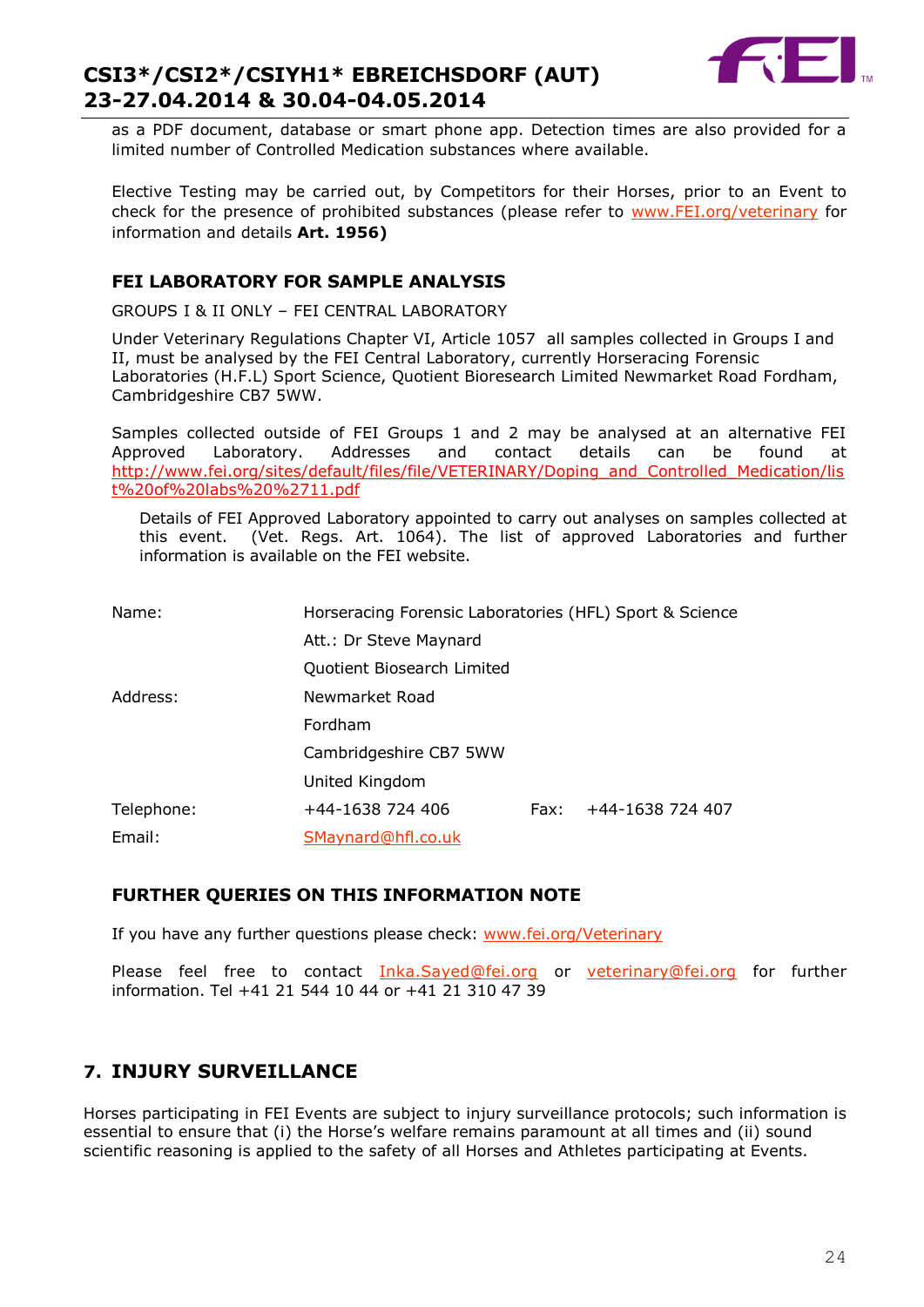## **XI. HUMAN ANTI-DOPING**

At a minimum, and pursuant to the ADRHAs, Organisers must provide the following at Events where human anti-doping testing is scheduled to take place at least 2 months prior to the Event:

**1**. One (1) staff member able to act as point of contact and coordinator for the *Doping Control Officers* (*DCOs*) with the contact name and details of this staff member to be communicated to the *FEI* at least two (2) weeks prior to the starting date of the *Event.*

**2.** Human anti-doping facilities reasonably separated from public activity, consisting of:

- one (1) private room exclusively dedicated for use by the *DCOs* with one (1) table, two (2) chairs, pens and paper and one (1) lockable fridge; and

- a waiting room/area with a suitable number of chairs as well as an appropriate amount of individually sealed, non-caffeinated and non alcoholic beverages, which includes a mix of natural mineral water and soft drinks ; and

- one (1) private and clean bathroom/toilet, adjacent or as near as possible to the *DCO* room and waiting area.

**3.** Staff members (or volunteers) of both genders, able to act as *Chaperones*. The number of *Chaperones* available to the *OC* must be communicated to the *FEI* as early as possible following receipt by the *OC* of the *Testing* plan for the *Event*. Please see the qualifications for Chaperones in the ADRHAs.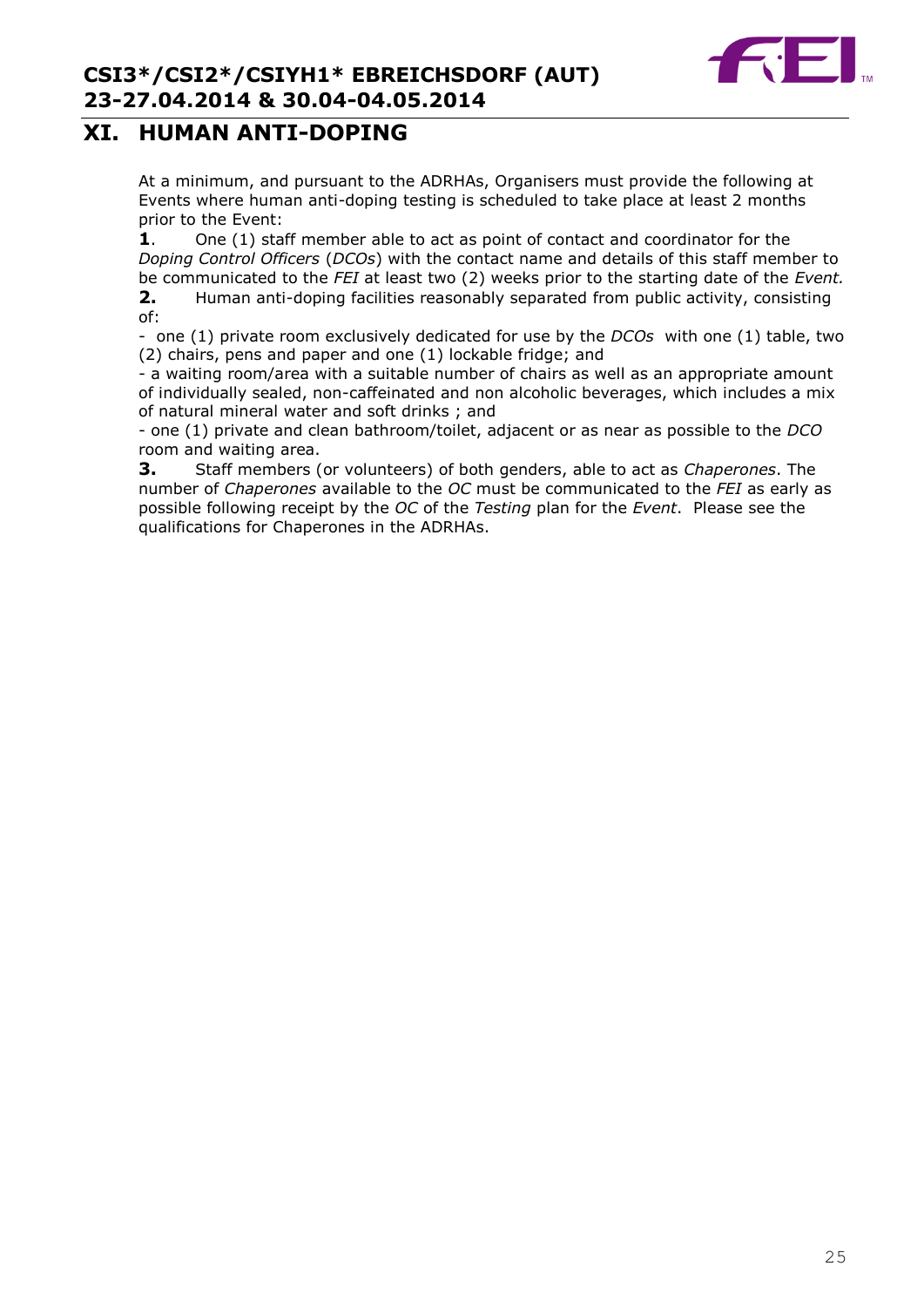

## **XII. COMPETITIONS**

#### **International competitions must not start before 08:00 and should not finish after 23:00 unless otherwise approved by the FEI.**

## **TOTAL AMOUNT OF PRIZE MONEY : € 237.900,00**

**1st WEEK (23.04. – 27.04.2014) TOTAL AMOUNT € 84.800,00**

**CSI2\* € 77.400,00**

#### **CSIYH\* € 7.400,00**

| $CSI2*$           | <b>Name of Class</b>           | <b>Amount in EURO</b> |
|-------------------|--------------------------------|-----------------------|
| Competition No 4  | <b>Silver Tour</b>             | 1.000,00              |
| Competition No 5  | <b>Bronze Tour</b>             | 700,00                |
| Competition No 6  | <b>Gold Tour</b>               | 2.000,00              |
| Competition No 7  | <b>Diamond Tour</b>            | 3.000,00              |
| Competition No 11 | <b>VIP Tour Small</b>          | 400,00                |
| Competition No 12 | <b>Gold Tour</b>               | 3.000,00              |
| Competition No 13 | <b>Diamond Tour LR</b>         | 24.000,00             |
| Competition No 14 | <b>Silver Tour</b>             | 1.500,00              |
| Competition No 15 | <b>Bronze Tour</b>             | 1.000,00              |
| Competition No 16 | <b>VIP Tour Medium</b>         | 600,00                |
| Competition No 17 | <b>VIP Tour Large</b>          | 800,00                |
| Competition No 19 | <b>VIP Tour Medium</b>         | 600,00                |
| Competition No 22 | <b>FINAL Bronze Tour</b>       | 1.500,00              |
| Competition No 23 | <b>VIP Tour Small</b>          | 400,00                |
| Competition No 24 | <b>VIP Tour Large</b>          | 800,00                |
| Competition No 25 | <b>FINAL VIP Tour Large</b>    | 1.000,00              |
| Competition No 26 | <b>FINAL Gold Tour</b>         | 5.000,00              |
| Competition No 27 | <b>FINAL Diamond Tour LR</b>   | 24.000,00             |
| Competition No 28 | <b>FINAL A Silver Tour</b>     | 3.000,00              |
| Competition No 29 | <b>FINAL B Silver Tour</b>     | 1.500,00              |
| Competition No 30 | <b>FINAL VIP Tour Small</b>    | 700,00                |
| Competition No 31 | <b>FINAL VIP Tour Medium</b>   | 900,00                |
| <b>CSIYH*</b>     | <b>Name of Class</b>           | <b>Amount in EURO</b> |
| Competition No 1  | 5 year old horses              | 500,00                |
| Competition No 2  | 6 year old horses              | 600,00                |
| Competition No 3  | 7 year old horses              | 800,00                |
| Competition No 8  | 5 year old horses              | 600,00                |
| Competition No 9  | 6 year old horses              | 700,00                |
| Competition No 10 | 7 year old horses              | 1.000,00              |
| Competition No 18 | <b>FINAL 5 year old horses</b> | 700,00                |
| Competition No 20 | <b>FINAL 6 year old horses</b> | 1.000,00              |
| Competition No 21 | <b>FINAL 7 year old horses</b> | 1.500,00              |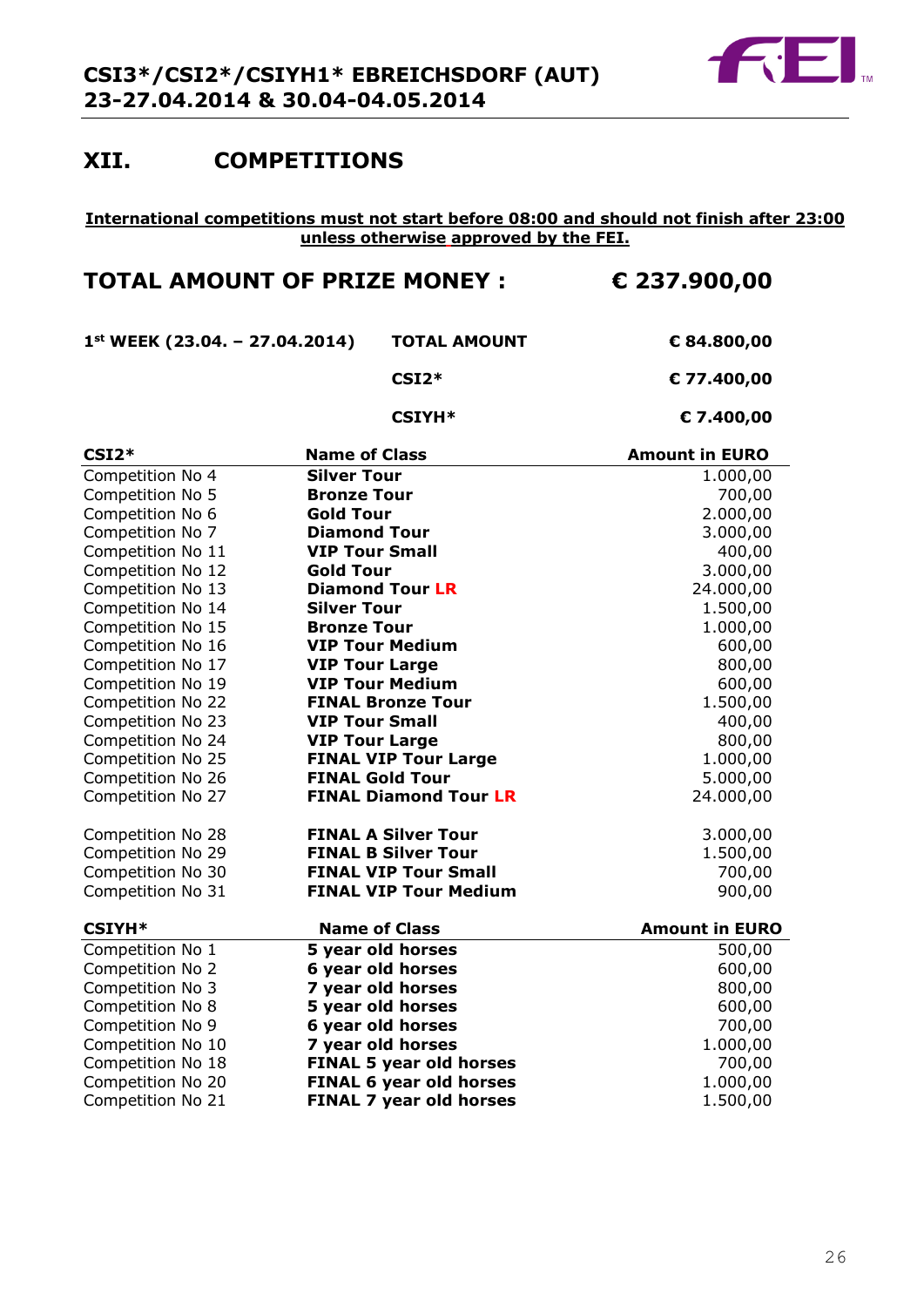

| $2nd$ WEEK (30.04. - 04.05.2014) | <b>TOTAL AMOUNT</b> | € 153.100,00 |
|----------------------------------|---------------------|--------------|
|                                  | $CSI3*$             | € 143.100,00 |
|                                  | $CSIYH*$            | € 10.000,00  |

| $CSI3*$           | <b>Name of Class</b>           | <b>Amount in EURO</b> |
|-------------------|--------------------------------|-----------------------|
| Competition No 35 | <b>Bronze Tour</b>             | 700,00                |
| Competition No 36 | <b>Silver Tour</b>             | 1.200,00              |
| Competition No 37 | <b>Bronze Tour</b>             | 1.000,00              |
| Competition No 38 | <b>Gold Tour</b>               | 3.000,00              |
| Competition No 39 | <b>Diamond Tour LR</b>         | 24.000,00             |
| Competition No 43 | <b>VIP Tour Large</b>          | 800,00                |
| Competition No 44 | <b>Gold Tour</b>               | 5.000,00              |
| Competition No 45 | <b>Diamond Tour LR</b>         | 24.000,00             |
| Competition No 46 | <b>Silver Tour</b>             | 1.500,00              |
| Competition No 47 | <b>FINAL Bronze Tour</b>       | 1.500,00              |
| Competition No 48 | <b>VIP Tour Medium</b>         | 600,00                |
| Competition No 49 | <b>VIP Tour Small</b>          | 400,00                |
| Competition No 53 | <b>VIP Tour Small</b>          | 400,00                |
| Competition No 54 | <b>VIP Tour Medium</b>         | 600,00                |
| Competition No 55 | <b>VIP Tour Large</b>          | 800,00                |
| Competition No 56 | <b>Gold Tour</b>               | 3.000,00              |
| Competition No 57 | <b>FINAL A Silver Tour</b>     | 5.000,00              |
| Competition No 58 | <b>FINAL Gold Tour LR</b>      | 24.000,00             |
| Competition No 59 | <b>FINAL Diamond Tour LR</b>   | 40.000,00             |
| Competition No 60 | <b>FINAL B Silver Tour</b>     | 3.000,00              |
| Competition No 61 | <b>FINAL VIP Tour Small</b>    | 700,00                |
| Competition No 62 | <b>FINAL VIP Tour Medium</b>   | 900,00                |
| Competition No 63 | <b>FINAL VIP Tour Large</b>    | 1.000,00              |
| <b>CSIYH*</b>     | <b>Name of Class</b>           | <b>Amount in EURO</b> |
| Competition No 32 | 5 year old horses              | 600,00                |
| Competition No 33 | 6 year old horses              | 700,00                |
| Competition No 34 | 7 year old horses              | 1.000,00              |
| Competition No 40 | 5 year old horses              | 700,00                |
| Competition No 41 | 6 year old horses              | 1.000,00              |
| Competition No 42 | 7 year old horses              | 1.000,00              |
| Competition No 50 | <b>FINAL 5 year old horses</b> | 1.000,00              |

| Competition No 51 | <b>FINAL 6 year old horses</b> | 1.500,00 |
|-------------------|--------------------------------|----------|
| Competition No 52 | <b>FINAL 7 year old horses</b> | 2.500,00 |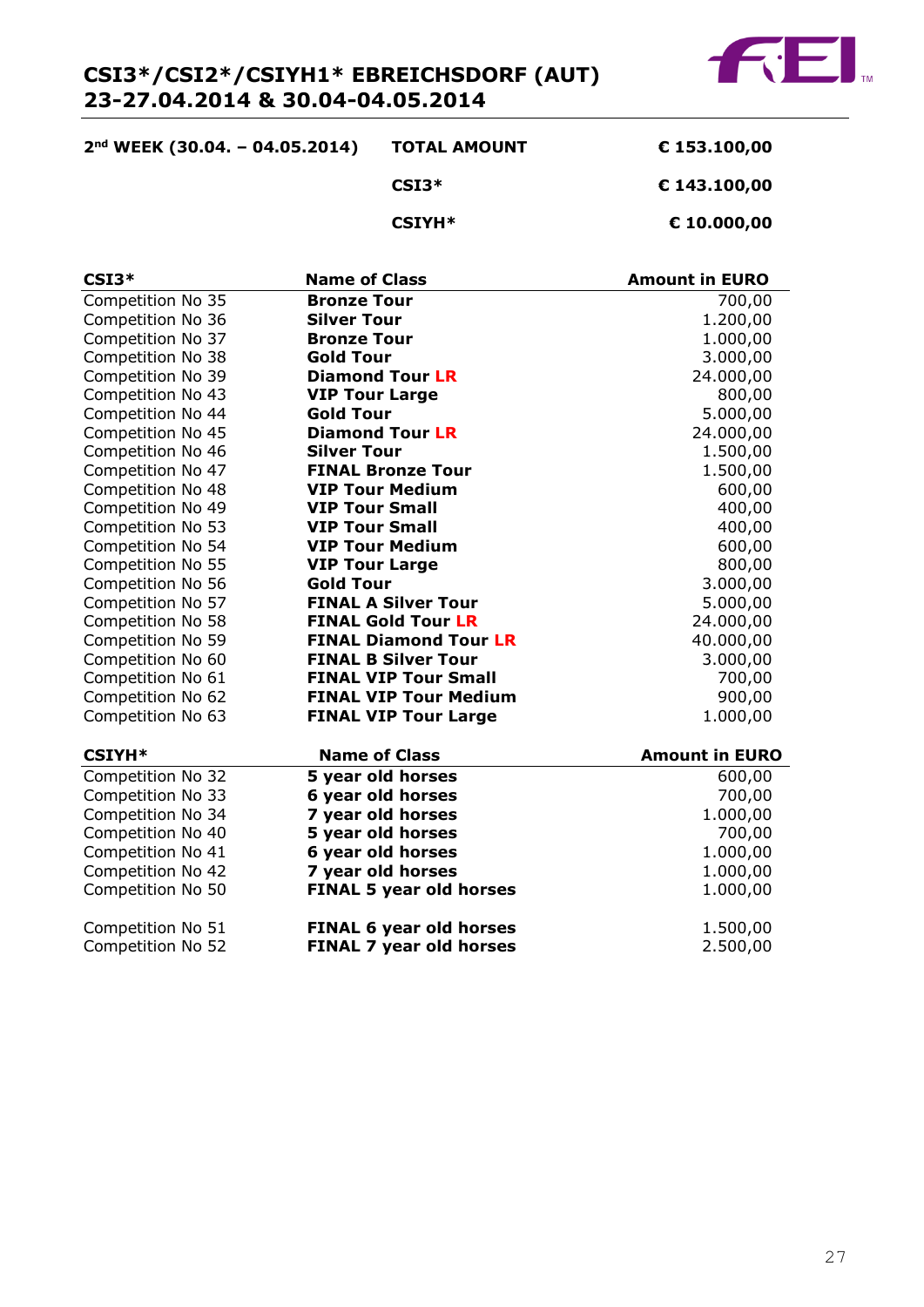

#### **DEDUCTIONS FROM PRIZE MONEY AT COMPETITIONS**

**Full details of any deductions from prize money must be outlined in the schedule. This includes government taxes. If it is necessary for OCs to deduct such taxes, they must provide participants with an official form indicating the amount of tax deducted.** 

The prize money will be paid at the end of the show -20% government taxes (Austrian Law)!

#### **The tax form must be provided to the athletes upon arrival and returned to the OC prior to departing.**

#### **IMPORTANT**

#### **The total amount of prize money shown for each Competition in the schedule must be distributed. (GR Art 127, 128)**

For details of the Breakdown for each competition please refer to the tables at the end of this document; the OC must specify which of the two tables will be used. The total prize money for the competition must be distributed among the first 12 placed athletes. The OC must provide additional created prizes for athletes placed beyond  $12<sup>th</sup>$  place. The minimum amount for each of these additional prizes, for athletes placed from 13<sup>th</sup> to last place, must be clearly specified in the approved schedule.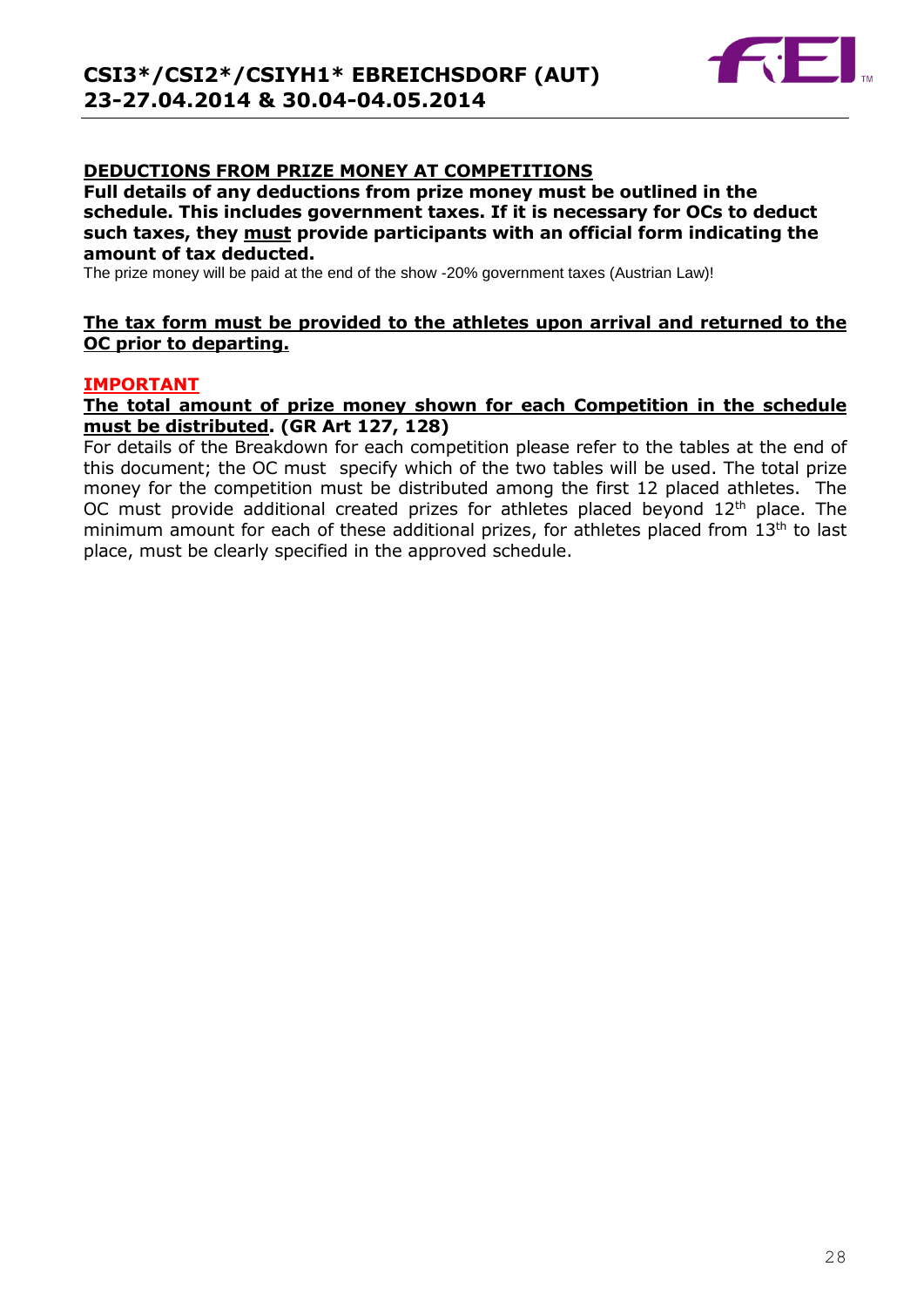## **1st WEEK / 23. April – 27. April 2014**

## **1st DAY : Wednesday DATE** (dd/mm/yy) **: 23.04.2014**

| <b>COMPETITION No 1</b>           |                                                                    | 10:30 h                                                                                                        | CSIYH*      |
|-----------------------------------|--------------------------------------------------------------------|----------------------------------------------------------------------------------------------------------------|-------------|
| International jumping competition |                                                                    |                                                                                                                | Art.238.1.1 |
| 5 year old horses                 |                                                                    |                                                                                                                |             |
| Jump-off (if any):                | no                                                                 | Speed/Fixed time:                                                                                              | 350 m/min   |
| Obstacles height:                 | max. 1,10 m                                                        | Number of horses per athlete:                                                                                  | 3           |
| Total prize money:                | € 500,00                                                           | Maximum number of athletes:                                                                                    | 100         |
| be provided.                      |                                                                    | If more than 100 take part then, the competition must be divided and the equivalent amount of prize money must |             |
| Chart to be used:                 | 1 (25% to winner) $\boxtimes$                                      |                                                                                                                |             |
|                                   | 2 (33% to winner) $ $                                              |                                                                                                                |             |
|                                   | Prize money for each athlete placed beyond $13^{th}$ : $\in$ 12,00 |                                                                                                                |             |
|                                   |                                                                    |                                                                                                                |             |
|                                   |                                                                    |                                                                                                                |             |
| <b>COMPETITION No 2</b>           |                                                                    | 12:45 h                                                                                                        | CSIYH*      |
| International jumping competition |                                                                    |                                                                                                                | Art.238.2.1 |
| 6 year old horses                 |                                                                    |                                                                                                                |             |
| Jump-off (if any):                | no                                                                 | Speed/Fixed time:                                                                                              | 350 m/min   |
| Obstacles height:                 | max. 1,20 m                                                        | Number of horses per athlete:                                                                                  | 3           |
| Total prize money:                | € 600,00                                                           | Maximum number of athletes:                                                                                    | 100         |
| be provided.                      |                                                                    | If more than 100 take part then, the competition must be divided and the equivalent amount of prize money must |             |
| Chart to be used:                 | 1 (25% to winner) $\boxtimes$                                      |                                                                                                                |             |

2 (33% to winner) Prize money for each athlete placed beyond 13<sup>th</sup>: € 15,00

| <b>COMPETITION No 3</b>           |                                                               | 16:30 h                                                                                                        | CSIYH <sup>*</sup>  |
|-----------------------------------|---------------------------------------------------------------|----------------------------------------------------------------------------------------------------------------|---------------------|
| International jumping competition |                                                               |                                                                                                                | Art.238.2.1         |
| 7 year old horses                 |                                                               |                                                                                                                |                     |
| Jump-off (if any):                | no                                                            | Speed/Fixed time:                                                                                              | $350 \text{ m/min}$ |
| Obstacles height:                 | max. 1,30 m                                                   | Number of horses per athlete:                                                                                  | 3                   |
| Total prize money:                | € 800,00                                                      | Maximum number of athletes:                                                                                    | 100                 |
| be provided.                      |                                                               | If more than 100 take part then, the competition must be divided and the equivalent amount of prize money must |                     |
| Chart to be used:                 | 1 (25% to winner) $\boxtimes$                                 |                                                                                                                |                     |
|                                   | 2 (33% to winner) $\vert \ \vert$                             |                                                                                                                |                     |
|                                   | $Dirizo monov for each athata placed bounded 13th \in 20.00.$ |                                                                                                                |                     |

Prize money for each athlete placed beyond  $13^{\text{th}}$ :  $\epsilon$  20,00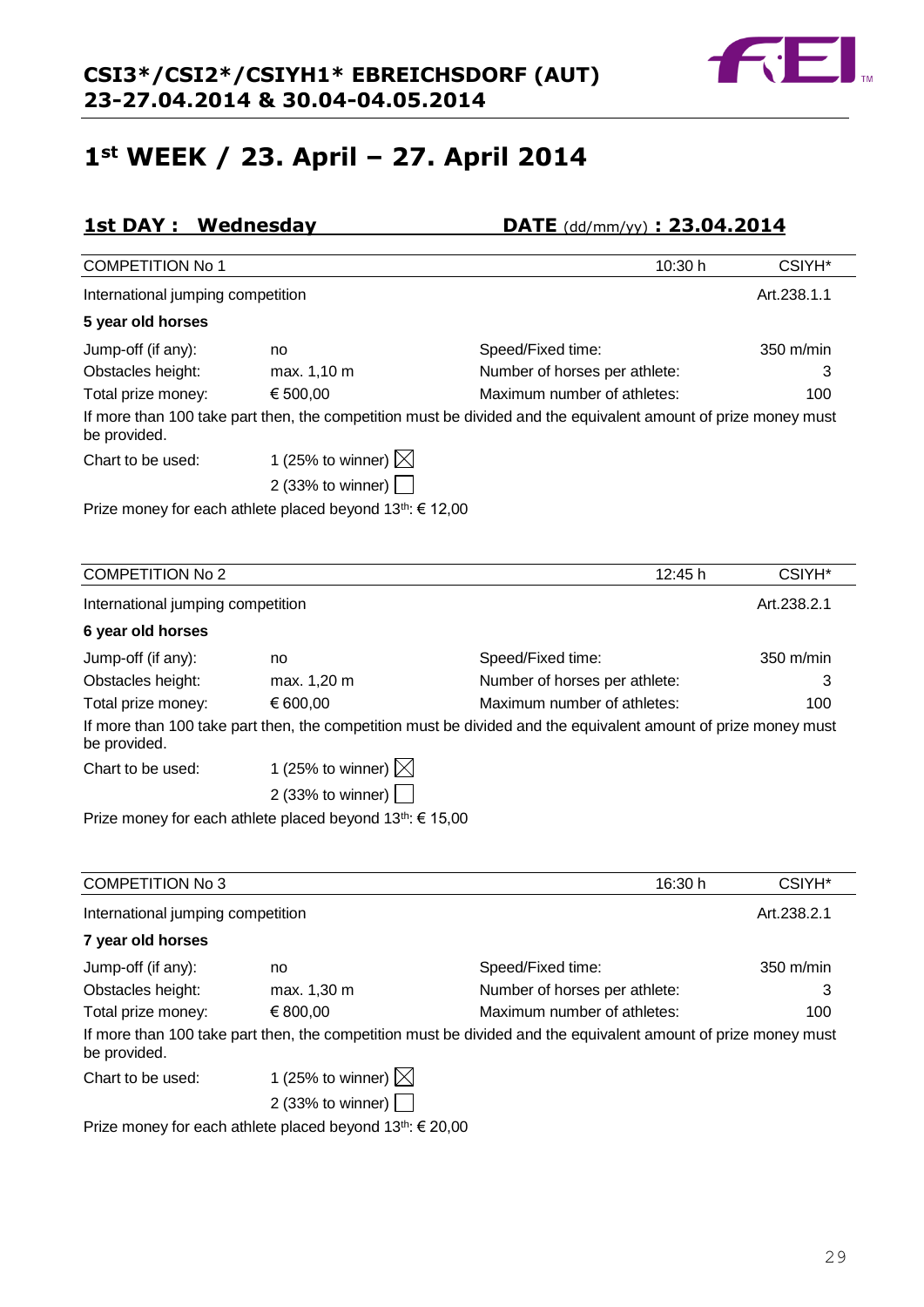

| <b>COMPETITION No 4</b>                       |                                                                       | 14:00 h                                                                                                        | CSI <sub>2</sub> * |
|-----------------------------------------------|-----------------------------------------------------------------------|----------------------------------------------------------------------------------------------------------------|--------------------|
| International jumping competition in 2 phases |                                                                       |                                                                                                                | Art.274.5.3        |
| <b>Silver Tour</b>                            |                                                                       |                                                                                                                |                    |
| Jump-off (if any):                            | no                                                                    | Speed/Fixed time:                                                                                              | 350 m/min          |
| Obstacles height:                             | max. 1,30 m                                                           | Number of horses per athlete:                                                                                  | 2                  |
| Total prize money:                            | € 1.000,00                                                            | Maximum number of athletes:                                                                                    | 100                |
| be provided.                                  |                                                                       | If more than 100 take part then, the competition must be divided and the equivalent amount of prize money must |                    |
| Chart to be used:                             | 1 (25% to winner) $\boxtimes$                                         |                                                                                                                |                    |
|                                               | 2 (33% to winner) $\vert$                                             |                                                                                                                |                    |
|                                               | Prize money for each athlete placed beyond 13 <sup>th</sup> : € 20,00 |                                                                                                                |                    |
| 2nd DAY: Thursday                             |                                                                       | DATE $(dd/\text{mm/yy})$ : 24.04.2014                                                                          |                    |
| <b>COMPETITION No 5</b>                       |                                                                       | 08:30 h                                                                                                        | CSI <sub>2</sub> * |
| International jumping competition             |                                                                       |                                                                                                                | Art.238.2.1        |
| <b>Bronze Tour</b>                            |                                                                       |                                                                                                                |                    |
| Jump-off (if any):                            | no                                                                    | Speed/Fixed time:                                                                                              | 350 m/min          |
| Obstacles height:                             | max. 1,20 m                                                           | Number of horses per athlete:                                                                                  | 2                  |
| Total prize money:                            | € 700,00                                                              | Maximum number of athletes:                                                                                    | 100                |
| be provided.                                  |                                                                       | If more than 100 take part then, the competition must be divided and the equivalent amount of prize money must |                    |
| Chart to be used:                             | 1 (25% to winner) $\boxtimes$                                         |                                                                                                                |                    |
|                                               | 2 (33% to winner) $\vert$                                             |                                                                                                                |                    |
|                                               | Prize money for each athlete placed beyond 13 <sup>th</sup> : € 17,00 |                                                                                                                |                    |
| <b>COMPETITION No 6</b>                       |                                                                       | 11:30 h                                                                                                        | CSI <sub>2</sub> * |
| International jumping competition             |                                                                       |                                                                                                                | Art.238.2.1        |
| <b>Gold Tour</b>                              |                                                                       |                                                                                                                |                    |
| Jump-off (if any):                            | no                                                                    | Speed/Fixed time:                                                                                              | 350 m/min          |
| Obstacles height:                             | max. 1,40 m                                                           | Number of horses per athlete:                                                                                  | 2                  |
| Total prize money:                            | € 2.000,00                                                            | Maximum number of athletes:                                                                                    | 100                |
| be provided.                                  |                                                                       | If more than 100 take part then, the competition must be divided and the equivalent amount of prize money must |                    |
| Chart to be used:                             | 1 (25% to winner) $\boxtimes$                                         |                                                                                                                |                    |
|                                               | 2 (33% to winner) [                                                   |                                                                                                                |                    |
|                                               | Prize money for each athlete placed beyond 13 <sup>th</sup> : €40,00  |                                                                                                                |                    |
| <b>COMPETITION No 7</b>                       |                                                                       | 16:30 h                                                                                                        | CSI <sub>2</sub> * |
|                                               |                                                                       |                                                                                                                |                    |

| <b>UUIVIFETITIUIN INUT</b>        |                               | וו טכ.סו                                                                                                       | ∠וט                 |
|-----------------------------------|-------------------------------|----------------------------------------------------------------------------------------------------------------|---------------------|
| International jumping competition |                               |                                                                                                                | Art.238.2.1         |
| <b>Diamond Tour</b>               |                               |                                                                                                                |                     |
| Jump-off (if any):                | no                            | Speed/Fixed time:                                                                                              | $375 \text{ m/min}$ |
| Obstacles height:                 | max. 1,45 m                   | Number of horses per athlete:                                                                                  | 2                   |
| Total prize money:                | € 3.000,00                    | Maximum number of athletes:                                                                                    | 100                 |
| be provided.                      |                               | If more than 100 take part then, the competition must be divided and the equivalent amount of prize money must |                     |
| Chart to be used:                 | 1 (25% to winner) $\boxtimes$ |                                                                                                                |                     |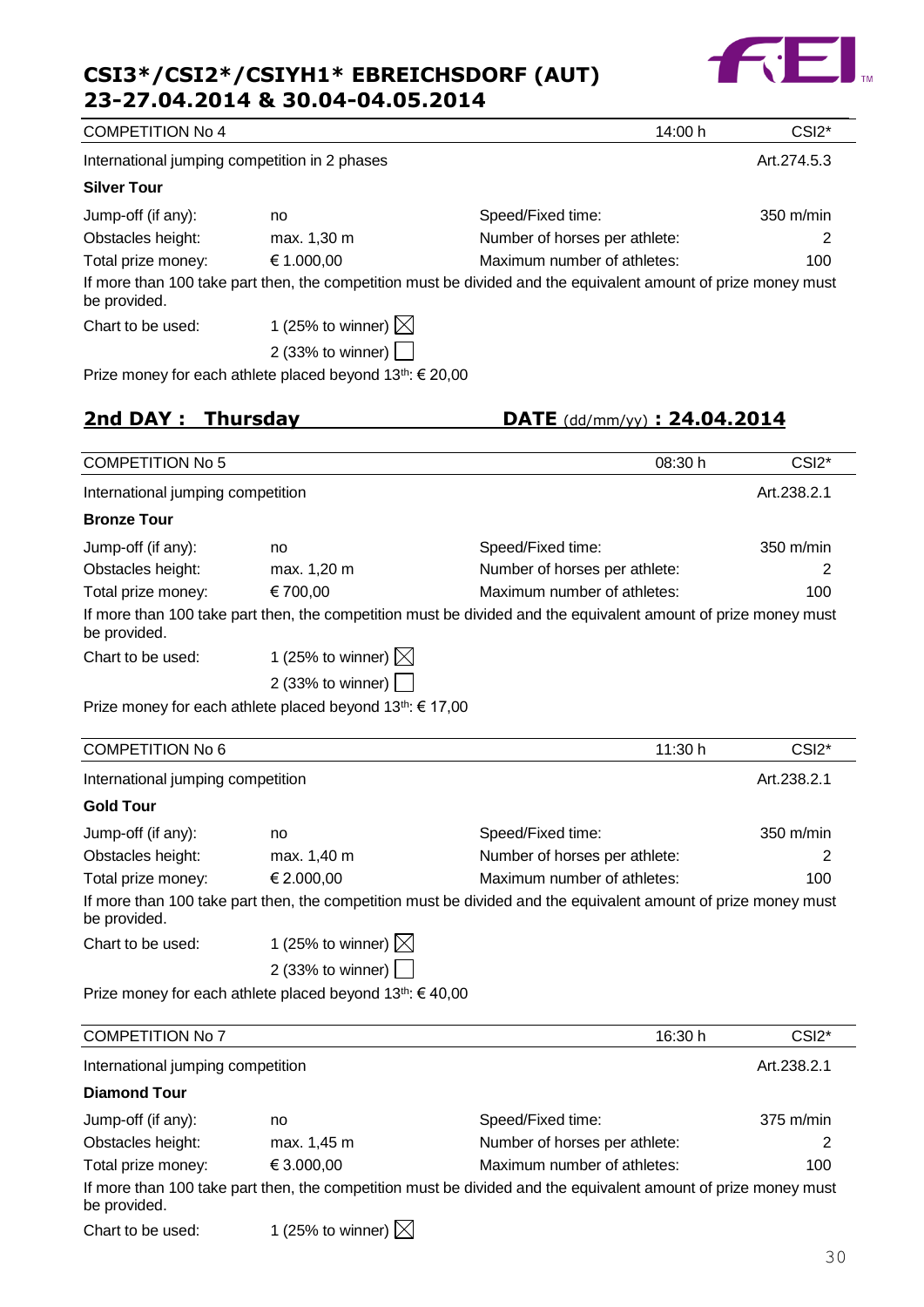

2 (33% to winner)  $\Box$ 

Prize money for each athlete placed beyond 13<sup>th</sup>: € 60,00

| <b>COMPETITION No 8</b>                       |                                                                       | 08:00 h                                                                                                        | CSIYH*      |
|-----------------------------------------------|-----------------------------------------------------------------------|----------------------------------------------------------------------------------------------------------------|-------------|
| International jumping competition             |                                                                       |                                                                                                                | Art.238.2.1 |
| 5 year old horses                             |                                                                       |                                                                                                                |             |
| Jump-off (if any):                            | no                                                                    | Speed/Fixed time:                                                                                              | 350 m/min   |
| Obstacles height:                             | max. 1,10 m                                                           | Number of horses per athlete:                                                                                  | 3           |
| Total prize money:                            | € 600,00                                                              | Maximum number of athletes:                                                                                    | 100         |
| be provided.                                  |                                                                       | If more than 100 take part then, the competition must be divided and the equivalent amount of prize money must |             |
| Chart to be used:                             | 1 (25% to winner) $\boxtimes$                                         |                                                                                                                |             |
|                                               | 2 (33% to winner)                                                     |                                                                                                                |             |
|                                               | Prize money for each athlete placed beyond 13 <sup>th</sup> : € 15,00 |                                                                                                                |             |
| <b>COMPETITION No 9</b>                       |                                                                       | 10:15 h                                                                                                        | CSIYH*      |
| International jumping competition             |                                                                       |                                                                                                                | Art.238.2.1 |
| 6 year old horses                             |                                                                       |                                                                                                                |             |
| Jump-off (if any):                            | no                                                                    | Speed/Fixed time:                                                                                              | 350 m/min   |
| Obstacles height:                             | max. 1,20 m                                                           | Number of horses per athlete:                                                                                  | 3           |
| Total prize money:                            | € 700,00                                                              | Maximum number of athletes:                                                                                    | 100         |
| be provided.                                  |                                                                       | If more than 100 take part then, the competition must be divided and the equivalent amount of prize money must |             |
| Chart to be used:                             | 1 (25% to winner) $\boxtimes$                                         |                                                                                                                |             |
|                                               | 2 (33% to winner)                                                     |                                                                                                                |             |
|                                               | Prize money for each athlete placed beyond 13 <sup>th</sup> : € 17,00 |                                                                                                                |             |
| <b>COMPETITION No 10</b>                      |                                                                       | 14:00 h                                                                                                        | CSIYH*      |
| International jumping competition in 2 phases |                                                                       |                                                                                                                | Art.274.5.3 |
| 7 year old horses                             |                                                                       |                                                                                                                |             |
| Jump-off (if any):                            | no                                                                    | Speed/Fixed time:                                                                                              | 350 m/min   |
| Obstacles height:                             | max. 1,30 m                                                           | Number of horses per athlete:                                                                                  |             |
| Total prize money:                            | € 1.000,00                                                            | Maximum number of athletes:                                                                                    | 100         |
| be provided.                                  |                                                                       | If more than 100 take part then, the competition must be divided and the equivalent amount of prize money must |             |
| Chart to be used:                             | 1 (25% to winner) $\boxtimes$                                         |                                                                                                                |             |
|                                               | 2 (33% to winner) $ $                                                 |                                                                                                                |             |
|                                               | Prize money for each athlete placed beyond 13 <sup>th</sup> : € 20,00 |                                                                                                                |             |
| <b>3rd DAY: Friday</b>                        |                                                                       | <b>DATE</b> (dd/mm/yy) : 25.04.2014                                                                            |             |
|                                               |                                                                       |                                                                                                                |             |

| <b>COMPETITION No 11</b>          |             | 08:30 h                       | CSI <sub>2</sub> *  |
|-----------------------------------|-------------|-------------------------------|---------------------|
| International jumping competition |             |                               | Art.238.2.1         |
| <b>VIP Tour Small</b>             |             |                               |                     |
| Jump-off (if any):                | no          | Speed/Fixed time:             | $350 \text{ m/min}$ |
| Obstacles height:                 | max. 1,15 m | Number of horses per athlete: | 3                   |
| Total prize money:                | €400.00     | Maximum number of athletes:   | 100                 |
|                                   |             |                               | 31                  |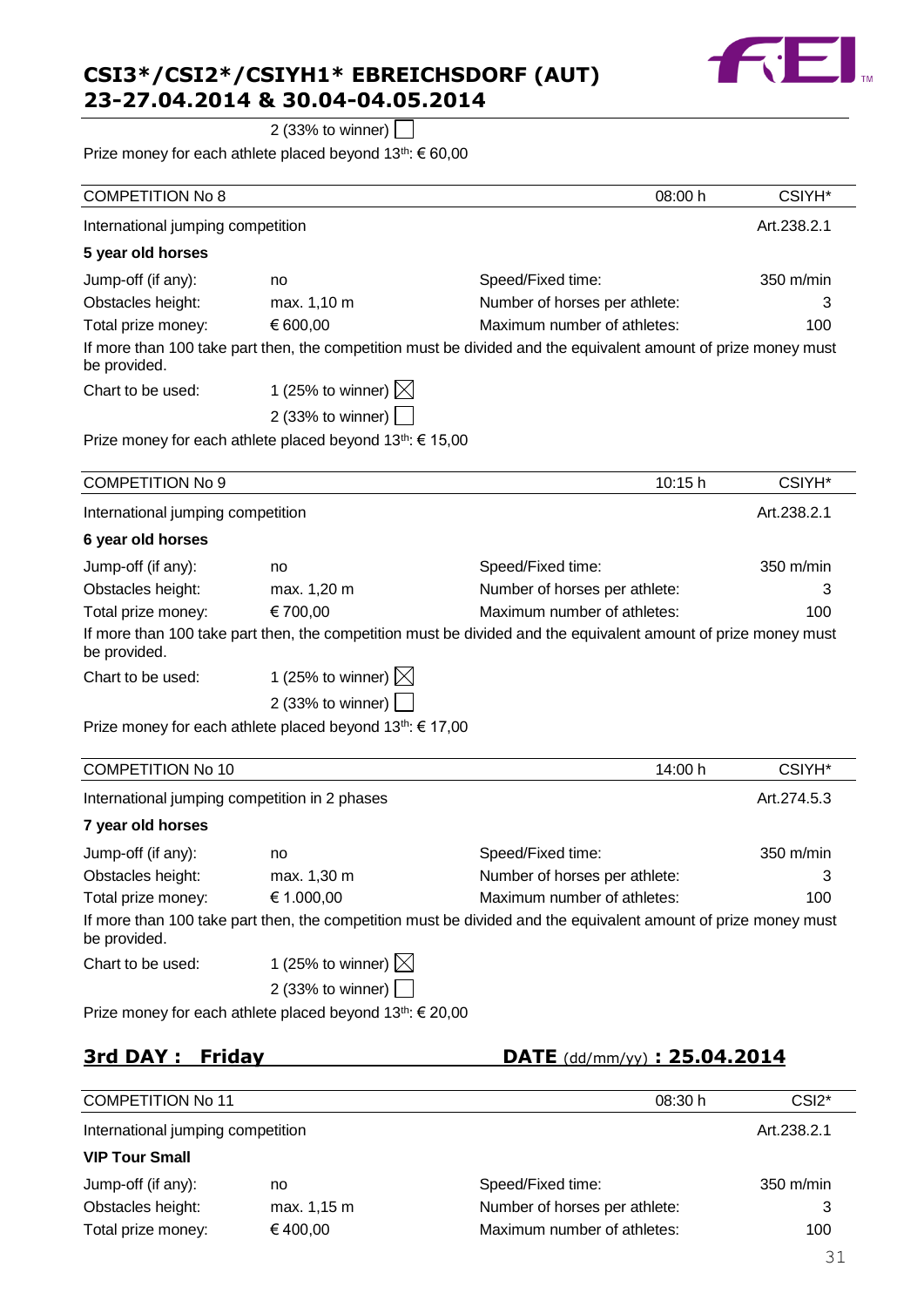

| <b>COMPETITION No 15</b><br>International jumping competition |                                                                       | 13:00 h                                                                                                        | CSI <sub>2</sub> *<br>Art.238.2.1 |
|---------------------------------------------------------------|-----------------------------------------------------------------------|----------------------------------------------------------------------------------------------------------------|-----------------------------------|
|                                                               |                                                                       |                                                                                                                |                                   |
|                                                               |                                                                       |                                                                                                                |                                   |
|                                                               |                                                                       |                                                                                                                |                                   |
|                                                               | Prize money for each athlete placed beyond 13 <sup>th</sup> : € 35,00 |                                                                                                                |                                   |
|                                                               | 2 (33% to winner)                                                     |                                                                                                                |                                   |
| Chart to be used:                                             | 1 (25% to winner) $\boxtimes$                                         |                                                                                                                |                                   |
| be provided.                                                  |                                                                       | If more than 100 take part then, the competition must be divided and the equivalent amount of prize money must |                                   |
| Total prize money:                                            | € 1.500,00                                                            | Maximum number of athletes:                                                                                    | 100                               |
| Obstacles height:                                             | max. 1,30 m                                                           | Number of horses per athlete:                                                                                  |                                   |
| Jump-off (if any):                                            | no                                                                    | Speed/Fixed time:                                                                                              | 350 m/min                         |
| <b>Silver Tour</b>                                            |                                                                       |                                                                                                                |                                   |
| International jumping competition                             |                                                                       |                                                                                                                | Art.238.2.1                       |
| <b>COMPETITION No 14</b>                                      |                                                                       | 08:00 h                                                                                                        | CSI <sub>2</sub> *                |
|                                                               |                                                                       |                                                                                                                |                                   |
| Valid for the FEI LONGINES Ranking List                       |                                                                       |                                                                                                                |                                   |
|                                                               | Prize money for each athlete placed beyond 13th: € 200,00             |                                                                                                                |                                   |
|                                                               | 2 (33% to winner) $\boxtimes$                                         |                                                                                                                |                                   |
| Chart to be used:                                             | 1 (25% to winner)                                                     |                                                                                                                |                                   |
| be provided.                                                  |                                                                       | If more than 100 take part then, the competition must be divided and the equivalent amount of prize money must |                                   |
| Total prize money:                                            | € 24.000,00                                                           | Maximum number of athletes:                                                                                    | 100                               |
| Obstacles height:                                             | max. 1,45 m                                                           | Number of horses per athlete:                                                                                  |                                   |
| Jump-off (if any):                                            | no                                                                    | Speed/Fixed time:                                                                                              | 375 m/min                         |
| <b>Diamond Tour</b>                                           |                                                                       |                                                                                                                |                                   |
| International jumping competition                             |                                                                       |                                                                                                                | Art.238.2.1                       |
| <b>COMPETITION No 13</b>                                      |                                                                       | 16:30 h                                                                                                        | CSI <sub>2</sub> *                |
|                                                               |                                                                       |                                                                                                                |                                   |
|                                                               | Prize money for each athlete placed beyond 13th: € 60,00              |                                                                                                                |                                   |
|                                                               | 2 (33% to winner)                                                     |                                                                                                                |                                   |
| Chart to be used:                                             | 1 (25% to winner) $\boxtimes$                                         |                                                                                                                |                                   |
| be provided.                                                  |                                                                       | If more than 100 take part then, the competition must be divided and the equivalent amount of prize money must |                                   |
| Total prize money:                                            | € 3.000,00                                                            | Maximum number of athletes:                                                                                    | 100                               |
| Obstacles height:                                             | max. 1,40 m                                                           | Number of horses per athlete:                                                                                  | 2                                 |
| Jump-off (if any):                                            | no                                                                    | Speed/Fixed time:                                                                                              | 350 m/min                         |
| <b>Gold Tour</b>                                              |                                                                       |                                                                                                                |                                   |
| International jumping competition                             |                                                                       |                                                                                                                | Art.238.2.1                       |
| <b>COMPETITION No 12</b>                                      |                                                                       | 11:15h                                                                                                         | CSI <sub>2</sub> *                |
|                                                               |                                                                       |                                                                                                                |                                   |
|                                                               | Prize money for each athlete placed beyond 13th: € 10,00              |                                                                                                                |                                   |
|                                                               | 2 (33% to winner)                                                     |                                                                                                                |                                   |
|                                                               |                                                                       |                                                                                                                |                                   |
| be provided.<br>Chart to be used:                             | 1 (25% to winner) $\boxtimes$                                         |                                                                                                                |                                   |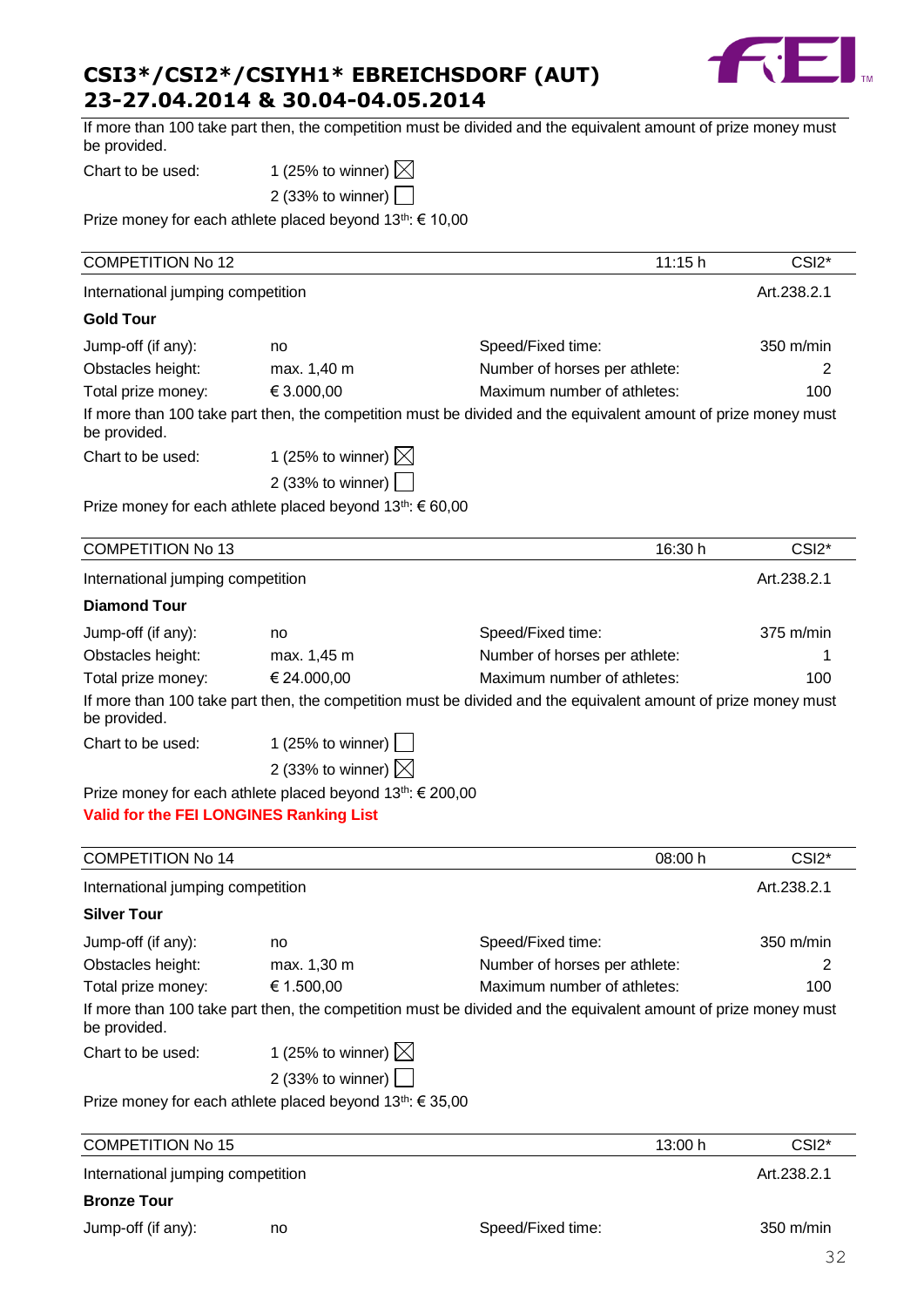| CSI3*/CSI2*/CSIYH1* EBREICHSDORF (AUT) |  |
|----------------------------------------|--|
| 23-27.04.2014 & 30.04-04.05.2014       |  |



| 4th DAY: Saturday                 |                                                                       | DATE $(dd/\text{mm/yy})$ : 26.04.2014                                                                          |                    |
|-----------------------------------|-----------------------------------------------------------------------|----------------------------------------------------------------------------------------------------------------|--------------------|
|                                   | Prize money for each athlete placed beyond 13 <sup>th</sup> : € 20,00 |                                                                                                                |                    |
|                                   | 2 (33% to winner) $ $                                                 |                                                                                                                |                    |
| Chart to be used:                 | 1 (25% to winner) $\times$                                            |                                                                                                                |                    |
| be provided.                      |                                                                       |                                                                                                                |                    |
|                                   |                                                                       | If more than 100 take part then, the competition must be divided and the equivalent amount of prize money must |                    |
| Total prize money:                | € 800,00                                                              | Maximum number of athletes:                                                                                    | 100                |
| Obstacles height:                 | max. 1,40 m                                                           | Number of horses per athlete:                                                                                  | 3                  |
| Jump-off (if any):                | no                                                                    | Speed/Fixed time:                                                                                              | 350 m/min          |
| <b>VIP Tour Large</b>             |                                                                       |                                                                                                                |                    |
| International jumping competition |                                                                       |                                                                                                                | Art.238.2.1        |
| <b>COMPETITION No 17</b>          |                                                                       | 17:45 h                                                                                                        | CSI <sub>2</sub> * |
|                                   | Prize money for each athlete placed beyond 13 <sup>th</sup> : € 15,00 |                                                                                                                |                    |
|                                   | 2 (33% to winner)                                                     |                                                                                                                |                    |
| Chart to be used:                 | 1 (25% to winner) $\boxtimes$                                         |                                                                                                                |                    |
| be provided.                      |                                                                       |                                                                                                                |                    |
|                                   |                                                                       | If more than 100 take part then, the competition must be divided and the equivalent amount of prize money must |                    |
| Total prize money:                | € 600,00                                                              | Maximum number of athletes:                                                                                    | 100                |
| Obstacles height:                 | max. 1,25 m                                                           | Number of horses per athlete:                                                                                  | 3                  |
| Jump-off (if any):                | no                                                                    | Speed/Fixed time:                                                                                              | 350 m/min          |
| <b>VIP Tour Medium</b>            |                                                                       |                                                                                                                |                    |
| International jumping competition |                                                                       |                                                                                                                | Art.238.2.1        |
| <b>COMPETITION No 16</b>          |                                                                       | 15:15 h                                                                                                        | CSI <sub>2</sub> * |
|                                   | Prize money for each athlete placed beyond 13th: € 20,00              |                                                                                                                |                    |
|                                   | 2 (33% to winner)                                                     |                                                                                                                |                    |
| Chart to be used:                 | 1 (25% to winner) $\boxtimes$                                         |                                                                                                                |                    |
| be provided.                      |                                                                       |                                                                                                                |                    |
|                                   |                                                                       | If more than 100 take part then, the competition must be divided and the equivalent amount of prize money must |                    |
| Total prize money:                | € 1.000,00                                                            | Maximum number of athletes:                                                                                    | 100                |
| Obstacles height:                 | max. 1,20 m                                                           | Number of horses per athlete:                                                                                  | $\overline{2}$     |

Jump-off (if any): no Speed/Fixed time: 350 m/min Obstacles height: max. 1,20 m Number of horses per athlete: 3 Total prize money: € 700,00 Maximum number of athletes: 100 If more than 100 take part then, the competition must be divided and the equivalent amount of prize money must be provided.

Chart to be used:  $1$  (25% to winner)  $\boxtimes$ 2 (33% to winner)

Prize money for each athlete placed beyond 13<sup>th</sup>: € 17,00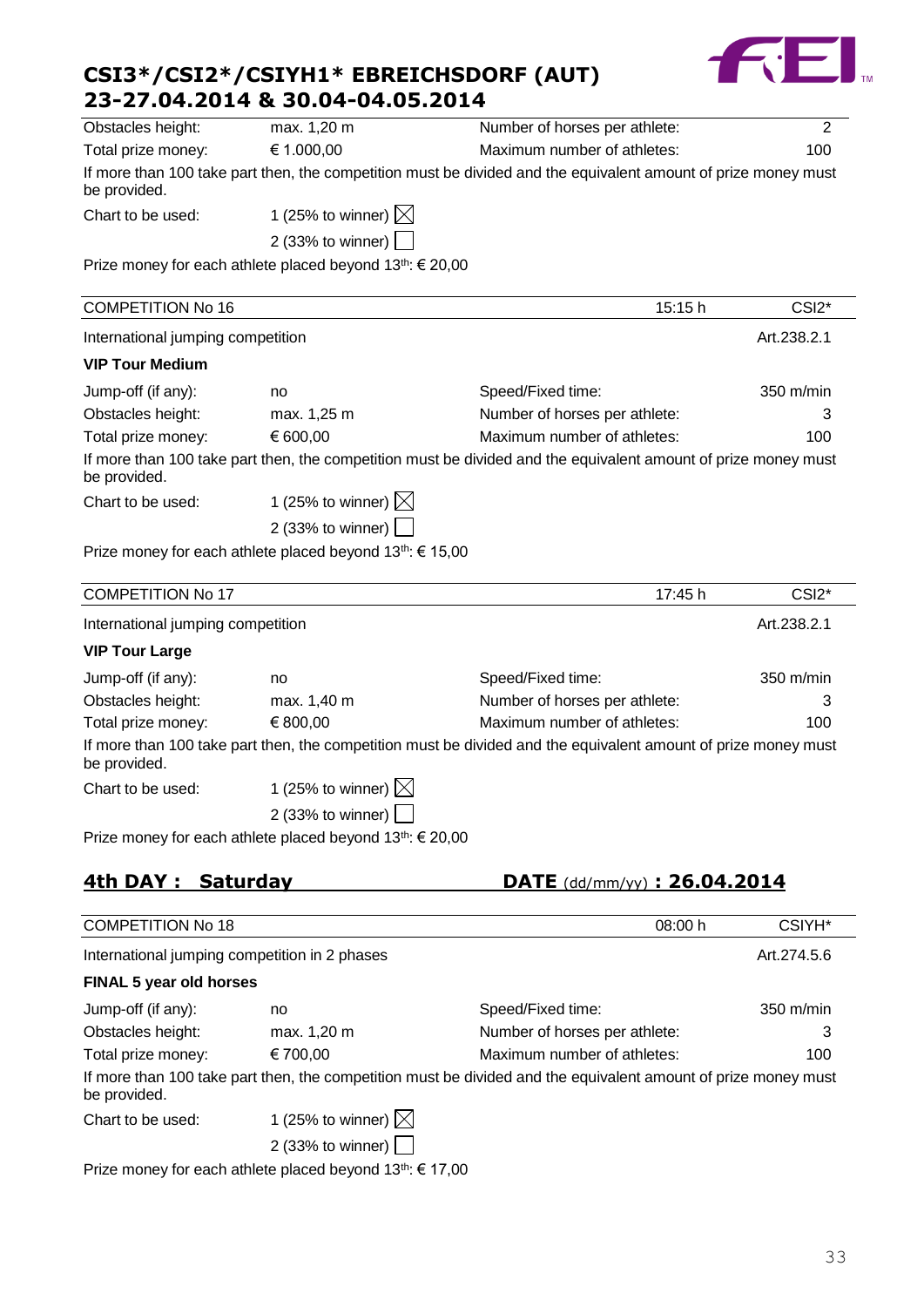## **TEL**

## **CSI3\*/CSI2\*/CSIYH1\* EBREICHSDORF (AUT)**

|                                               | 23-27.04.2014 & 30.04-04.05.2014                                      |                                                                                                                |                    |
|-----------------------------------------------|-----------------------------------------------------------------------|----------------------------------------------------------------------------------------------------------------|--------------------|
| <b>COMPETITION No 19</b>                      |                                                                       | 10:15 h                                                                                                        | CSI <sub>2</sub> * |
| International jumping competition in 2 phases |                                                                       |                                                                                                                | Art.274.5.3        |
| <b>VIP Tour Medium</b>                        |                                                                       |                                                                                                                |                    |
| Jump-off (if any):                            | no                                                                    | Speed/Fixed time:                                                                                              | 350 m/min          |
| Obstacles height:                             | max. 1,25 m                                                           | Number of horses per athlete:                                                                                  | 3                  |
| Total prize money:                            | € 600,00                                                              | Maximum number of athletes:                                                                                    | 100                |
| be provided.                                  |                                                                       | If more than 100 take part then, the competition must be divided and the equivalent amount of prize money must |                    |
| Chart to be used:                             | 1 (25% to winner) $\boxtimes$                                         |                                                                                                                |                    |
|                                               | 2 (33% to winner) [                                                   |                                                                                                                |                    |
|                                               | Prize money for each athlete placed beyond 13 <sup>th</sup> : € 15,00 |                                                                                                                |                    |
|                                               |                                                                       |                                                                                                                |                    |
| <b>COMPETITION No 20</b>                      |                                                                       | 12:30 h                                                                                                        | CSIYH*             |
| International jumping competition in 2 phases |                                                                       |                                                                                                                | Art.274.5.6        |
| FINAL 6 year old horses                       |                                                                       |                                                                                                                |                    |
| Jump-off (if any):                            | no                                                                    | Speed/Fixed time:                                                                                              | 350 m/min          |
| Obstacles height:                             | max. 1,25 m                                                           | Number of horses per athlete:                                                                                  | 3                  |
| Total prize money:                            | € 1.000,00                                                            | Maximum number of athletes:                                                                                    | 100                |
| be provided.                                  |                                                                       | If more than 100 take part then, the competition must be divided and the equivalent amount of prize money must |                    |
| Chart to be used:                             | 1 (25% to winner) $\boxtimes$                                         |                                                                                                                |                    |
|                                               | 2 (33% to winner)                                                     |                                                                                                                |                    |
|                                               | Prize money for each athlete placed beyond 13 <sup>th</sup> : € 20,00 |                                                                                                                |                    |
| <b>COMPETITION No 21</b>                      |                                                                       | 16:15 h                                                                                                        | CSIYH*             |
|                                               | International jumping competition with jump off                       |                                                                                                                | Art.238.2.2        |
| FINAL 7 year old horses                       |                                                                       |                                                                                                                |                    |
| Jump-off (if any): yes                        |                                                                       | Speed/Fixed time:                                                                                              | 350 m/min          |
| Obstacles height:                             | max. 1,35 m                                                           | Number of horses per athlete:                                                                                  | 3                  |
| Total prize money:                            | € 1.500,00                                                            | Maximum number of athletes:                                                                                    | 100                |
| be provided.                                  |                                                                       | If more than 100 take part then, the competition must be divided and the equivalent amount of prize money must |                    |
| Chart to be used:                             | 1 (25% to winner) $\boxtimes$                                         |                                                                                                                |                    |
|                                               | 2 (33% to winner)                                                     |                                                                                                                |                    |
|                                               | Prize money for each athlete placed beyond 13th: € 35,00              |                                                                                                                |                    |
| <b>COMPETITION No 22</b>                      |                                                                       | 09:30 h                                                                                                        | CSI <sub>2</sub> * |
| International jumping competition             |                                                                       |                                                                                                                | Art.238.2.1        |
| <b>FINAL Bronze Tour</b>                      |                                                                       |                                                                                                                |                    |
| Jump-off (if any):                            | no                                                                    | Speed/Fixed time:                                                                                              | 350 m/min          |
| Obstacles height:                             | max. 1,25 m                                                           | Number of horses per athlete:                                                                                  | 2                  |
| Total prize money:                            | € 1.500,00                                                            | Maximum number of athletes:                                                                                    | 100                |

If more than 100 take part then, the competition must be divided and the equivalent amount of prize money must be provided.

| 1 (25% to winner) $\boxtimes$ |
|-------------------------------|
|                               |

2 (33% to winner)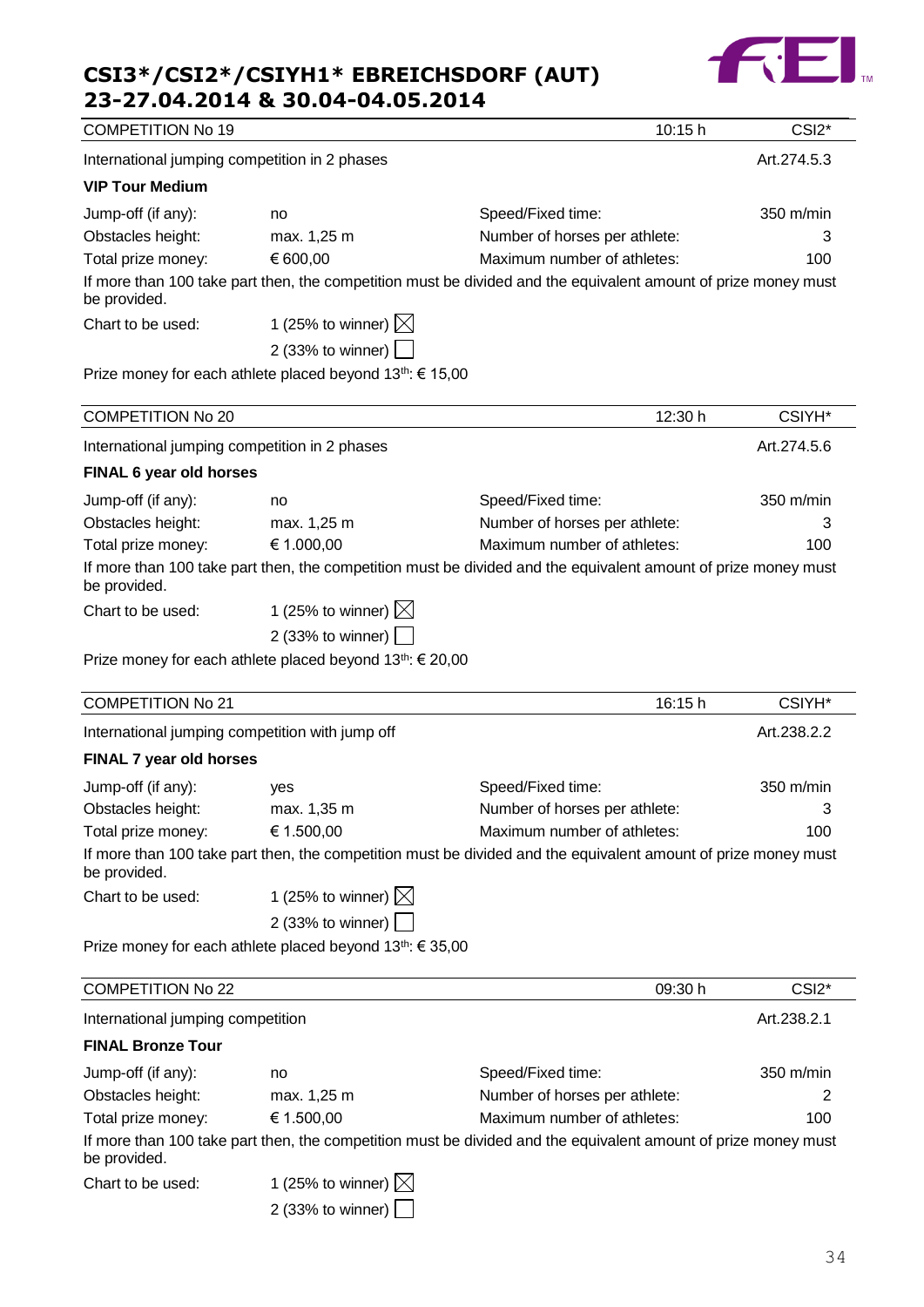

Prize money for each athlete placed beyond 13<sup>th</sup>: € 35,00

| <b>COMPETITION No 23</b>                      |                                                                       | 12:15 h                                                                                                        | CSI <sub>2</sub> * |
|-----------------------------------------------|-----------------------------------------------------------------------|----------------------------------------------------------------------------------------------------------------|--------------------|
| International jumping competition in 2 phases |                                                                       |                                                                                                                | Art.274.5.3        |
| <b>VIP Tour Small</b>                         |                                                                       |                                                                                                                |                    |
| Jump-off (if any):                            | no                                                                    | Speed/Fixed time:                                                                                              | 350 m/min          |
| Obstacles height:                             | max. 1,15 m                                                           | Number of horses per athlete:                                                                                  | 3                  |
| Total prize money:                            | €400,00                                                               | Maximum number of athletes:                                                                                    | 100                |
| be provided.                                  |                                                                       | If more than 100 take part then, the competition must be divided and the equivalent amount of prize money must |                    |
| Chart to be used:                             | 1 (25% to winner) $\boxtimes$                                         |                                                                                                                |                    |
|                                               | 2 (33% to winner) $\boxed{\phantom{a}}$                               |                                                                                                                |                    |
|                                               | Prize money for each athlete placed beyond 13 <sup>th</sup> : € 10,00 |                                                                                                                |                    |
| <b>COMPETITION No 24</b>                      |                                                                       | 15:00 h                                                                                                        | CSI <sub>2</sub> * |
| International jumping competition in 2 phases |                                                                       |                                                                                                                | Art.274.5.3        |
| <b>VIP Tour Large</b>                         |                                                                       |                                                                                                                |                    |
| Jump-off (if any):                            | no                                                                    | Speed/Fixed time:                                                                                              | 350 m/min          |
| Obstacles height:                             | max. 1,40 m                                                           | Number of horses per athlete:                                                                                  | 3                  |
| Total prize money:                            | € 800,00                                                              | Maximum number of athletes:                                                                                    | 100                |
| be provided.                                  |                                                                       | If more than 100 take part then, the competition must be divided and the equivalent amount of prize money must |                    |
| Chart to be used:                             | 1 (25% to winner) $\boxtimes$                                         |                                                                                                                |                    |
|                                               | 2 (33% to winner) $\boxed{\phantom{1}}$                               |                                                                                                                |                    |
|                                               | Prize money for each athlete placed beyond $13^{th}$ : $\in$ 20,00    |                                                                                                                |                    |

## **5th DAY : Sunday DATE** (dd/mm/yy) **: 27.04.2014**

| <b>COMPETITION No 25</b>    |                                                 | 08:00 h                                                                                                        | CSI <sub>2</sub> *  |
|-----------------------------|-------------------------------------------------|----------------------------------------------------------------------------------------------------------------|---------------------|
|                             | International jumping competition with jump off |                                                                                                                | Art.238.2.2         |
| <b>FINAL VIP Tour Large</b> |                                                 |                                                                                                                |                     |
| Jump-off (if any):          | ves                                             | Speed/Fixed time:                                                                                              | $350 \text{ m/min}$ |
| Obstacles height:           | max. 1,40 m                                     | Number of horses per athlete:                                                                                  | 3                   |
| Total prize money:          | € 1.000,00                                      | Maximum number of athletes:                                                                                    | 100                 |
| be provided.                |                                                 | If more than 100 take part then, the competition must be divided and the equivalent amount of prize money must |                     |
| Chart to be used:           | 1 (25% to winner) $\boxtimes$                   |                                                                                                                |                     |
|                             | 2 (33% to winner)                               |                                                                                                                |                     |

Prize money for each athlete placed beyond 13<sup>th</sup>: € 20,00

| <b>COMPETITION No 26</b>                                                                                       |             | 10:00 h                       | CSI <sub>2</sub> * |  |
|----------------------------------------------------------------------------------------------------------------|-------------|-------------------------------|--------------------|--|
| International jumping competition in 2 phases                                                                  |             |                               | Art.274.5.3        |  |
| <b>FINAL Gold Tour</b>                                                                                         |             |                               |                    |  |
| Jump-off (if any):                                                                                             | no.         | Speed/Fixed time:             | 350 m/min          |  |
| Obstacles height:                                                                                              | max. 1,40 m | Number of horses per athlete: |                    |  |
| Total prize money:                                                                                             | € 5.000,00  | Maximum number of athletes:   | 100                |  |
| If more than 100 take part then, the competition must be divided and the equivalent amount of prize money must |             |                               |                    |  |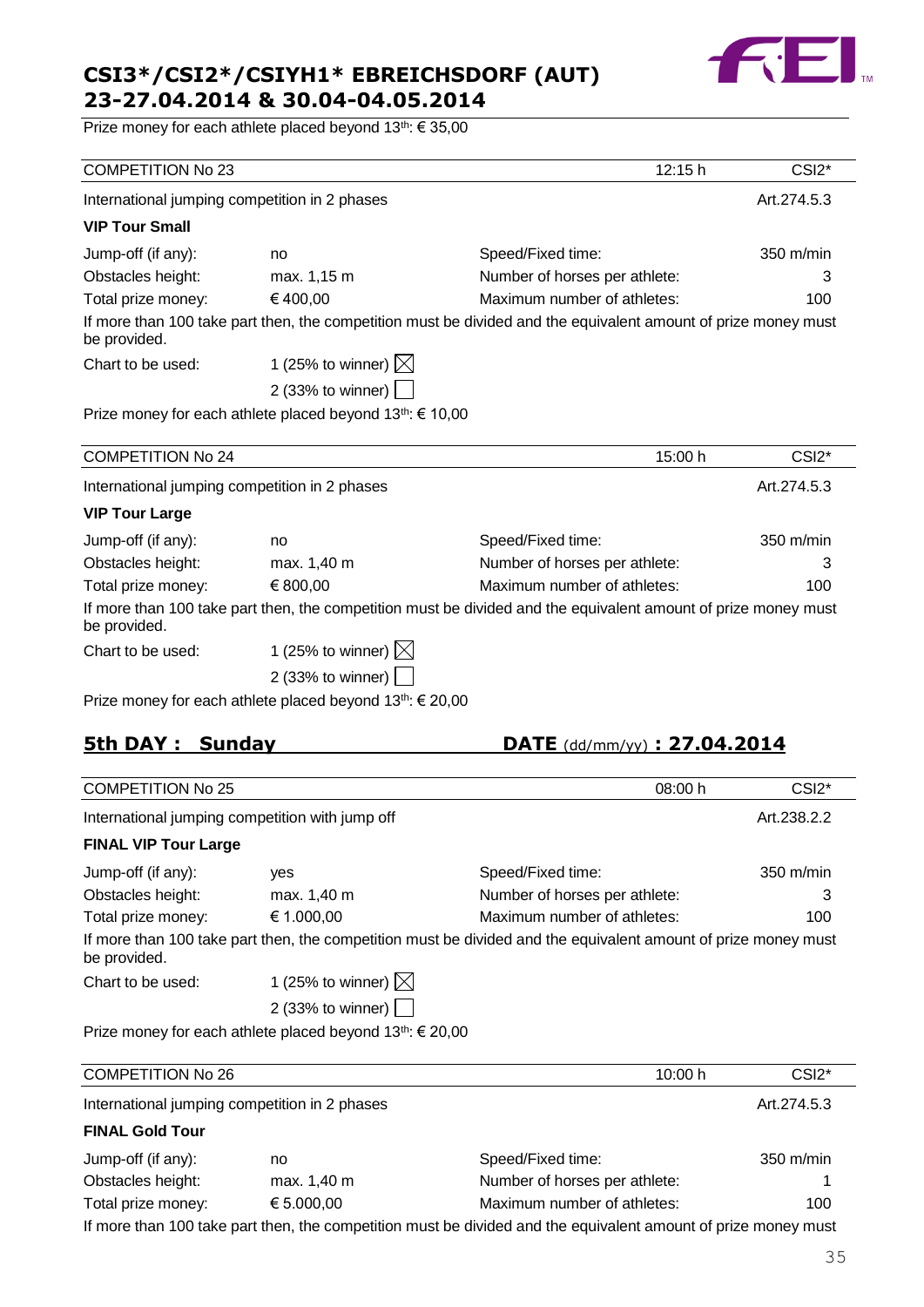

| be provided. |  |
|--------------|--|

Chart to be used: 1 (25% to winner)  $\boxtimes$ 

|   |  | $\sum$ (20 % to writted) $\sum$ |  |
|---|--|---------------------------------|--|
| . |  |                                 |  |

2 (33% to winner)

Prize money for each athlete placed beyond 13<sup>th</sup>: € 75,00

| <b>COMPETITION No 27</b>                        |                                                                                                            | 13:00 h                                                                                                        | CSI <sub>2</sub> * |
|-------------------------------------------------|------------------------------------------------------------------------------------------------------------|----------------------------------------------------------------------------------------------------------------|--------------------|
| International jumping competition with jump off |                                                                                                            |                                                                                                                | Art.238.2.2        |
|                                                 | FINAL Diamond Tour - MAGNA RACINO GRAND PRIX                                                               |                                                                                                                |                    |
| Jump-off (if any):                              | yes                                                                                                        | Speed/Fixed time:                                                                                              | 400 m/min          |
| Obstacles height:                               | max. 1,45 m                                                                                                | Number of horses per athlete:                                                                                  | 1                  |
| Total prize money:                              | € 24.000,00                                                                                                | Maximum number of athletes:                                                                                    | 100                |
| be provided.                                    |                                                                                                            | If more than 100 take part then, the competition must be divided and the equivalent amount of prize money must |                    |
| Chart to be used:                               | 1 (25% to winner) $\Box$                                                                                   |                                                                                                                |                    |
|                                                 | 2 (33% to winner) $\boxtimes$                                                                              |                                                                                                                |                    |
|                                                 | Prize money for each athlete placed beyond 13 <sup>th</sup> : € 200,00                                     |                                                                                                                |                    |
| <b>Valid for the FEI LONGINES Ranking List</b>  |                                                                                                            |                                                                                                                |                    |
|                                                 |                                                                                                            |                                                                                                                |                    |
| <b>COMPETITION No 28</b>                        |                                                                                                            | 16:30 h                                                                                                        | CSI <sub>2</sub> * |
| International jumping competition with jump off |                                                                                                            |                                                                                                                | Art.238.2.2        |
| <b>FINAL A Silver Tour</b>                      |                                                                                                            |                                                                                                                |                    |
| Jump-off (if any):                              | yes                                                                                                        | Speed/Fixed time:                                                                                              | 350 m/min          |
| Obstacles height:                               | max. 1,35 m                                                                                                | Number of horses per athlete:                                                                                  |                    |
| Total prize money:                              | € 3.000,00                                                                                                 | Maximum number of athletes:                                                                                    | 100                |
| be provided.                                    |                                                                                                            | If more than 100 take part then, the competition must be divided and the equivalent amount of prize money must |                    |
| Chart to be used:                               | 1 (25% to winner) $\boxtimes$                                                                              |                                                                                                                |                    |
|                                                 | 2 (33% to winner)                                                                                          |                                                                                                                |                    |
|                                                 | Prize money for each athlete placed beyond 13th: € 60,00<br><b>QUALIFICATION - SEE SPECIAL PROVISIONS!</b> |                                                                                                                |                    |
| <b>COMPETITION No 29</b>                        |                                                                                                            | 08:00 h                                                                                                        | CSI <sub>2</sub> * |
| International jumping competition               |                                                                                                            |                                                                                                                | Art.238.2.1        |
| <b>FINAL B Silver Tour</b>                      |                                                                                                            |                                                                                                                |                    |
| Jump-off (if any):                              | no                                                                                                         | Speed/Fixed time:                                                                                              | 350 m/min          |
| Obstacles height:                               | max. 1,30 m                                                                                                | Number of horses per athlete:                                                                                  | З                  |
| Total prize money:                              | € 1.500,00                                                                                                 | Maximum number of athletes:                                                                                    | 100                |
| be provided.                                    |                                                                                                            | If more than 100 take part then, the competition must be divided and the equivalent amount of prize money must |                    |
| Chart to be used:                               | 1 (25% to winner) $\boxtimes$                                                                              |                                                                                                                |                    |
|                                                 | 2 (33% to winner)                                                                                          |                                                                                                                |                    |
|                                                 | Prize money for each athlete placed beyond 13 <sup>th</sup> : € 35,00                                      |                                                                                                                |                    |
|                                                 | <b>QUALIFICATION - SEE SPECIAL PROVISIONS!</b>                                                             |                                                                                                                |                    |
| <b>COMPETITION No 30</b>                        |                                                                                                            | 11:30 h                                                                                                        | CSI <sub>2</sub> * |
|                                                 |                                                                                                            |                                                                                                                |                    |

International jumping competition with jump off **Art.238.2.2** Art.238.2.2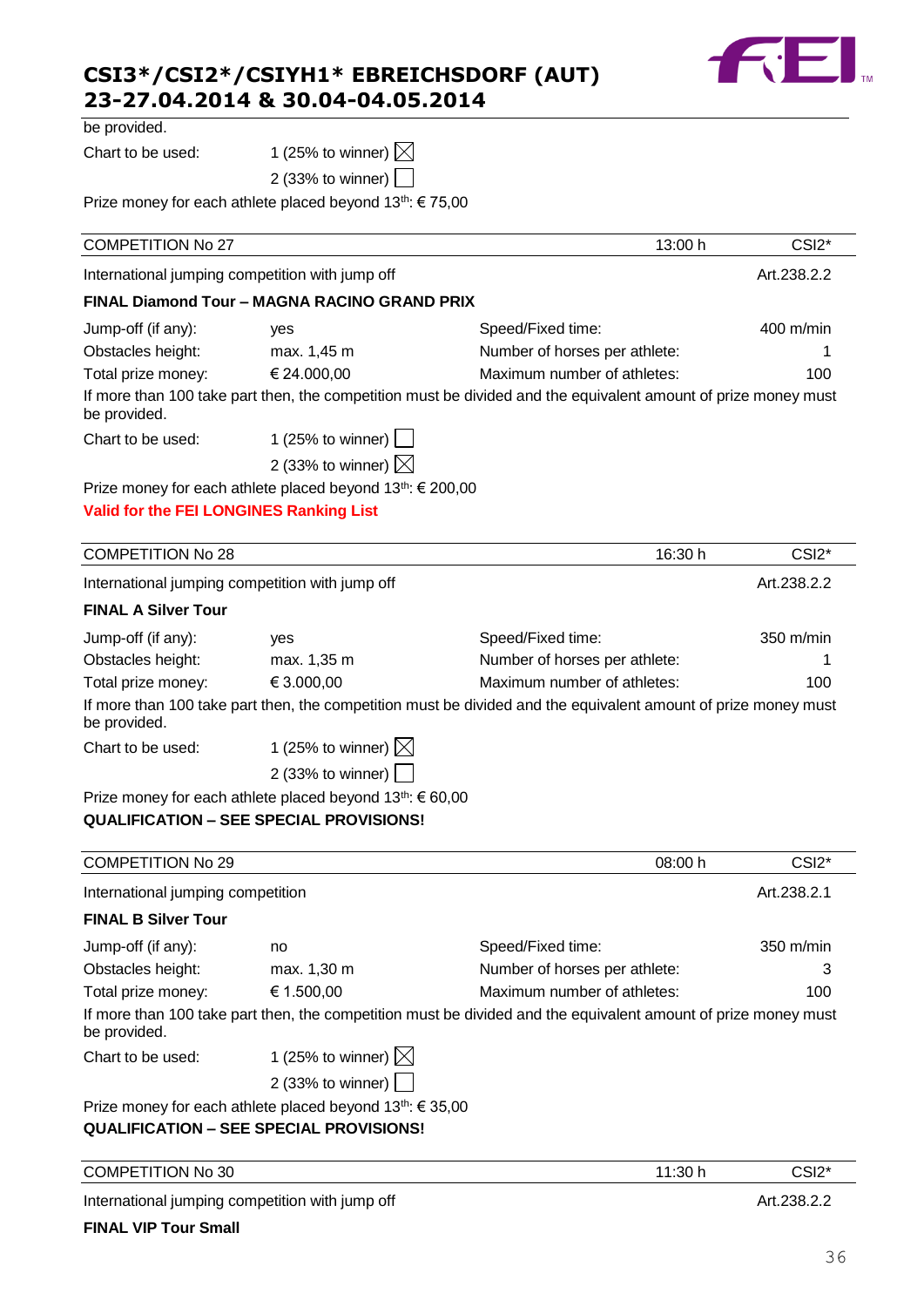

| Jump-off (if any):       | yes                                                                | Speed/Fixed time:                                                                                              | $350 \text{ m/min}$ |
|--------------------------|--------------------------------------------------------------------|----------------------------------------------------------------------------------------------------------------|---------------------|
| Obstacles height:        | max. 1,15 m                                                        | Number of horses per athlete:                                                                                  | 3                   |
| Total prize money:       | € 700,00                                                           | Maximum number of athletes:                                                                                    | 100                 |
| be provided.             |                                                                    | If more than 100 take part then, the competition must be divided and the equivalent amount of prize money must |                     |
| Chart to be used:        | 1 (25% to winner) $\boxtimes$                                      |                                                                                                                |                     |
|                          | 2 (33% to winner) $\vert \ \vert$                                  |                                                                                                                |                     |
|                          | Prize money for each athlete placed beyond $13^{th}$ : $\in$ 17,00 |                                                                                                                |                     |
| <b>COMPETITION No 31</b> |                                                                    | 14:30 h                                                                                                        | CSI <sub>2</sub> *  |
|                          | International jumping competition with jump off                    |                                                                                                                | Art.238.2.2         |
|                          |                                                                    |                                                                                                                |                     |

#### **FINAL VIP Tour Medium**

| Jump-off (if any): | ves                           | Speed/Fixed time:                                                                                              | $350 \text{ m/min}$ |
|--------------------|-------------------------------|----------------------------------------------------------------------------------------------------------------|---------------------|
| Obstacles height:  | max. 1,25 m                   | Number of horses per athlete:                                                                                  |                     |
| Total prize money: | € 900.00                      | Maximum number of athletes:                                                                                    | 100                 |
| be provided.       |                               | If more than 100 take part then, the competition must be divided and the equivalent amount of prize money must |                     |
| Chart to be used:  | 1 (25% to winner) $\boxtimes$ |                                                                                                                |                     |

2 (33% to winner)

Prize money for each athlete placed beyond 13<sup>th</sup>: € 22,00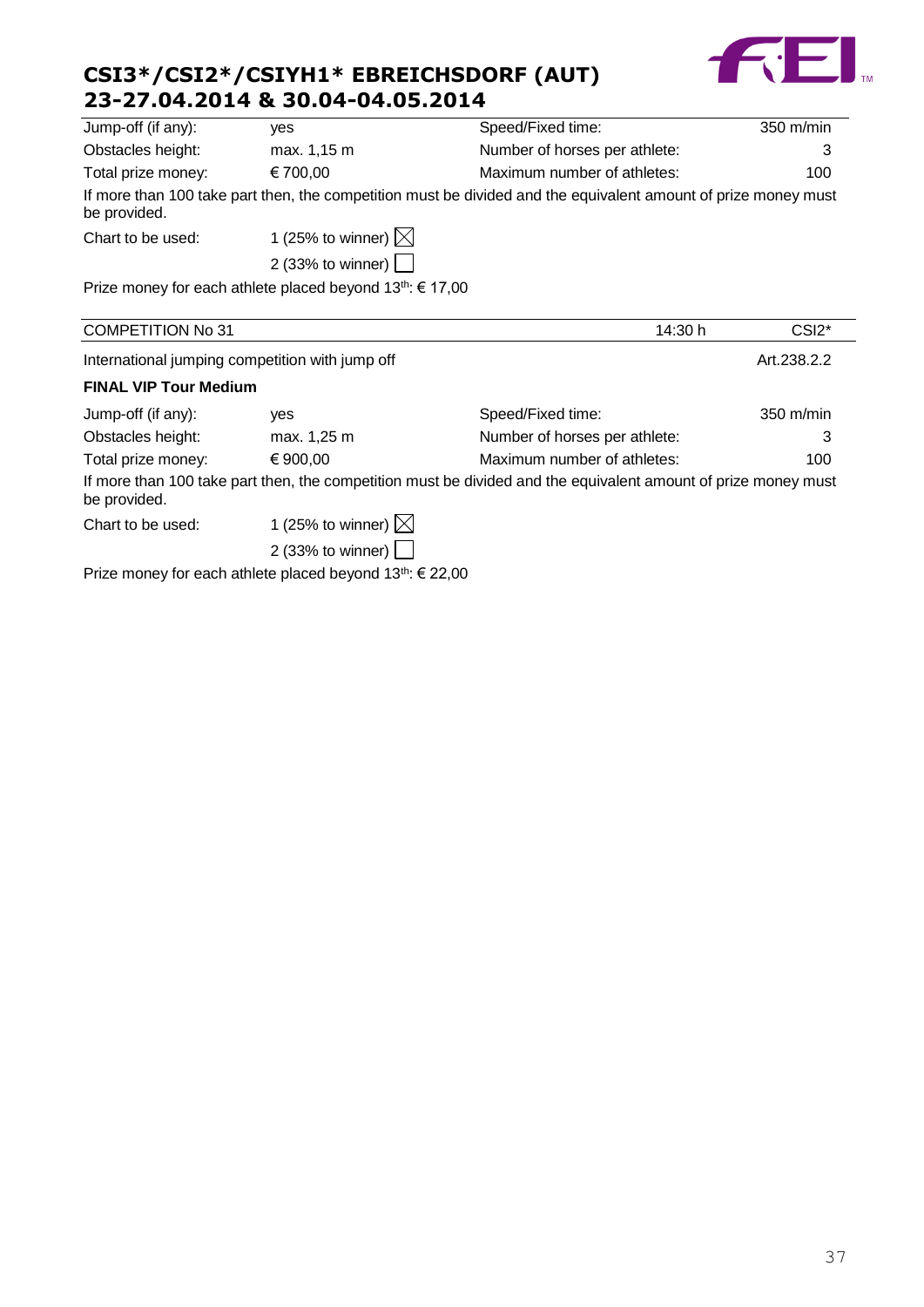## **2nd WEEK / 30. April – 04. May 2014**

## **1st DAY : Wednesday DATE** (dd/mm/yy) **: 30.04.2014**

| <b>COMPETITION No 32</b>          |                                                                       | 10:00 h                                                                                                        | CSIYH*      |
|-----------------------------------|-----------------------------------------------------------------------|----------------------------------------------------------------------------------------------------------------|-------------|
| International jumping competition |                                                                       |                                                                                                                | Art.238.2.1 |
| 5 year old horses                 |                                                                       |                                                                                                                |             |
| Jump-off (if any):                | no                                                                    | Speed/Fixed time:                                                                                              | 350 m/min   |
| Obstacles height:                 | max. 1,15 m                                                           | Number of horses per athlete:                                                                                  | 3           |
| Total prize money:                | € 600,00                                                              | Maximum number of athletes:                                                                                    | 100         |
| be provided.                      |                                                                       | If more than 100 take part then, the competition must be divided and the equivalent amount of prize money must |             |
| Chart to be used:                 | 1 (25% to winner) $\boxtimes$                                         |                                                                                                                |             |
|                                   | 2 (33% to winner)                                                     |                                                                                                                |             |
|                                   | Prize money for each athlete placed beyond $13^{th}$ : $\in$ 15,00    |                                                                                                                |             |
| <b>COMPETITION No 33</b>          |                                                                       | 12:30 h                                                                                                        | CSIYH*      |
| International jumping competition |                                                                       |                                                                                                                | Art.238.2.1 |
| 6 year old horses                 |                                                                       |                                                                                                                |             |
| Jump-off (if any):                | no                                                                    | Speed/Fixed time:                                                                                              | 350 m/min   |
| Obstacles height:                 | max. 1,25 m                                                           | Number of horses per athlete:                                                                                  | 3           |
| Total prize money:                | € 700,00                                                              | Maximum number of athletes:                                                                                    | 100         |
| be provided.                      |                                                                       | If more than 100 take part then, the competition must be divided and the equivalent amount of prize money must |             |
| Chart to be used:                 | 1 (25% to winner) $\boxtimes$                                         |                                                                                                                |             |
|                                   | 2 (33% to winner)                                                     |                                                                                                                |             |
|                                   | Prize money for each athlete placed beyond 13 <sup>th</sup> : € 17,00 |                                                                                                                |             |
| <b>COMPETITION No 34</b>          |                                                                       | 16:30 h                                                                                                        | CSIYH*      |
| International jumping competition |                                                                       |                                                                                                                | Art.238.2.1 |
|                                   |                                                                       |                                                                                                                |             |
| 7 year old horses                 |                                                                       |                                                                                                                |             |
| Jump-off (if any):                | no                                                                    | Speed/Fixed time:                                                                                              | 350 m/min   |

| $5 - 11$           |                                         |                                                                                                                |     |
|--------------------|-----------------------------------------|----------------------------------------------------------------------------------------------------------------|-----|
| Obstacles height:  | max. 1,35 m                             | Number of horses per athlete:                                                                                  |     |
| Total prize money: | € 1.000,00                              | Maximum number of athletes:                                                                                    | 100 |
| be provided.       |                                         | If more than 100 take part then, the competition must be divided and the equivalent amount of prize money must |     |
| Chart to be used:  | 1 (25% to winner) $\boxtimes$           |                                                                                                                |     |
|                    | 2 (33% to winner) $\boxed{\phantom{1}}$ |                                                                                                                |     |

Prize money for each athlete placed beyond 13<sup>th</sup>: € 20,00

| <b>COMPETITION No 35</b>          |             | 11:00 h                       | CSI3 <sup>*</sup>   |
|-----------------------------------|-------------|-------------------------------|---------------------|
| International jumping competition |             |                               | Art.238.2.1         |
| <b>Bronze Tour</b>                |             |                               |                     |
| Jump-off (if any):                | no          | Speed/Fixed time:             | $350 \text{ m/min}$ |
| Obstacles height:                 | max. 1,20 m | Number of horses per athlete: |                     |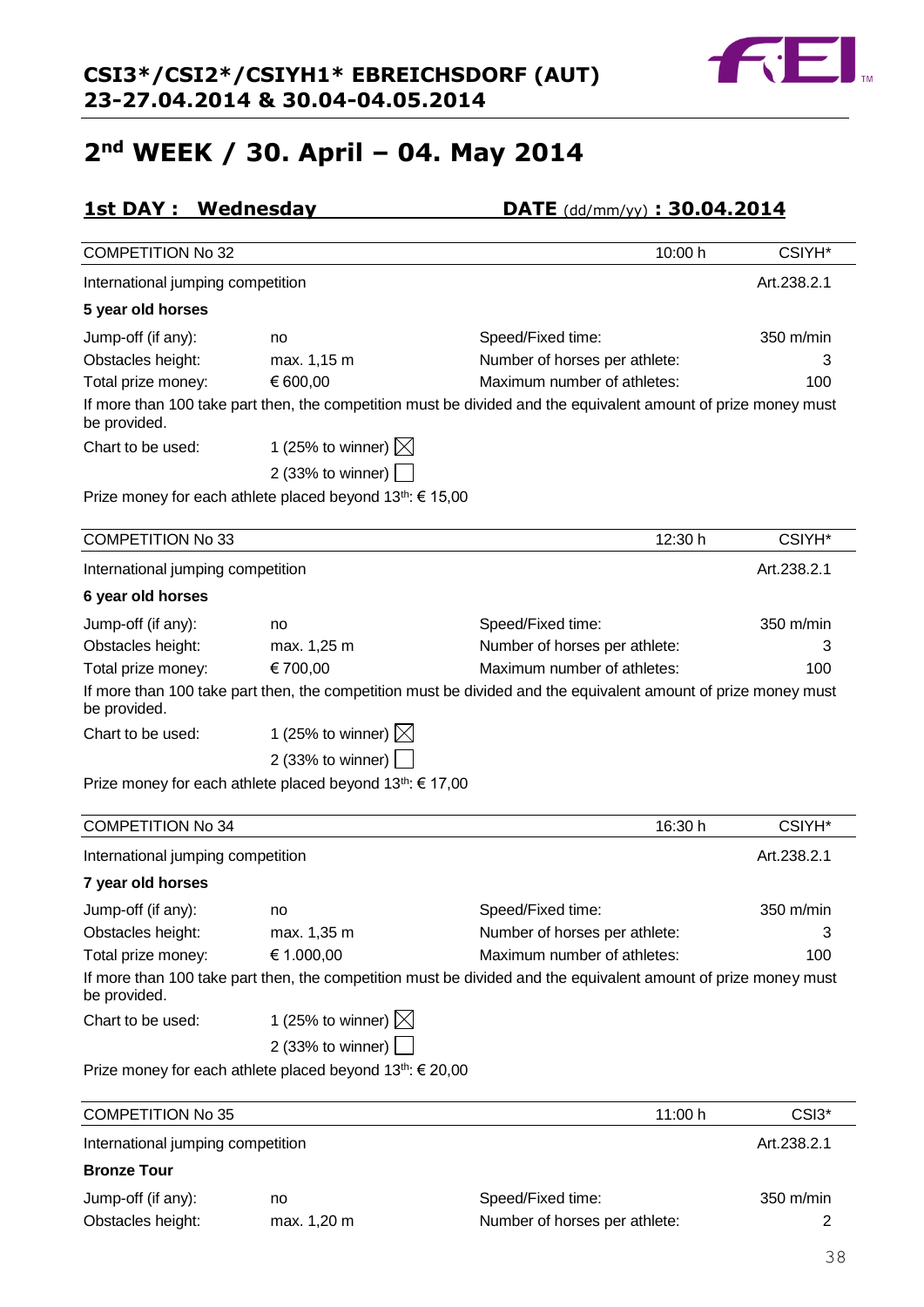

| Total prize money:                                                                                             | € 700,00                                                              | Maximum number of athletes:                                                                                    | 100               |
|----------------------------------------------------------------------------------------------------------------|-----------------------------------------------------------------------|----------------------------------------------------------------------------------------------------------------|-------------------|
| be provided.                                                                                                   |                                                                       | If more than 100 take part then, the competition must be divided and the equivalent amount of prize money must |                   |
| Chart to be used:                                                                                              | 1 (25% to winner) $\boxtimes$                                         |                                                                                                                |                   |
|                                                                                                                | 2 (33% to winner)                                                     |                                                                                                                |                   |
|                                                                                                                | Prize money for each athlete placed beyond 13 <sup>th</sup> : € 17,00 |                                                                                                                |                   |
| <b>COMPETITION No 36</b>                                                                                       |                                                                       | 14:30 h                                                                                                        | CSI3*             |
| International jumping competition                                                                              |                                                                       |                                                                                                                | Art.238.2.1       |
| <b>Silver Tour</b>                                                                                             |                                                                       |                                                                                                                |                   |
| Jump-off (if any):                                                                                             | no                                                                    | Speed/Fixed time:                                                                                              | 350 m/min         |
| Obstacles height:                                                                                              | max. 1,30 m                                                           | Number of horses per athlete:                                                                                  | 2                 |
| Total prize money:                                                                                             | € 1.200,00                                                            | Maximum number of athletes:                                                                                    | 100               |
| be provided.                                                                                                   |                                                                       | If more than 100 take part then, the competition must be divided and the equivalent amount of prize money must |                   |
| Chart to be used:                                                                                              | 1 (25% to winner) $\boxtimes$                                         |                                                                                                                |                   |
|                                                                                                                | 2 (33% to winner)                                                     |                                                                                                                |                   |
|                                                                                                                | Prize money for each athlete placed beyond 13th: € 30,00              |                                                                                                                |                   |
|                                                                                                                |                                                                       |                                                                                                                |                   |
| 2nd DAY: Thursday                                                                                              |                                                                       | $\overline{\text{DATE}}$ (dd/mm/yy) : 01.05.2014                                                               |                   |
| <b>COMPETITION No 37</b>                                                                                       |                                                                       | 09:00 h                                                                                                        | CSI3 <sup>*</sup> |
| International jumping competition                                                                              |                                                                       |                                                                                                                | Art.238.2.1       |
| <b>Bronze Tour</b>                                                                                             |                                                                       |                                                                                                                |                   |
|                                                                                                                |                                                                       |                                                                                                                |                   |
| Jump-off (if any):                                                                                             | no                                                                    | Speed/Fixed time:                                                                                              | 350 m/min         |
| Obstacles height:                                                                                              | max. 1,20 m<br>€ 1.000,00                                             | Number of horses per athlete:<br>Maximum number of athletes:                                                   | 2<br>100          |
| Total prize money:<br>be provided.                                                                             |                                                                       | If more than 100 take part then, the competition must be divided and the equivalent amount of prize money must |                   |
| Chart to be used:                                                                                              | 1 (25% to winner) $\boxtimes$                                         |                                                                                                                |                   |
|                                                                                                                | 2 (33% to winner)                                                     |                                                                                                                |                   |
|                                                                                                                | Prize money for each athlete placed beyond 13 <sup>th</sup> : € 20,00 |                                                                                                                |                   |
|                                                                                                                |                                                                       |                                                                                                                |                   |
| <b>COMPETITION No 38</b>                                                                                       |                                                                       | 11:45 h                                                                                                        | CSI3*             |
| International jumping competition in 2 phases                                                                  |                                                                       |                                                                                                                | Art.274.5.3       |
| <b>Gold Tour</b>                                                                                               |                                                                       |                                                                                                                |                   |
| Jump-off (if any):                                                                                             | no                                                                    | Speed/Fixed time:                                                                                              | 350 m/min         |
| Obstacles height:                                                                                              | max. 1,40 m                                                           | Number of horses per athlete:                                                                                  | 2                 |
| Total prize money:                                                                                             |                                                                       |                                                                                                                |                   |
| If more than 100 take part then, the competition must be divided and the equivalent amount of prize money must | € 3.000,00                                                            | Maximum number of athletes:                                                                                    | 100               |

Chart to be used: 1 (25% to winner)  $\boxtimes$ 

2 (33% to winner)

Prize money for each athlete placed beyond 13<sup>th</sup>: € 60,00

| <b>COMPETITION No 39</b> | $\cdot$ AF<br>U.<br>᠇᠊ | ∗ו^<br>دוح<br>$\overline{\phantom{a}}$ |
|--------------------------|------------------------|----------------------------------------|
|                          |                        |                                        |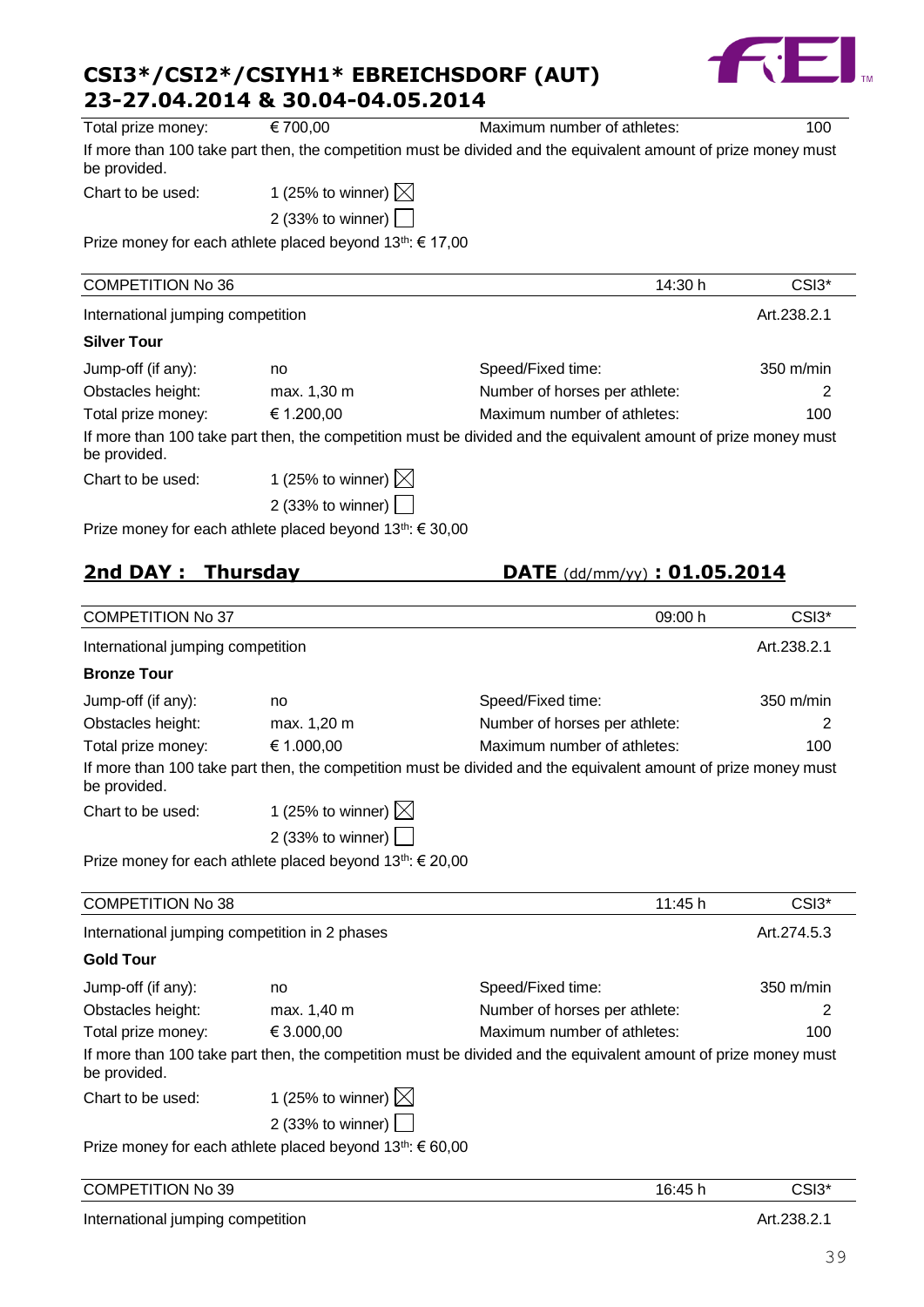

#### **Diamond Tour**

| Jump-off (if any): | no                                                                     | Speed/Fixed time:                                                                                              | $375 \text{ m/min}$ |
|--------------------|------------------------------------------------------------------------|----------------------------------------------------------------------------------------------------------------|---------------------|
| Obstacles height:  | max. 1,50 m                                                            | Number of horses per athlete:                                                                                  |                     |
| Total prize money: | € 24.000,00                                                            | Maximum number of athletes:                                                                                    | 100                 |
| be provided.       |                                                                        | If more than 100 take part then, the competition must be divided and the equivalent amount of prize money must |                     |
| Chart to be used:  | 1 (25% to winner) $ $                                                  |                                                                                                                |                     |
|                    | 2 (33% to winner) $\boxtimes$                                          |                                                                                                                |                     |
|                    | Prize money for each athlete placed beyond 13 <sup>th</sup> : € 200,00 |                                                                                                                |                     |

**Valid for the FEI LONGINES Ranking List**

| <b>COMPETITION No 40</b>          |                               | 08:00 h                                                                                                        | CSIYH <sup>*</sup> |
|-----------------------------------|-------------------------------|----------------------------------------------------------------------------------------------------------------|--------------------|
| International jumping competition |                               |                                                                                                                | Art.238.2.1        |
| 5 year old horses                 |                               |                                                                                                                |                    |
| Jump-off (if any):                | no                            | Speed/Fixed time:                                                                                              | 350 m/min          |
| Obstacles height:                 | max. 1,15 m                   | Number of horses per athlete:                                                                                  | 3                  |
| Total prize money:                | € 700,00                      | Maximum number of athletes:                                                                                    | 100                |
| be provided.                      |                               | If more than 100 take part then, the competition must be divided and the equivalent amount of prize money must |                    |
| Chart to be used:                 | 1 (25% to winner) $\boxtimes$ |                                                                                                                |                    |
|                                   | 2 (33% to winner) $\vert$     |                                                                                                                |                    |

Prize money for each athlete placed beyond 13<sup>th</sup>: € 17,00

| <b>COMPETITION No 41</b>          |                                                                    | 10:30 h                                                                                                        | CSIYH <sup>*</sup>  |
|-----------------------------------|--------------------------------------------------------------------|----------------------------------------------------------------------------------------------------------------|---------------------|
| International jumping competition |                                                                    |                                                                                                                | Art.238.2.1         |
| 6 year old horses                 |                                                                    |                                                                                                                |                     |
| Jump-off (if any):                | no                                                                 | Speed/Fixed time:                                                                                              | $350 \text{ m/min}$ |
| Obstacles height:                 | max. 1,25 m                                                        | Number of horses per athlete:                                                                                  | 3                   |
| Total prize money:                | € 1.000,00                                                         | Maximum number of athletes:                                                                                    | 100                 |
| be provided.                      |                                                                    | If more than 100 take part then, the competition must be divided and the equivalent amount of prize money must |                     |
| Chart to be used:                 | 1 (25% to winner) $\boxtimes$                                      |                                                                                                                |                     |
|                                   | 2 (33% to winner) $\vert$                                          |                                                                                                                |                     |
|                                   | Prize money for each athlete placed beyond $13^{th}$ : $\in$ 20,00 |                                                                                                                |                     |
| <b>COMPETITION No 42</b>          |                                                                    | 14:15 h                                                                                                        | CSIYH*              |
| International jumping competition |                                                                    |                                                                                                                | Art.238.2.1         |
| 7 year old horses                 |                                                                    |                                                                                                                |                     |
| Jump-off (if any):                | no                                                                 | Speed/Fixed time:                                                                                              | 350 m/min           |
| Obstacles height:                 | max. 1,35 m                                                        | Number of horses per athlete:                                                                                  | 3                   |
| Total prize money:                | € 1.000,00                                                         | Maximum number of athletes:                                                                                    | 100                 |

If more than 100 take part then, the competition must be divided and the equivalent amount of prize money must be provided.

| Chart to be used: | 1 (25% to winner) $\boxtimes$ |  |
|-------------------|-------------------------------|--|
|                   |                               |  |

|  | 2 (33% to winner) $\Box$ |  |  |
|--|--------------------------|--|--|
|  |                          |  |  |

Prize money for each athlete placed beyond 13<sup>th</sup>: € 20,00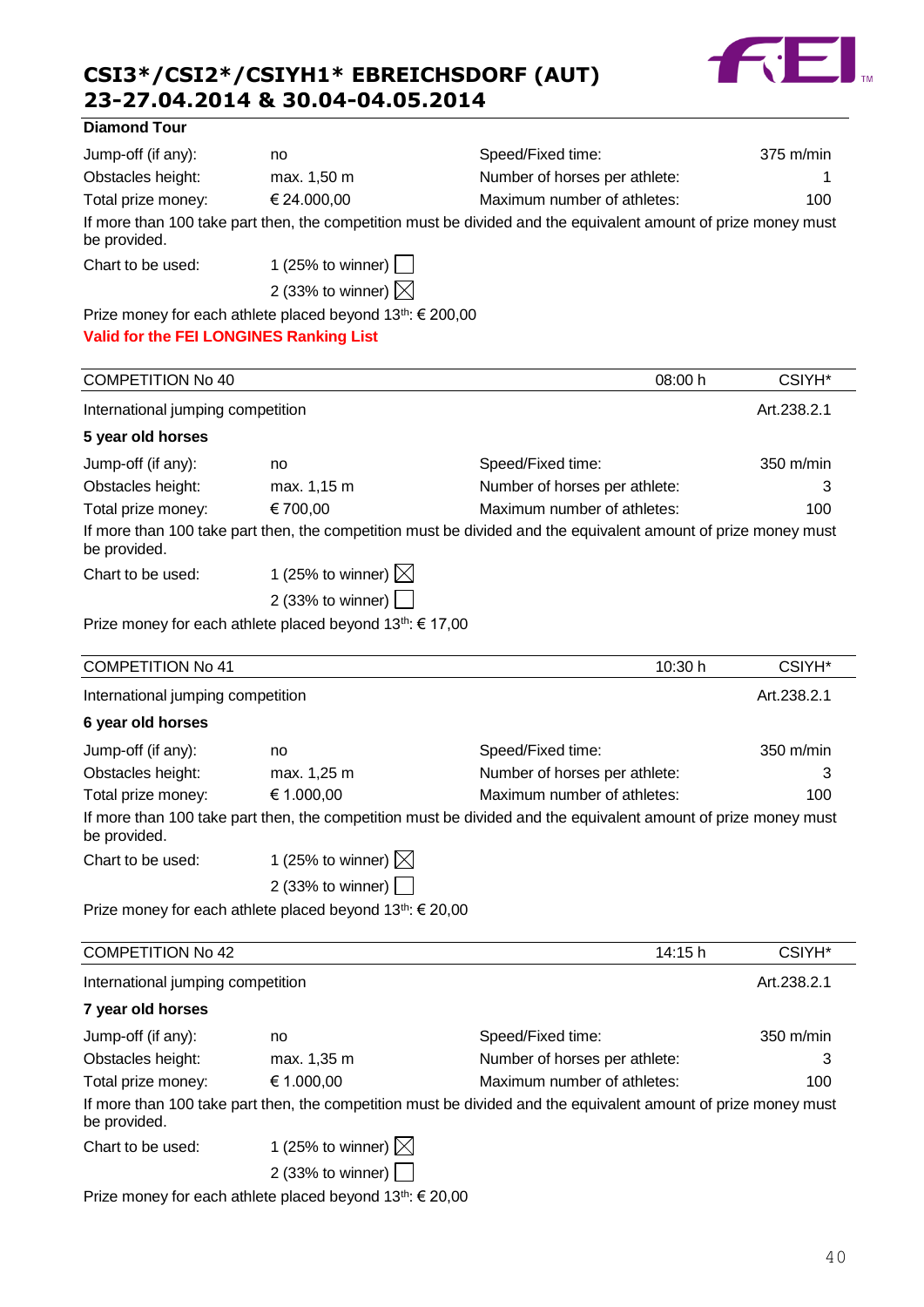

|  | 3rd DAY: |  | Friday |
|--|----------|--|--------|
|--|----------|--|--------|

## **3rd DAY : Friday DATE** (dd/mm/yy) **: 02.05.2014**

| <b>COMPETITION No 43</b>                       |                                                                    | 08:30 h                                                                                                        | CSI3*       |
|------------------------------------------------|--------------------------------------------------------------------|----------------------------------------------------------------------------------------------------------------|-------------|
| International jumping competition              |                                                                    |                                                                                                                | Art.238.2.1 |
| <b>VIP Tour Large</b>                          |                                                                    |                                                                                                                |             |
| Jump-off (if any):                             | no                                                                 | Speed/Fixed time:                                                                                              | 350 m/min   |
| Obstacles height:                              | max. 1,40 m                                                        | Number of horses per athlete:                                                                                  | З           |
| Total prize money:                             | € 800,00                                                           | Maximum number of athletes:                                                                                    | 100         |
| be provided.                                   |                                                                    | If more than 100 take part then, the competition must be divided and the equivalent amount of prize money must |             |
| Chart to be used:                              | 1 (25% to winner) $\boxtimes$                                      |                                                                                                                |             |
|                                                | 2 (33% to winner)                                                  |                                                                                                                |             |
|                                                | Prize money for each athlete placed beyond $13^{th}$ : $\in$ 20,00 |                                                                                                                |             |
| <b>COMPETITION No 44</b>                       |                                                                    | 10:15 h                                                                                                        | CSI3*       |
| International jumping competition              |                                                                    |                                                                                                                | Art.238.2.1 |
| <b>Gold Tour</b>                               |                                                                    |                                                                                                                |             |
| Jump-off (if any):                             | no                                                                 | Speed/Fixed time:                                                                                              | 350 m/min   |
| Obstacles height:                              | max. 1,45 m                                                        | Number of horses per athlete:                                                                                  | 2           |
| Total prize money:                             | € 5.000,00                                                         | Maximum number of athletes:                                                                                    | 100         |
| be provided.                                   |                                                                    | If more than 100 take part then, the competition must be divided and the equivalent amount of prize money must |             |
| Chart to be used:                              | 1 (25% to winner) $\boxtimes$                                      |                                                                                                                |             |
|                                                | 2 (33% to winner) $\boxed{\phantom{1}}$                            |                                                                                                                |             |
|                                                | Prize money for each athlete placed beyond $13^{th}$ : $\in$ 75,00 |                                                                                                                |             |
|                                                |                                                                    |                                                                                                                |             |
| <b>COMPETITION No 45</b>                       |                                                                    | 16:30 h                                                                                                        | CSI3*       |
|                                                | International jumping competition with jump off                    |                                                                                                                | Art.238.2.2 |
| <b>Diamond Tour</b>                            |                                                                    |                                                                                                                |             |
| Jump-off (if any):                             | yes                                                                | Speed/Fixed time:                                                                                              | 375 m/min   |
| Obstacles height:                              | max. 1,50 m                                                        | Number of horses per athlete:                                                                                  | 1           |
| Total prize money:                             | € 24.000,00                                                        | Maximum number of athletes:                                                                                    | 100         |
| be provided.                                   |                                                                    | If more than 100 take part then, the competition must be divided and the equivalent amount of prize money must |             |
| Chart to be used:                              | 1 (25% to winner) $\Box$                                           |                                                                                                                |             |
|                                                | 2 (33% to winner) $\times$                                         |                                                                                                                |             |
|                                                | Prize money for each athlete placed beyond 13th: € 200,00          |                                                                                                                |             |
| <b>Valid for the FEI LONGINES Ranking List</b> |                                                                    |                                                                                                                |             |
| <b>COMPETITION No 46</b>                       |                                                                    | 08:00 h                                                                                                        | CSI3*       |
| International jumping competition              |                                                                    |                                                                                                                | Art.238.2.1 |
| <b>Silver Tour</b>                             |                                                                    |                                                                                                                |             |
| Jump-off (if any):                             | no                                                                 | Speed/Fixed time:                                                                                              | 350 m/min   |
| Obstacles height:                              | max. 1,30 m                                                        | Number of horses per athlete:                                                                                  | 2           |
| Total prize money:                             | € 1.500,00                                                         | Maximum number of athletes:                                                                                    | 100         |

If more than 100 take part then, the competition must be divided and the equivalent amount of prize money must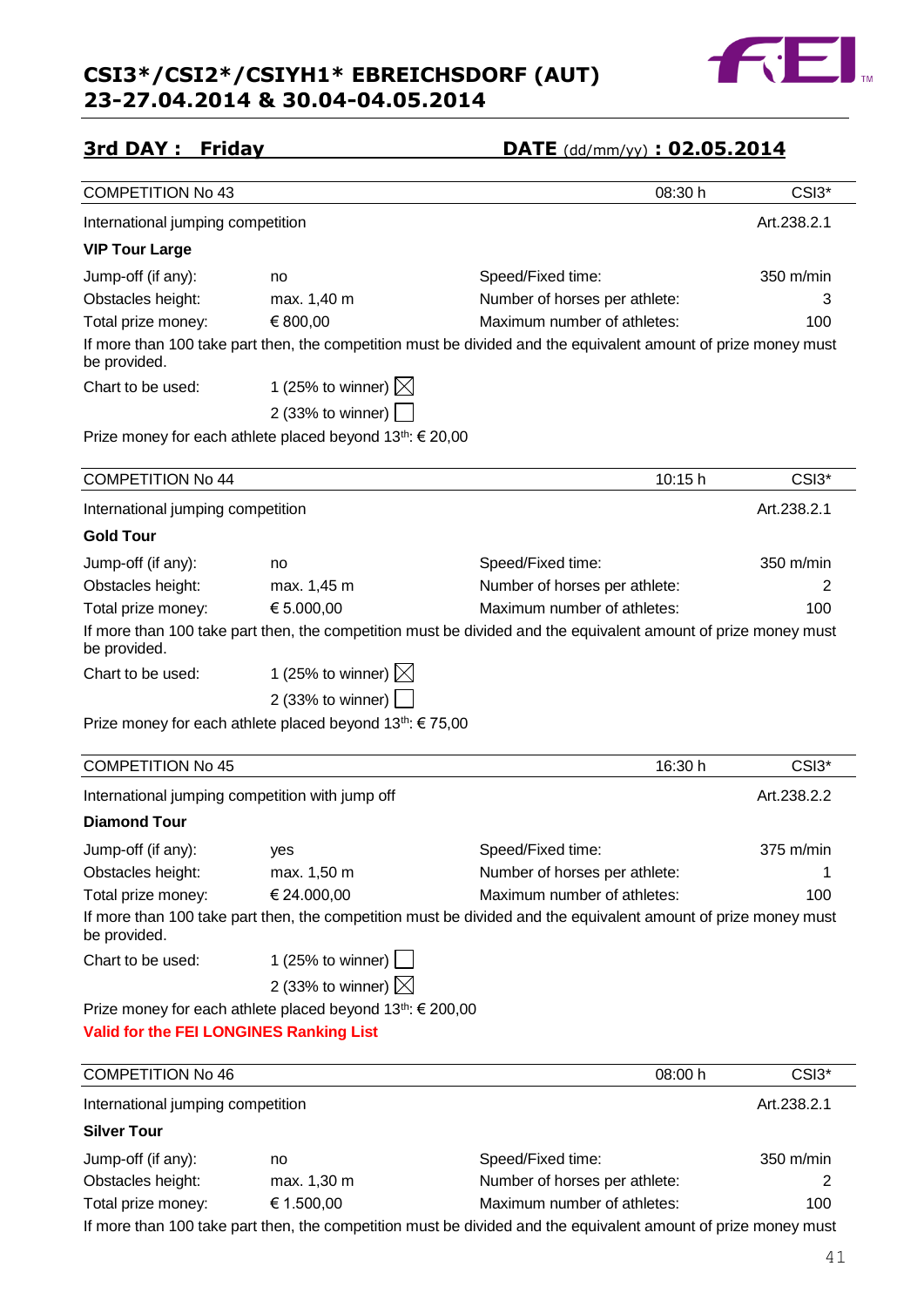

| be provided. |  |  |
|--------------|--|--|
|--------------|--|--|

Chart to be used: 1 (25% to winner)  $\boxtimes$ 

2 (33% to winner)

Prize money for each athlete placed beyond 13<sup>th</sup>: € 35,00

| <b>COMPETITION No 47</b>                      |                                                                       | 12:30 h                                                                                                        | CSI3*       |
|-----------------------------------------------|-----------------------------------------------------------------------|----------------------------------------------------------------------------------------------------------------|-------------|
| International jumping competition in 2 phases |                                                                       |                                                                                                                | Art.274.5.3 |
| <b>FINAL Bronze Tour</b>                      |                                                                       |                                                                                                                |             |
| Jump-off (if any):                            | no                                                                    | Speed/Fixed time:                                                                                              | 350 m/min   |
| Obstacles height:                             | max. 1,25 m                                                           | Number of horses per athlete:                                                                                  | 2           |
| Total prize money:                            | € 1.500,00                                                            | Maximum number of athletes:                                                                                    | 100         |
| be provided.                                  |                                                                       | If more than 100 take part then, the competition must be divided and the equivalent amount of prize money must |             |
| Chart to be used:                             | 1 (25% to winner) $\boxtimes$                                         |                                                                                                                |             |
|                                               | 2 (33% to winner)                                                     |                                                                                                                |             |
|                                               | Prize money for each athlete placed beyond 13 <sup>th</sup> : € 35,00 |                                                                                                                |             |
| <b>COMPETITION No 48</b>                      |                                                                       | 15:15 h                                                                                                        | CSI3*       |
| International jumping competition             |                                                                       |                                                                                                                | Art.238.2.1 |
| <b>VIP Tour Medium</b>                        |                                                                       |                                                                                                                |             |
| Jump-off (if any):                            | no                                                                    | Speed/Fixed time:                                                                                              | 350 m/min   |
| Obstacles height:                             | max. 1,25 m                                                           | Number of horses per athlete:                                                                                  | 3           |
| Total prize money:                            | € 600,00                                                              | Maximum number of athletes:                                                                                    | 100         |
| be provided.                                  |                                                                       | If more than 100 take part then, the competition must be divided and the equivalent amount of prize money must |             |
| Chart to be used:                             | 1 (25% to winner) $\boxtimes$                                         |                                                                                                                |             |
|                                               | 2 (33% to winner)                                                     |                                                                                                                |             |
|                                               | Prize money for each athlete placed beyond 13 <sup>th</sup> : € 15,00 |                                                                                                                |             |
| <b>COMPETITION No 49</b>                      |                                                                       | 17:30 h                                                                                                        | CSI3*       |
| International jumping competition             |                                                                       |                                                                                                                | Art.238.2.1 |
| <b>VIP Tour Small</b>                         |                                                                       |                                                                                                                |             |
| Jump-off (if any):                            | no                                                                    | Speed/Fixed time:                                                                                              | 350 m/min   |
| Obstacles height:                             | max. 1,15 m                                                           | Number of horses per athlete:                                                                                  | 3           |
| Total prize money:                            | €400,00                                                               | Maximum number of athletes:                                                                                    | 100         |

If more than 100 take part then, the competition must be divided and the equivalent amount of prize money must be provided.

Chart to be used: 1 (25% to winner)  $\boxtimes$ 

2 (33% to winner)

Prize money for each athlete placed beyond 13<sup>th</sup>: € 10,00

**4th DAY : Saturday DATE** (dd/mm/yy) **: 03.05.2014**

| <b>COMPETITION No 50</b>                        | 09:00 h | CSIYH <sup>*</sup> |
|-------------------------------------------------|---------|--------------------|
| International jumping competition with jump off |         | Art.238.2.2        |
| FINAL 5 year old horses                         |         |                    |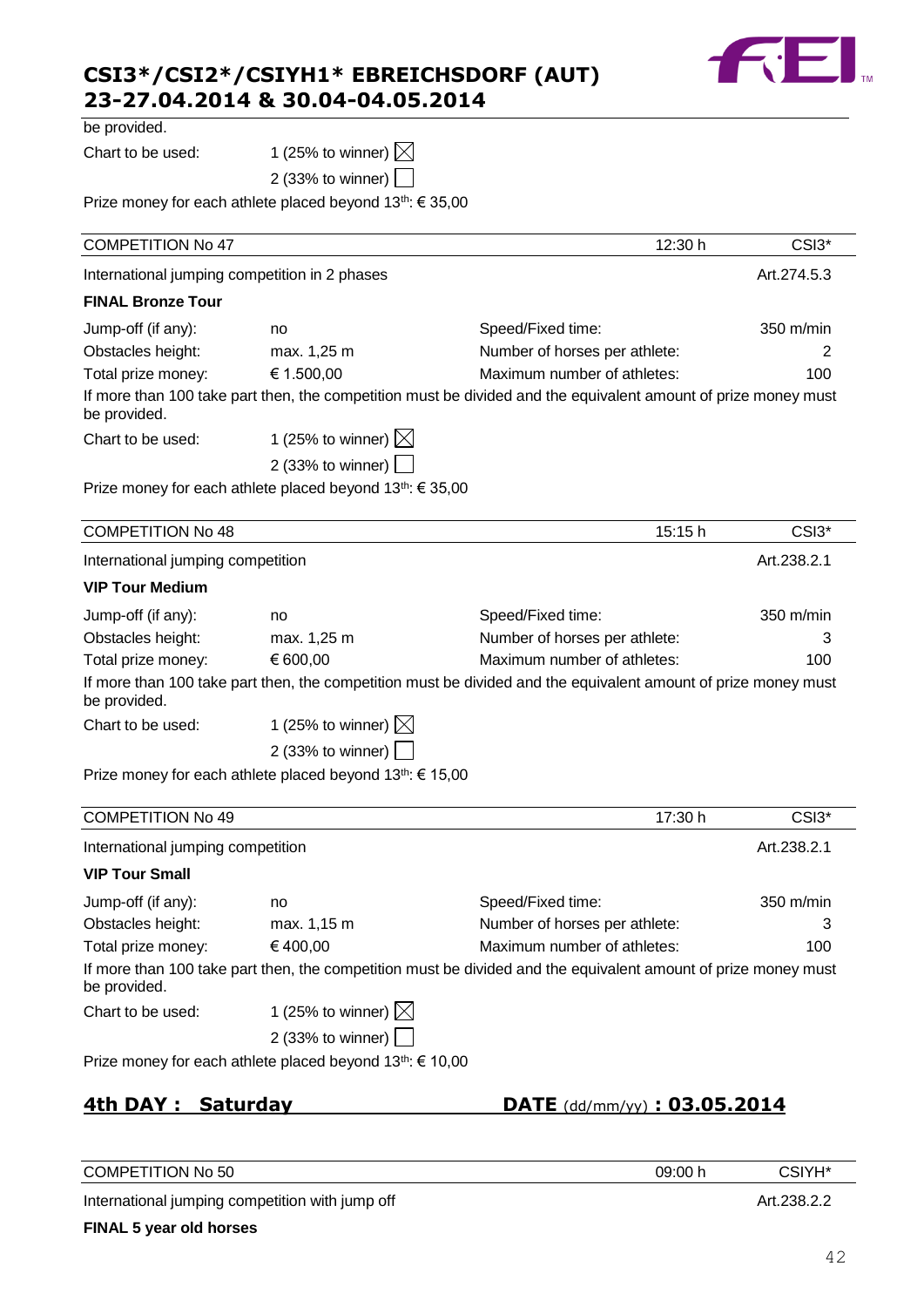

| Jump-off (if any):                                         | yes                                                                                                            | Speed/Fixed time:             |         | 350 m/min          |
|------------------------------------------------------------|----------------------------------------------------------------------------------------------------------------|-------------------------------|---------|--------------------|
| Obstacles height:                                          | max. 1,20 m                                                                                                    | Number of horses per athlete: |         | 3                  |
| Total prize money:                                         | € 1.000,00<br>Maximum number of athletes:                                                                      |                               |         | 100                |
| be provided.                                               | If more than 100 take part then, the competition must be divided and the equivalent amount of prize money must |                               |         |                    |
| Chart to be used:                                          | 1 (25% to winner) $\boxtimes$                                                                                  |                               |         |                    |
|                                                            | 2 (33% to winner) $\Box$                                                                                       |                               |         |                    |
|                                                            | Prize money for each athlete placed beyond 13th: € 20,00                                                       |                               |         |                    |
| <b>COMPETITION No 51</b>                                   |                                                                                                                |                               | 11:45 h | CSIYH <sup>*</sup> |
| International jumping competition with jump off            |                                                                                                                |                               |         | Art.238.2.2        |
| FINAL 6 year old horses                                    |                                                                                                                |                               |         |                    |
| Jump-off (if any):                                         | yes                                                                                                            | Speed/Fixed time:             |         | 350 m/min          |
| Obstacles height:                                          | max. 1,30 m                                                                                                    | Number of horses per athlete: |         | З                  |
| Total prize money:                                         | € 1.500,00                                                                                                     | Maximum number of athletes:   |         | 100                |
| be provided.                                               | If more than 100 take part then, the competition must be divided and the equivalent amount of prize money must |                               |         |                    |
| Chart to be used:                                          | 1 (25% to winner) $\boxtimes$                                                                                  |                               |         |                    |
|                                                            | 2 (33% to winner)                                                                                              |                               |         |                    |
|                                                            | Prize money for each athlete placed beyond $13^{th}$ : € 35,00                                                 |                               |         |                    |
| <b>COMPETITION No 52</b>                                   |                                                                                                                |                               | 16:00 h | CSIYH <sup>*</sup> |
| International jumping competition with jump off            |                                                                                                                |                               |         | Art.238.2.2        |
| FINAL 7 year old horses                                    |                                                                                                                |                               |         |                    |
| Jump-off (if any):                                         | yes                                                                                                            | Speed/Fixed time:             |         | $375$ m/min        |
| Obstacles height:                                          | max. 1,40 m                                                                                                    | Number of horses per athlete: |         | З                  |
| Total prize money:                                         | € 2.500,00                                                                                                     | Maximum number of athletes:   |         | 100                |
| be provided.                                               | If more than 100 take part then, the competition must be divided and the equivalent amount of prize money must |                               |         |                    |
| Chart to be used:                                          | 1 (25% to winner) $\boxtimes$                                                                                  |                               |         |                    |
|                                                            | 2 (33% to winner)                                                                                              |                               |         |                    |
|                                                            | Prize money for each athlete placed beyond 13th: € 50,00                                                       |                               |         |                    |
| <b>COMPETITION No 53</b>                                   |                                                                                                                |                               | 08:00 h | CSI3*              |
|                                                            |                                                                                                                |                               |         | Art.238.2.1        |
| International jumping competition<br><b>VIP Tour Small</b> |                                                                                                                |                               |         |                    |
| Jump-off (if any):                                         |                                                                                                                | Speed/Fixed time:             |         | 350 m/min          |
| Obstacles height:                                          | no<br>max. 1,15 m                                                                                              | Number of horses per athlete: |         | 3                  |
| Total prize money:                                         | €400,00                                                                                                        | Maximum number of athletes:   |         | 100                |
|                                                            | If more than 100 take part then, the competition must be divided and the equivalent amount of prize money must |                               |         |                    |
| be provided.                                               |                                                                                                                |                               |         |                    |
| Chart to be used:                                          | 1 (25% to winner) $\boxtimes$                                                                                  |                               |         |                    |
|                                                            | 2 (33% to winner)                                                                                              |                               |         |                    |
|                                                            | Prize money for each athlete placed beyond $13th$ : € 10,00                                                    |                               |         |                    |
| <b>COMPETITION No 54</b>                                   |                                                                                                                |                               | 10:45 h | CSI3*              |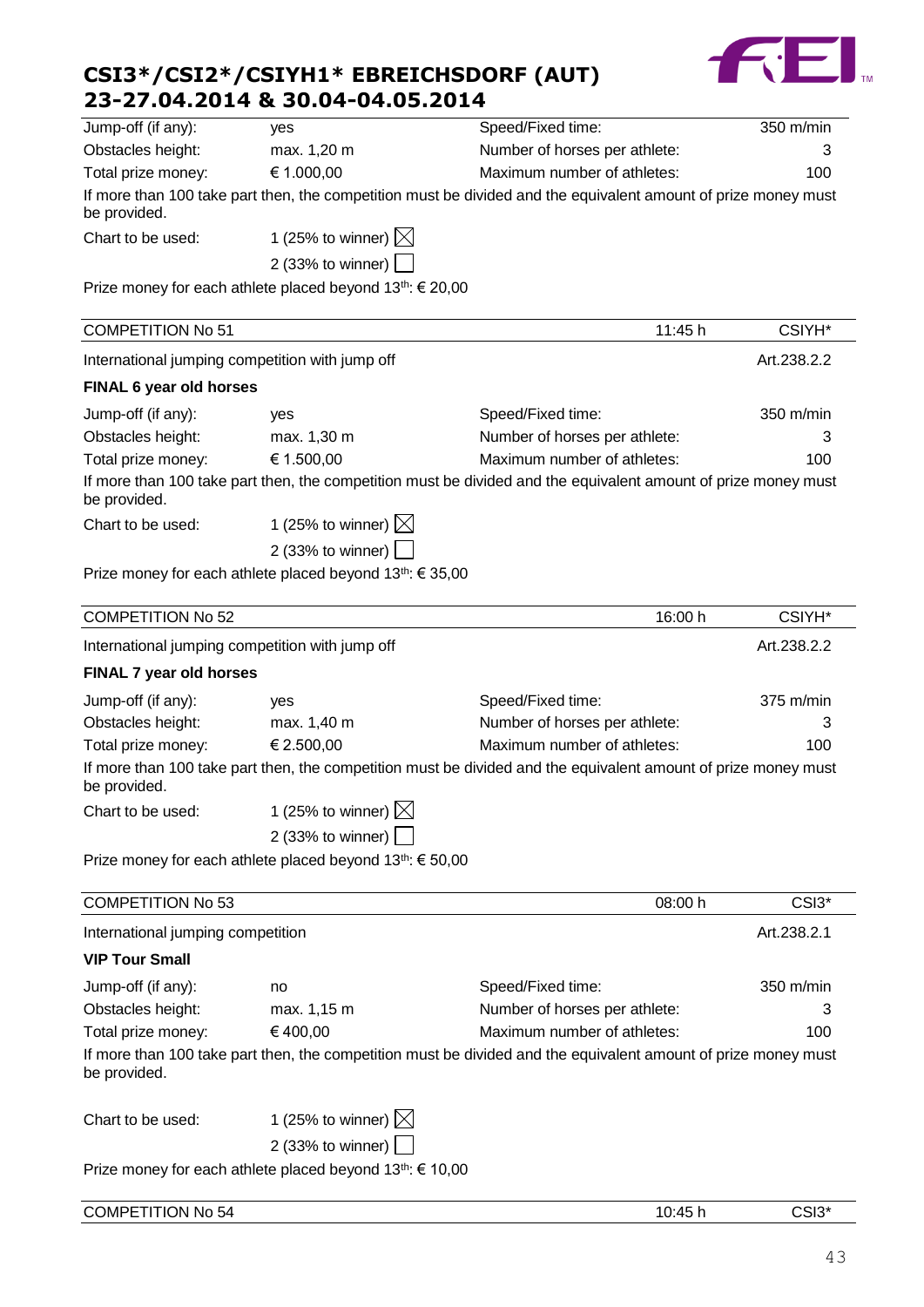

International jumping competition – Speed and Handiness Art.263

#### **VIP Tour Medium**

| Jump-off (if any): | no                                      | Speed/Fixed time:                                                                                              | $350 \text{ m/min}$ |
|--------------------|-----------------------------------------|----------------------------------------------------------------------------------------------------------------|---------------------|
| Obstacles height:  | max. 1,25 m                             | Number of horses per athlete:                                                                                  |                     |
| Total prize money: | € 600.00                                | Maximum number of athletes:                                                                                    | 100                 |
| be provided.       |                                         | If more than 100 take part then, the competition must be divided and the equivalent amount of prize money must |                     |
| Chart to be used:  | 1 (25% to winner) $\boxtimes$           |                                                                                                                |                     |
|                    | 2 (33% to winner) $\boxed{\phantom{a}}$ |                                                                                                                |                     |

Prize money for each athlete placed beyond 13<sup>th</sup>: € 15,00

| <b>COMPETITION No 55</b>          |                               | 13:15 h                                                                                                        | CSI <sub>3</sub> *  |
|-----------------------------------|-------------------------------|----------------------------------------------------------------------------------------------------------------|---------------------|
| International jumping competition |                               |                                                                                                                | Art.238.2.1         |
| <b>VIP Tour Large</b>             |                               |                                                                                                                |                     |
| Jump-off (if any):                | no                            | Speed/Fixed time:                                                                                              | $350 \text{ m/min}$ |
| Obstacles height:                 | max. 1,40 m                   | Number of horses per athlete:                                                                                  | 3                   |
| Total prize money:                | € 800,00                      | Maximum number of athletes:                                                                                    | 100                 |
| be provided.                      |                               | If more than 100 take part then, the competition must be divided and the equivalent amount of prize money must |                     |
| Chart to be used:                 | 1 (25% to winner) $\boxtimes$ |                                                                                                                |                     |
|                                   | 2 (33% to winner)             |                                                                                                                |                     |

Prize money for each athlete placed beyond 13<sup>th</sup>: € 20,00

| <b>COMPETITION No 56</b>          |                                   | 15:30 h                                                                                                        | CSI <sub>3</sub> *  |
|-----------------------------------|-----------------------------------|----------------------------------------------------------------------------------------------------------------|---------------------|
| International jumping competition |                                   |                                                                                                                | Art.238.2.1         |
| <b>Gold Tour</b>                  |                                   |                                                                                                                |                     |
| Jump-off (if any):                | no                                | Speed/Fixed time:                                                                                              | $350 \text{ m/min}$ |
| Obstacles height:                 | max. 1,45 m                       | Number of horses per athlete:                                                                                  | 2                   |
| Total prize money:                | € 3.000,00                        | Maximum number of athletes:                                                                                    | 100                 |
| be provided.                      |                                   | If more than 100 take part then, the competition must be divided and the equivalent amount of prize money must |                     |
| Chart to be used:                 | 1 (25% to winner) $\boxtimes$     |                                                                                                                |                     |
|                                   | 2 (33% to winner) $\vert$ $\vert$ |                                                                                                                |                     |
|                                   |                                   |                                                                                                                |                     |

Prize money for each athlete placed beyond  $13^{th} \in 60,00$ 

## **5th DAY : Sunday DATE** (dd/mm/yy) **: 04.05.2014**

| <b>COMPETITION No 57</b>                        |                               | 08:30 h                                                                                                        | CSI3 <sup>*</sup>   |
|-------------------------------------------------|-------------------------------|----------------------------------------------------------------------------------------------------------------|---------------------|
| International jumping competition with jump off |                               |                                                                                                                | Art.238.2.2         |
| <b>FINAL A Silver Tour</b>                      |                               |                                                                                                                |                     |
| Jump-off (if any):                              | ves                           | Speed/Fixed time:                                                                                              | $350 \text{ m/min}$ |
| Obstacles height:                               | max. 1,35 m                   | Number of horses per athlete:                                                                                  |                     |
| Total prize money:                              | € 5.000,00                    | Maximum number of athletes:                                                                                    | 100                 |
| be provided.                                    |                               | If more than 100 take part then, the competition must be divided and the equivalent amount of prize money must |                     |
| Chart to be used:                               | 1 (25% to winner) $\boxtimes$ |                                                                                                                |                     |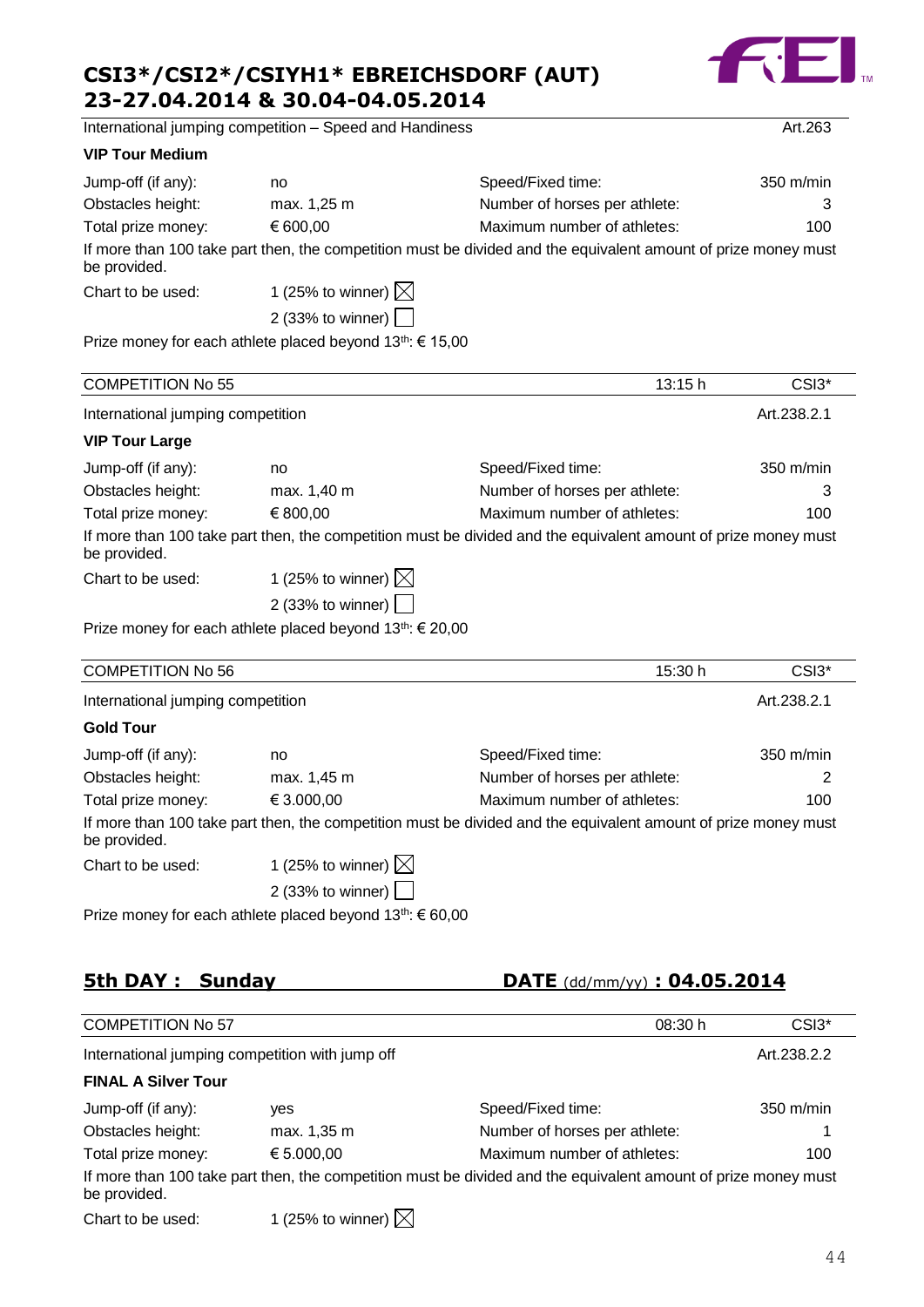

2 (33% to winner)

#### Prize money for each athlete placed beyond 13<sup>th</sup>: € 75,00 **QUALIFICATION – SEE SPECIAL PROVISIONS!**

| <b>COMPETITION No 58</b>                       |                                                                        | 11:30 h                                                                                                        | CSI3*       |
|------------------------------------------------|------------------------------------------------------------------------|----------------------------------------------------------------------------------------------------------------|-------------|
|                                                | International jumping competition with jump off                        |                                                                                                                | Art.238.2.2 |
| <b>FINAL Gold Tour</b>                         |                                                                        |                                                                                                                |             |
| Jump-off (if any):                             | yes                                                                    | Speed/Fixed time:                                                                                              | 375 m/min   |
| Obstacles height:                              | max. 1,45 m                                                            | Number of horses per athlete:                                                                                  | 1           |
| Total prize money:                             | € 24.000,00                                                            | Maximum number of athletes:                                                                                    | 100         |
| be provided.                                   |                                                                        | If more than 100 take part then, the competition must be divided and the equivalent amount of prize money must |             |
| Chart to be used:                              | 1 (25% to winner) $ $                                                  |                                                                                                                |             |
|                                                | 2 (33% to winner) $\boxtimes$                                          |                                                                                                                |             |
|                                                | Prize money for each athlete placed beyond 13 <sup>th</sup> : € 200,00 |                                                                                                                |             |
| Valid for the FEI LONGINES Ranking List        |                                                                        |                                                                                                                |             |
|                                                |                                                                        |                                                                                                                |             |
| <b>COMPETITION No 59</b>                       |                                                                        | 15:00 h                                                                                                        | CSI3*       |
|                                                | International jumping competition with jump off                        |                                                                                                                | Art.238.2.2 |
|                                                | FINAL Diamond Tour - MAGNA RACINO GRAND PRIX                           |                                                                                                                |             |
|                                                | Jump-off (if any):<br>400 m/min                                        | yesSpeed/Fixed                                                                                                 | time:       |
| Obstacles height:                              | max. 1,55 m                                                            | Number of horses per athlete:                                                                                  | 1           |
| Total prize money:                             | €40.000,00                                                             | Maximum number of athletes:                                                                                    | 50          |
| Chart to be used:                              | 1 (25% to winner) $\vert$                                              |                                                                                                                |             |
|                                                | 2 (33% to winner) $\boxtimes$                                          |                                                                                                                |             |
|                                                | Prize money for each athlete placed beyond $13^{th}$ : $\in$ 300,00    |                                                                                                                |             |
| <b>Valid for the FEI LONGINES Ranking List</b> |                                                                        |                                                                                                                |             |
|                                                | <b>QUALIFICATION - SEE SPECIAL PROVISIONS!</b>                         |                                                                                                                |             |
|                                                |                                                                        |                                                                                                                |             |
| COMPETITION NA 60                              |                                                                        | no.nn h                                                                                                        | $\sim$      |

| <b>COMPETITION No 60</b>          |                                                                                                                |                               | 08:00 h | CSI3*               |
|-----------------------------------|----------------------------------------------------------------------------------------------------------------|-------------------------------|---------|---------------------|
| International jumping competition |                                                                                                                |                               |         | Art.238.2.1         |
| <b>FINAL B Silver Tour</b>        |                                                                                                                |                               |         |                     |
| Jump-off (if any):                | no                                                                                                             | Speed/Fixed time:             |         | $350 \text{ m/min}$ |
| Obstacles height:                 | max. 1,30 m                                                                                                    | Number of horses per athlete: |         | 2                   |
| Total prize money:                | € 3.000,00                                                                                                     | Maximum number of athletes:   |         | 100                 |
| be provided.                      | If more than 100 take part then, the competition must be divided and the equivalent amount of prize money must |                               |         |                     |
| Chart to be used:                 | 1 (25% to winner) $\boxtimes$                                                                                  |                               |         |                     |
|                                   | 2 (33% to winner) $\vert$                                                                                      |                               |         |                     |
|                                   | Prize money for each athlete placed beyond $13^{th}$ : $\in 60,00$                                             |                               |         |                     |
|                                   | <b>QUALIFICATION - SEE SPECIAL PROVISIONS!</b>                                                                 |                               |         |                     |
| <b>COMPETITION No 61</b>          |                                                                                                                |                               | 11:30 h | CSI3 <sup>*</sup>   |
|                                   | International jumping competition with jump off                                                                |                               |         | Art.238.2.2         |
| <b>FINAL VIP Tour Small</b>       |                                                                                                                |                               |         |                     |
| Jump-off (if any):                | yes                                                                                                            | Speed/Fixed time:             |         | 350 m/min           |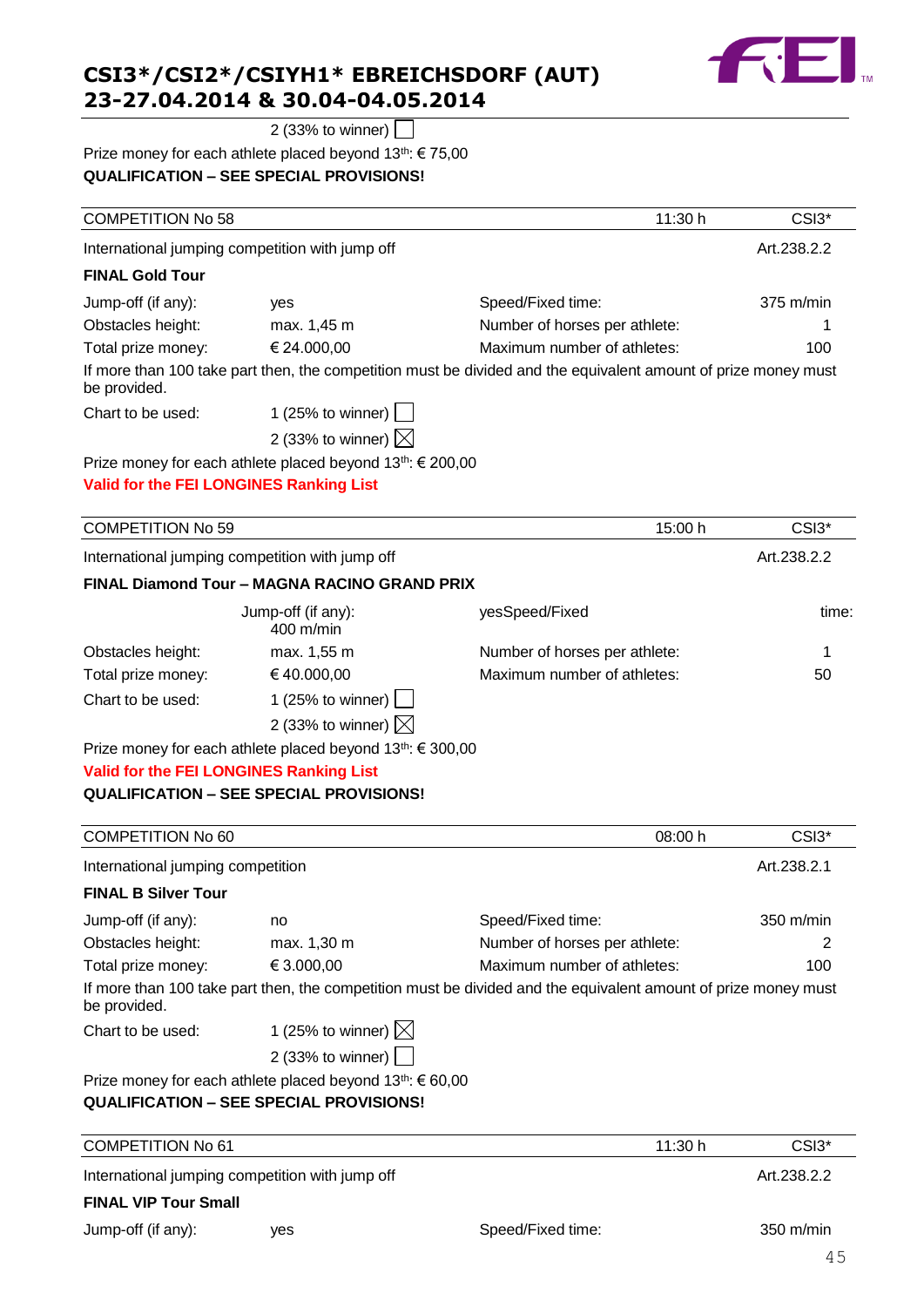| CSI3*/CSI2*/CSIYH1* EBREICHSDORF (AUT) |
|----------------------------------------|
| 23-27.04.2014 & 30.04-04.05.2014       |



| Obstacles height:            | max. 1,15 m                                                           | Number of horses per athlete:                                                                                  | 3           |
|------------------------------|-----------------------------------------------------------------------|----------------------------------------------------------------------------------------------------------------|-------------|
| Total prize money:           | € 700,00                                                              | Maximum number of athletes:                                                                                    | 100         |
| be provided.                 |                                                                       | If more than 100 take part then, the competition must be divided and the equivalent amount of prize money must |             |
| Chart to be used:            | 1 (25% to winner) $\boxtimes$                                         |                                                                                                                |             |
|                              | 2 (33% to winner)                                                     |                                                                                                                |             |
|                              | Prize money for each athlete placed beyond 13 <sup>th</sup> : € 17,00 |                                                                                                                |             |
| COMPETITION No 62            |                                                                       | 14:30 h                                                                                                        | CSI3*       |
|                              | International jumping competition with jump off                       |                                                                                                                | Art.238.2.2 |
| <b>FINAL VIP Tour Medium</b> |                                                                       |                                                                                                                |             |
| Jump-off (if any):           | yes                                                                   | Speed/Fixed time:                                                                                              | 350 m/min   |
| Obstacles height:            | max. 1,25 m                                                           | Number of horses per athlete:                                                                                  | 3           |
| Total prize money:           | € 900,00                                                              | Maximum number of athletes:                                                                                    | 100         |
| be provided.                 |                                                                       | If more than 100 take part then, the competition must be divided and the equivalent amount of prize money must |             |
| Chart to be used:            | 1 (25% to winner) $\boxtimes$                                         |                                                                                                                |             |
|                              | 2 (33% to winner)                                                     |                                                                                                                |             |
|                              | Prize money for each athlete placed beyond $13^{th}$ : $\in$ 22,00    |                                                                                                                |             |
| <b>COMPETITION No 63</b>     |                                                                       | 17:15 h                                                                                                        | CSI3*       |
|                              | International jumping competition with jump off                       |                                                                                                                | Art.238.2.2 |
| <b>FINAL VIP Tour Large</b>  |                                                                       |                                                                                                                |             |
| Jump-off (if any):           | yes                                                                   | Speed/Fixed time:                                                                                              | 350 m/min   |
| Obstacles height:            | max. 1,40 m                                                           | Number of horses per athlete:                                                                                  | 3           |
| Total prize money:           | € 1.000,00                                                            | Maximum number of athletes:                                                                                    | 100         |
| be provided.                 |                                                                       | If more than 100 take part then, the competition must be divided and the equivalent amount of prize money must |             |
| Chart to be used:            | 1 (25% to winner) $\boxtimes$                                         |                                                                                                                |             |
|                              | 2 (33% to winner) $\vert$                                             |                                                                                                                |             |
|                              | Prize money for each athlete placed beyond 13th: € 20,00              |                                                                                                                |             |

## **For Competitions run in two rounds with more than 12 starters in 2nd round:**

*OCs that indicate in the schedule that a specific number (that is more than 12) of athletes will return for the second round will be permitted to distribute the prize money for that competition among all the athletes taking part in the second round, even if the second round is followed by a jump-off in case of a tie on penalties for first place after the second round.* 

#### **THE APPENDIX (8 PAGES) IS PART OF THIS APPROVED AND SIGNED SCHEDULE AND MUST BE DISTRIBUTED TO ALL OFFICIALS AND NFs AND IS AVAILABLE TO OTHERS UPON REQUEST**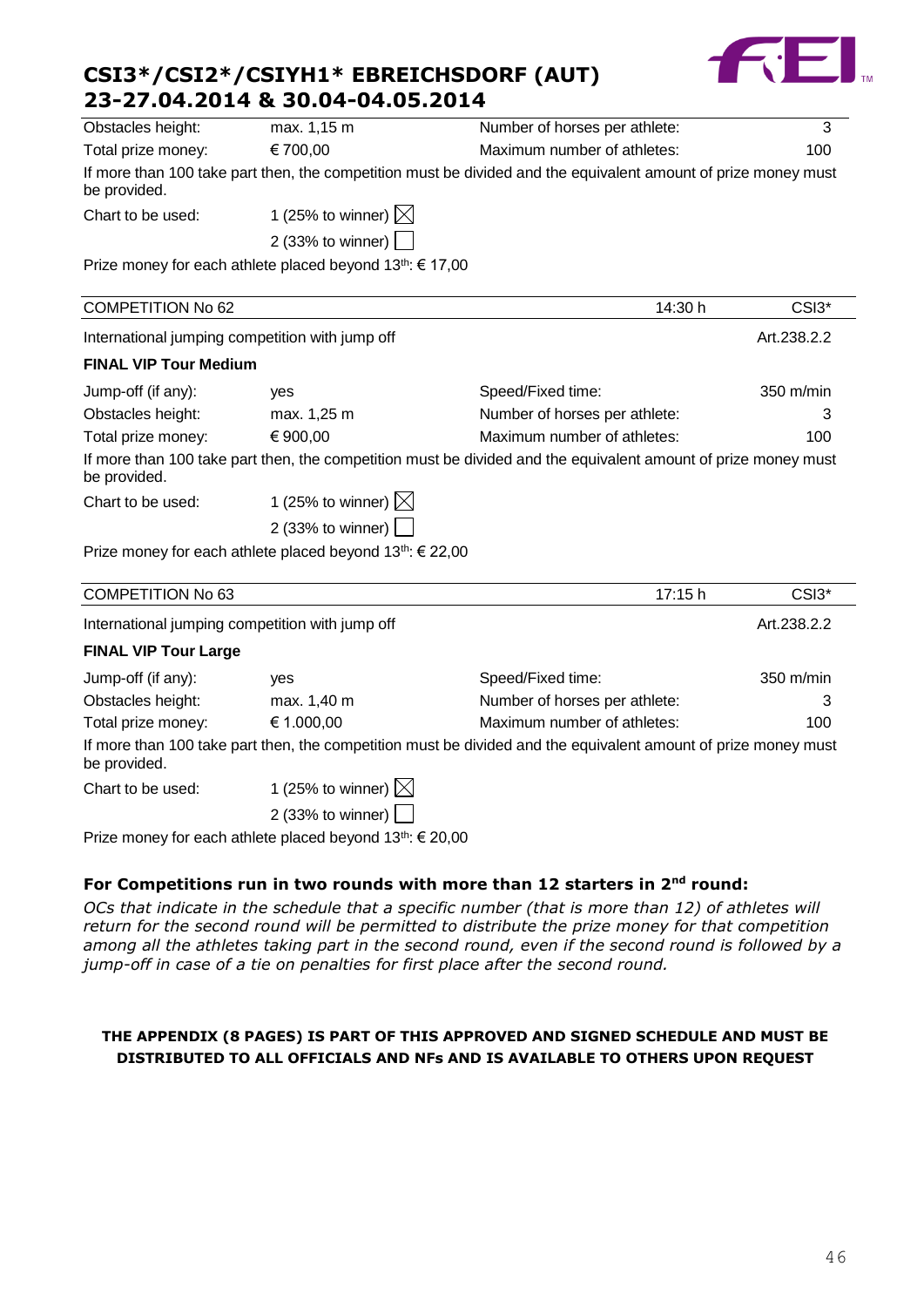

#### **Standardised prize money distribution**

Chart 1: Prize money distribution with 25% of prize money offered to the winner

| N° of<br>starters     | up to $11$                                                                                                                                                                                                                                                                                                                                                                                                                                                                                                                                                                                                                                                                                             |                | $12 - 48$  |                | over 48                                                                                                                                                          |
|-----------------------|--------------------------------------------------------------------------------------------------------------------------------------------------------------------------------------------------------------------------------------------------------------------------------------------------------------------------------------------------------------------------------------------------------------------------------------------------------------------------------------------------------------------------------------------------------------------------------------------------------------------------------------------------------------------------------------------------------|----------------|------------|----------------|------------------------------------------------------------------------------------------------------------------------------------------------------------------|
| N° of<br>prizes       | Same as the number of starters who finish the competition                                                                                                                                                                                                                                                                                                                                                                                                                                                                                                                                                                                                                                              |                | 12         |                | more than 12                                                                                                                                                     |
| <b>Prize</b><br>money | $40'000 -$                                                                                                                                                                                                                                                                                                                                                                                                                                                                                                                                                                                                                                                                                             |                | $40'000 -$ |                | $40'000 -$                                                                                                                                                       |
|                       |                                                                                                                                                                                                                                                                                                                                                                                                                                                                                                                                                                                                                                                                                                        | $\frac{9}{6}$  |            | $\%$           |                                                                                                                                                                  |
| winner                |                                                                                                                                                                                                                                                                                                                                                                                                                                                                                                                                                                                                                                                                                                        | 25             | $10'000 -$ | 25             | 10'000 .-                                                                                                                                                        |
| 2                     |                                                                                                                                                                                                                                                                                                                                                                                                                                                                                                                                                                                                                                                                                                        | 20             | $8000 -$   | 20             | $8000 -$                                                                                                                                                         |
| 3                     | All athletes having completed the competition receive prize money, to be distributed                                                                                                                                                                                                                                                                                                                                                                                                                                                                                                                                                                                                                   | 15             | $6000 -$   | 15             | $6000 -$                                                                                                                                                         |
| 4                     | according to the percentages at right from the 1 <sup>st</sup> placed to the last placed athlete.                                                                                                                                                                                                                                                                                                                                                                                                                                                                                                                                                                                                      | 10             | $4000 -$   | 10             | $4000 -$                                                                                                                                                         |
| 5                     | The remaining prizes, i.e. the prizes foreseen up to $12th$ place, are then distributed in                                                                                                                                                                                                                                                                                                                                                                                                                                                                                                                                                                                                             | $\overline{7}$ | 2800.-     | $\overline{7}$ | 2800.-                                                                                                                                                           |
| 6                     | descending order starting again with the 1 <sup>st</sup> placed athlete until there are no more                                                                                                                                                                                                                                                                                                                                                                                                                                                                                                                                                                                                        | 5.5            | $2200 -$   | 5.5            | $2200 -$                                                                                                                                                         |
| 7                     | prizes to be distributed.                                                                                                                                                                                                                                                                                                                                                                                                                                                                                                                                                                                                                                                                              | 4              | $1600 -$   | 4              | $1600 -$                                                                                                                                                         |
| 8                     | See examples below*.                                                                                                                                                                                                                                                                                                                                                                                                                                                                                                                                                                                                                                                                                   | 3              | $1200 -$   | 3              | $1200 -$                                                                                                                                                         |
| 9                     |                                                                                                                                                                                                                                                                                                                                                                                                                                                                                                                                                                                                                                                                                                        | 3              | $1200 -$   | $\overline{3}$ | $1200 -$                                                                                                                                                         |
| 10                    |                                                                                                                                                                                                                                                                                                                                                                                                                                                                                                                                                                                                                                                                                                        | 2.5            | $1000.-$   | 2.5            | $1000.-$                                                                                                                                                         |
| 11                    |                                                                                                                                                                                                                                                                                                                                                                                                                                                                                                                                                                                                                                                                                                        | 2.5            | $1000 -$   | 2.5            | $1000 -$                                                                                                                                                         |
| 12                    | n/a                                                                                                                                                                                                                                                                                                                                                                                                                                                                                                                                                                                                                                                                                                    | 2.5            | $1000.-$   | 2.5            | $1000.-$                                                                                                                                                         |
| total                 | 40'000                                                                                                                                                                                                                                                                                                                                                                                                                                                                                                                                                                                                                                                                                                 | 100            | $40'000 -$ | 100            | 40'000                                                                                                                                                           |
| *Examples:            | 5 athletes: winner gets prize for 1st (25%) and the other athletes get the relevant percentages<br>down to the last athlete, i.e. $5th$ place (7%). The prize for $6th$ (5.5%) is then given to the winner,<br>the prize for 7th (4%) is given to the 2 <sup>nd</sup> placed athlete, the prize for 8th (3%) is given to the 3 <sup>nd</sup><br>placed athlete, the prize for 9th (3%) is given to the 4th placed athlete and the prize for 10th<br>$(2.5\%)$ is given to the 5 <sup>th</sup> placed athlete. The prize for 11 <sup>th</sup> $(2.5\%)$ is then given to the 1 <sup>st</sup> place<br>athlete and the prize for 12 <sup>th</sup> (2.5%) is given to the 2 <sup>nd</sup> placed athlete. |                |            | athletes.      | OC must provide<br>additional prizes<br>for the remaining<br>placed athletes to<br>fulfil quota of one<br>prize per four<br>The amount to be<br>given to each of |
|                       | 10 athletes: winner gets prize for $1^{st}$ (25%) and $11^{th}$ (2.5%), second placed gets prize for $2^{nd}$<br>(20%) and 12 <sup>th</sup> (2.5%); the remaining athletes receive the prize money for their placing as per<br>the percentages from 3 <sup>rd</sup> to 10 <sup>th</sup> place.                                                                                                                                                                                                                                                                                                                                                                                                         |                |            | Schedule       | these athletes is to<br>be stated in the                                                                                                                         |

#### Chart 2: Prize money distribution with 33% of prize money offered to the winner

| N° of<br>starters                             | up to $11$                                                                                                                                                                                                                                                                                                                                                                                                                                                                                                                                                                                                                                                                                                               |                | $12 - 48$       |                | over 48                                                                                                                                                          |
|-----------------------------------------------|--------------------------------------------------------------------------------------------------------------------------------------------------------------------------------------------------------------------------------------------------------------------------------------------------------------------------------------------------------------------------------------------------------------------------------------------------------------------------------------------------------------------------------------------------------------------------------------------------------------------------------------------------------------------------------------------------------------------------|----------------|-----------------|----------------|------------------------------------------------------------------------------------------------------------------------------------------------------------------|
| N° of<br>prizes                               | Same as the number of starters who finish the competition                                                                                                                                                                                                                                                                                                                                                                                                                                                                                                                                                                                                                                                                |                | 12 <sup>2</sup> |                | more than 12                                                                                                                                                     |
| <b>Prize</b><br>money                         | 40'000                                                                                                                                                                                                                                                                                                                                                                                                                                                                                                                                                                                                                                                                                                                   |                | $40'000 -$      |                | $40'000 -$                                                                                                                                                       |
|                                               |                                                                                                                                                                                                                                                                                                                                                                                                                                                                                                                                                                                                                                                                                                                          | %              |                 | $\%$           |                                                                                                                                                                  |
| winner                                        |                                                                                                                                                                                                                                                                                                                                                                                                                                                                                                                                                                                                                                                                                                                          | 33             | 13'200          | 33             | 13'200                                                                                                                                                           |
| 2                                             |                                                                                                                                                                                                                                                                                                                                                                                                                                                                                                                                                                                                                                                                                                                          | 20             | 8000            | 20             | 8000                                                                                                                                                             |
| 3                                             | All athletes having completed the competition receive prize money, to be                                                                                                                                                                                                                                                                                                                                                                                                                                                                                                                                                                                                                                                 | 15             | 6000            | 15             | 6000                                                                                                                                                             |
| 4                                             | distributed according to the percentages at right from the 1 <sup>st</sup> placed to the last                                                                                                                                                                                                                                                                                                                                                                                                                                                                                                                                                                                                                            | 10             | 4000            | 10             | 4000                                                                                                                                                             |
| 5                                             | placed athlete. The remaining prizes, i.e. the prizes foreseen up to $12th$ place,                                                                                                                                                                                                                                                                                                                                                                                                                                                                                                                                                                                                                                       | 6              | 2400            | 6              | 2400                                                                                                                                                             |
| 6                                             | are then distributed in descending order starting again with the 1st placed                                                                                                                                                                                                                                                                                                                                                                                                                                                                                                                                                                                                                                              | 4.5            | 1800            | 4.5            | 1800                                                                                                                                                             |
| 7                                             | athlete until there are no more prizes to be distributed.                                                                                                                                                                                                                                                                                                                                                                                                                                                                                                                                                                                                                                                                | 3.             | 1200            | 3              | 1200                                                                                                                                                             |
| 8                                             |                                                                                                                                                                                                                                                                                                                                                                                                                                                                                                                                                                                                                                                                                                                          | 2.5            | 1000            | 2.5            | 1000                                                                                                                                                             |
| $\overline{q}$                                | See examples below*.                                                                                                                                                                                                                                                                                                                                                                                                                                                                                                                                                                                                                                                                                                     | 2              | 800             | $\overline{2}$ | 800                                                                                                                                                              |
| 10                                            |                                                                                                                                                                                                                                                                                                                                                                                                                                                                                                                                                                                                                                                                                                                          | $\overline{2}$ | 800             | $\overline{2}$ | 800                                                                                                                                                              |
| 11                                            |                                                                                                                                                                                                                                                                                                                                                                                                                                                                                                                                                                                                                                                                                                                          | $\mathbf{1}$   | 400             | $\mathbf{1}$   | 400                                                                                                                                                              |
| 12                                            | n/a                                                                                                                                                                                                                                                                                                                                                                                                                                                                                                                                                                                                                                                                                                                      | 1              | 400             | 1              | 400                                                                                                                                                              |
| total                                         | 40'000                                                                                                                                                                                                                                                                                                                                                                                                                                                                                                                                                                                                                                                                                                                   | 100            | 40'000          | 100            | 40'000                                                                                                                                                           |
| *Examples:<br>2 <sup>nd</sup> placed athlete. | 5 athletes: winner gets the prize for 1 <sup>st</sup> (33%) and the other athletes get the relevant<br>percentages down to the last athlete, i.e. 5 <sup>th</sup> place (6%). The prize for 6 <sup>th</sup> (4.5%) is then<br>given to the winner, the prize for $7th$ (3%) is given to the $2nd$ placed athlete, the prize for<br>$8th$ (2.5%) is given to the 3 <sup>rd</sup> placed athlete, the prize for 9 <sup>th</sup> (2%) is given to the 4 <sup>th</sup><br>placed athlete and the prize for 10 <sup>th</sup> (2%) is given to the 5 <sup>th</sup> placed athlete. The prize for<br>$11^{th}$ (1%) is then given to the 1 <sup>st</sup> placed athlete and the prize for 12 <sup>th</sup> (1%) is given to the |                |                 | athletes.      | OC must provide<br>additional prizes<br>for the remaining<br>placed athletes to<br>fulfil quota of one<br>prize per four<br>The amount to be<br>given to each of |
|                                               | 10 athletes: winner gets prize for 1 <sup>st</sup> (33%) and 11 <sup>th</sup> (1%), second placed gets prize for<br>$2^{nd}$ (20%) and 12 <sup>th</sup> (1%); the remaining athletes receive the prize money for their placing<br>as per the percentages from 3rd to 10th place.                                                                                                                                                                                                                                                                                                                                                                                                                                         |                |                 | Schedule.      | these athletes is to<br>be stated in the                                                                                                                         |

updated 17 October 2011